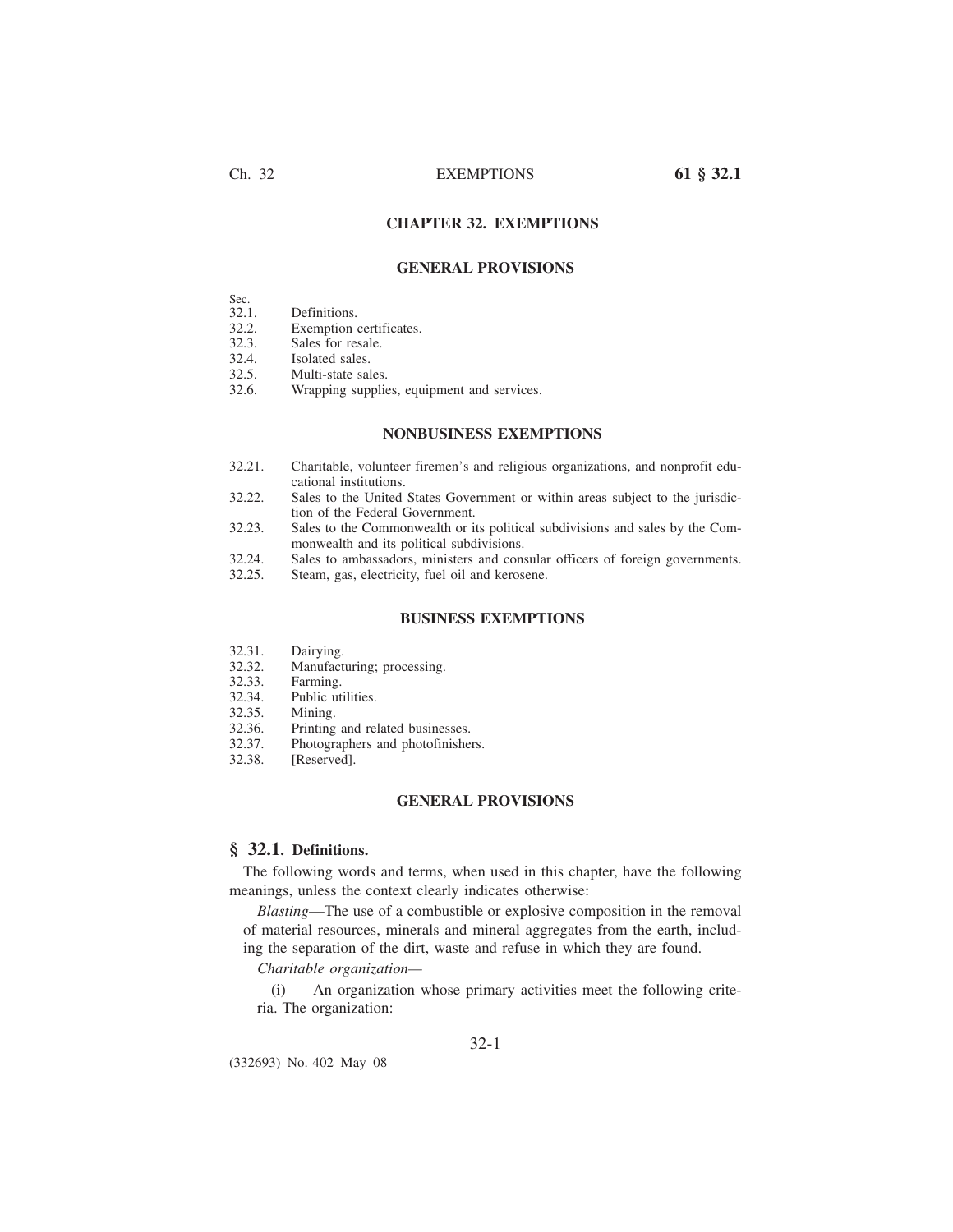(A) Advances a charitable purpose. An organization advances a charitable purpose if it makes gifts of services or property for general public use which are designed to benefit an indefinite number of persons from an educational, religious, moral, physical or social standpoint.

(B) Donates or renders gratuitously a substantial portion of its services. A substantial portion of the organization's services shall be provided without charge to the subjects of the charity or to persons or entities that are directly providing the service on its behalf. The Department will determine whether the portion donated or rendered is substantial on an organization by organization basis. The word ''substantial'' does not imply a magical number.

(I) In calculating the gratuitous rendering of a substantial portion of services, an organization may include services to the same person, some of which are given without charge and some for which a charge is made. To qualify under this criteria, an organization may charge for some of its services but must render a substantial portion of its services without charge. This provision is not meant to exclude an organization that would otherwise meet this criteria if it charges some recipients on a sliding scale or graduated fee basis.

(II) To determine if an organization meets this criteria, the Department will examine the remuneration paid to its director and staff, the organization's budget and the percentage of income used to provide charitable services in addition to other factors. In examining these factors, the Department will consider the type of charitable services provided, the location of the organization, the length of time the organization has been in operation and the cost of providing its charitable services.

(C) Benefits a substantial and indefinite class of persons who are legitimate subjects of charity. An organization's gratuitous activity shall be ''purely public,'' in that the public must be the beneficiary of the gift conferred by the organization. The scope of the recipients can be limited to a particular group of the public, so long as the group is a legitimate subject of charity. Legitimate subjects of charity are those that are unable to provide for themselves what the organization provides. Examples include the handicapped, the aged, the sick, children and the poor.

(D) Relieves the government of some of its burden.

(E) Operates entirely free from private profit motive. An organization is not deemed to have a private profit motive merely because it hires employes and pays them reasonable compensation, or otherwise purchases at market rates other services that are required to carry out the charitable activity. The fact that an organization's charitable activities generate surplus funds will be deemed by the Department to constitute evidence of a private profit motive, unless the surplus funds are reinvested to aid legiti-

32-2

(332694) No. 402 May 08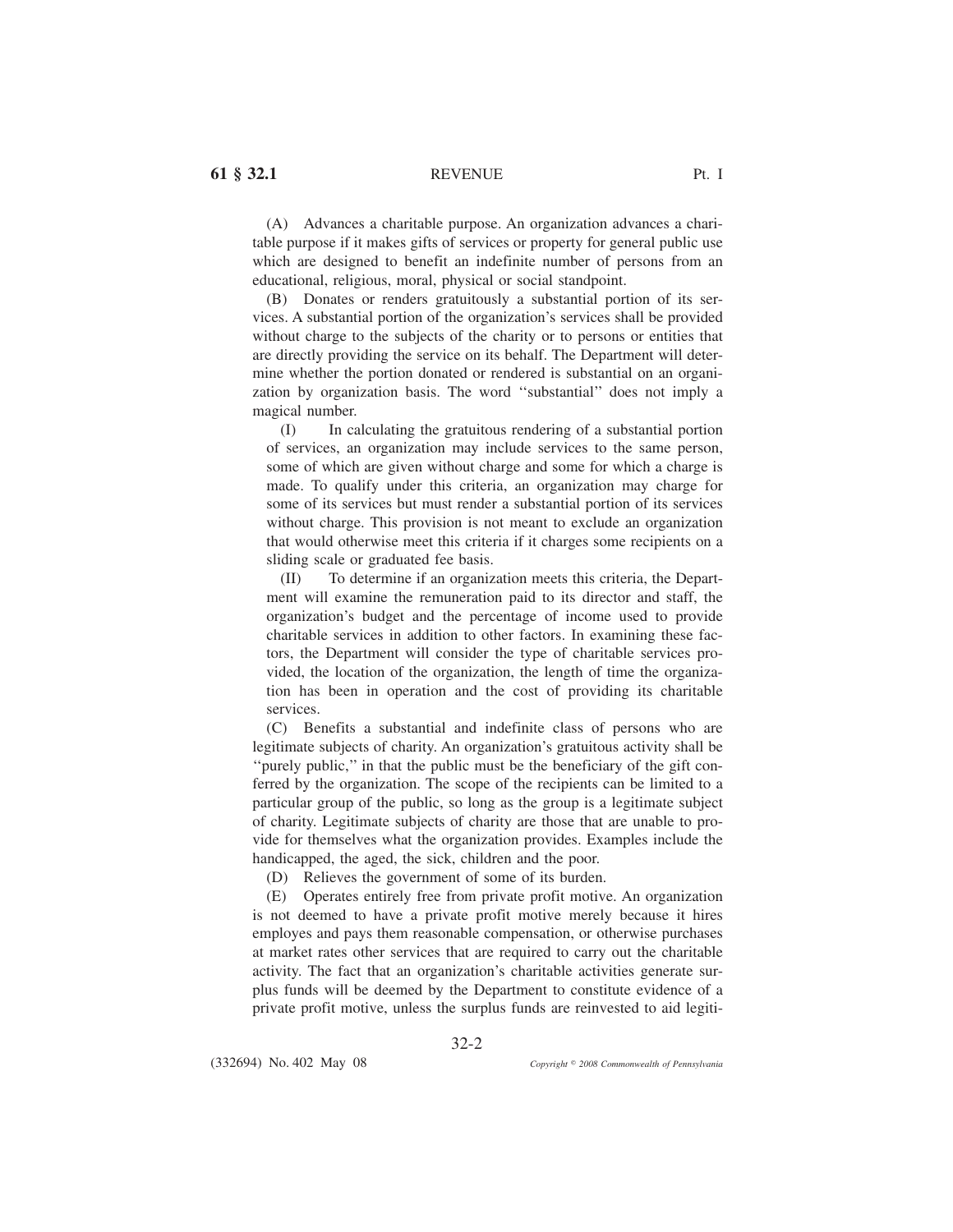mate subjects of charity. Surplus funds reapplied to the maintenance and operation of a facility or to retire outstanding debt is not evidence of a private profit motive. Examples of operating entirely free from a private profit motive and not operating free from a private profit motive are as follows:

(I) A nursing home receives Medicaid reimbursements for a substantial number of its residents. The nursing home has a commitment to serve all applicants without regard to their financial means. The nursing home accepts the government reimbursement as full payment for its services. This government reimbursement does not cover the patient costs. The nursing home makes up the difference. This nursing home operates entirely free of a private profit motive.

(II) A corporation produces publications concerning the biological sciences and gives free seminars designed to educate the public. However, it also requires its clients to pay a fee for services rendered and charges clients for computer searches of its library. This organization does not operate entirely free of a private profit motive.

(ii) The term includes trust forms of community chests, funds or foundations and private charitable foundations which hold funds from contributions, such as grants, endowments, gifts and gratuitous donations and which then distribute substantially all of the funds to exempt organizations that qualify as purely public charities and that will use the funds for charitable purposes.

(iii) The term does not include an organization if any part of its funds may inure to the benefit of private shareholders or individuals other than for the payment of reasonable compensation for actual services rendered by the organization's employes.

(iv) An organization's primary purpose cannot involve the promoting or sponsoring of a noncharitable fund raising event such as an athletic or other special event. However, a charitable organization will not lose its status merely because it hires a promoter to run an event to raise funds to support the organization's charitable purpose. Examples of noncharitable fundraising events and charitable fundraising events are as follows:

(A) An organization which exists for the primary purpose of sponsoring athletic events hires a promoter to run a professional golf tournament. The money raised by the event is used to pay the promoter for his services or to pay the event participants with any remaining funds distributed to exempt organizations. This is a noncharitable fundraising event.

(B) A hospital which qualifies as a charitable organization conducts a carnival as a fundraising event. Money raised, other than reasonable payment to the employes or a promoter running the event, is used in the hospital's charitable activities. This is an exempt charitable fundraising event.

(215815) No. 261 Aug. 96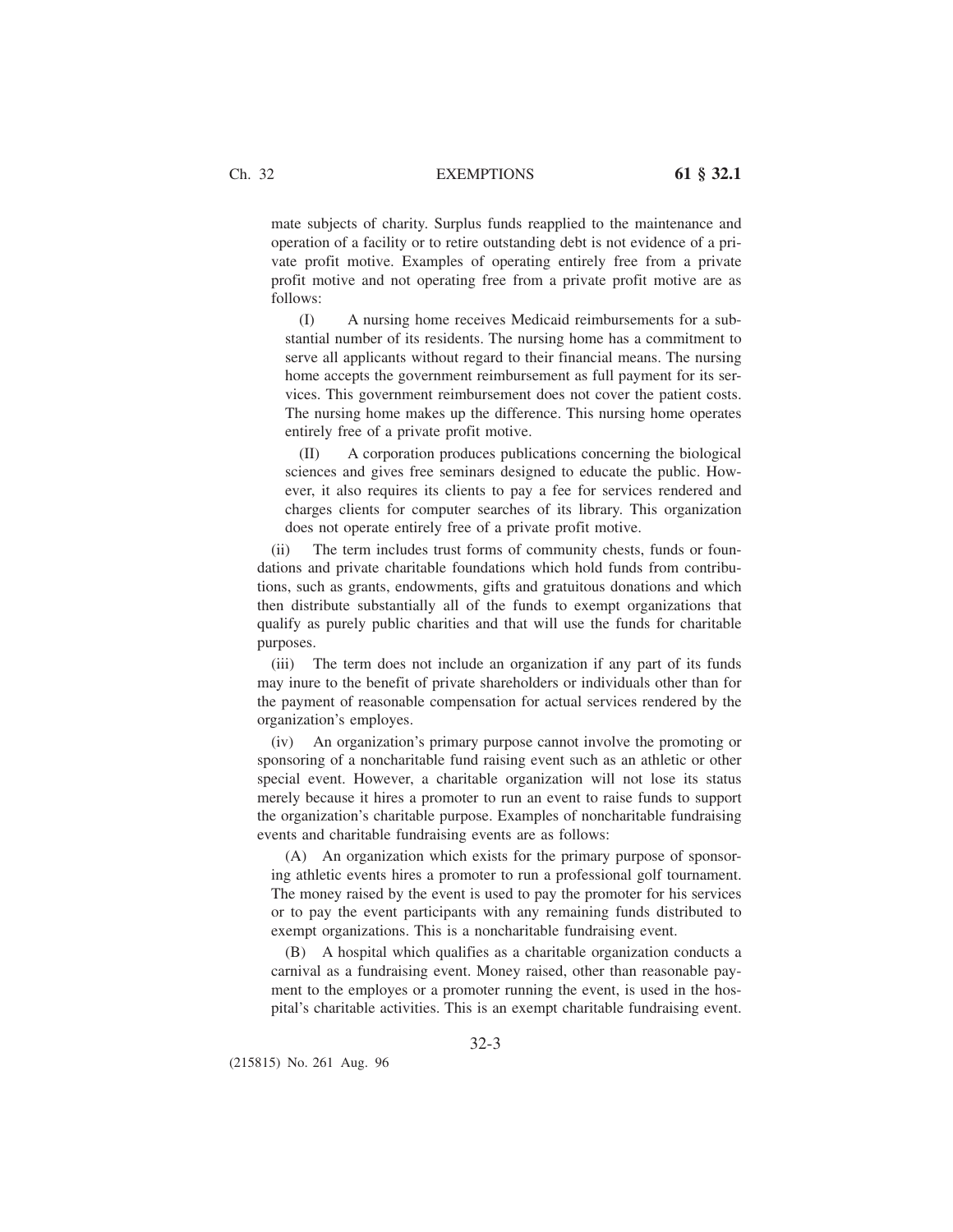(v) An organization is not a charitable organization if a substantial part of its activities consists of carrying on propaganda or otherwise attempting to influence legislation. Examples are as follows:

(A) An organization's main activity is directed at influencing public opinion and enacting legislation against the use of animals in scientific experimentation. A substantial portion of the organization's activities involves the dissemination of propaganda which is favorable to its tenets and beliefs or lobbying for legislation which supports the organization's activities and causes. A substantial portion of this organization's activities are considered to be attempting to influence legislation.

(B) An organization in addition to other activities holds an annual legislative breakfast and invites members of the State House and Senate. This event is not considered to involve a substantial portion of the organization's activities and would not disqualify the organization from receiving charitable status.

*Common carrier*—A public utility which is organized to perform, and which does perform, services which are affected with a public interest, and which holds itself out to the general public to carry goods or persons, without discrimination, for compensation. The term does not include an independent contractor who reserves the right to refuse to serve any person at his discretion and the right and power to fix his rates or charges by individual contract with the person with whom he contracts.

*Dairying*—The business of converting raw milk and other raw materials into milk and milk products which meet the requirements imposed by law for sale of the products to the general public, including the bottling or other packaging of the milk and milk products. Dairying does not include the business of producing raw milk and activities associated therewith, such as the breeding, feeding and raising of cattle or other milk-producing animals, the production of feed for the animals, or the collection of raw milk from producers. With regard to the breeding, feeding and raising of milk animals, and the production of food for the animals, see § 32.33 (relating to farming).

*Dairying operation*—Any of the series of production activities, beginning with the first production operation, clarifying and ending with the packaging of the product for the ultimate consumer, including the following activities: the transportation and storage of property between the first and last production operations; the measuring and testing of the dairy product and its ingredients; and the washing, sterilization and inspecting of bottles. The term does not include activities prior to the first production stage, such as collecting, weighing and storing raw milk or pumping raw milk into a clarifier, or activities following the last production stage, such as casing, loading or delivery to the consumer.

*Dairy product*—Packaged milk and milk products which meet the requirements imposed by law for sale to the general public.

32-4

(215816) No. 261 Aug. 96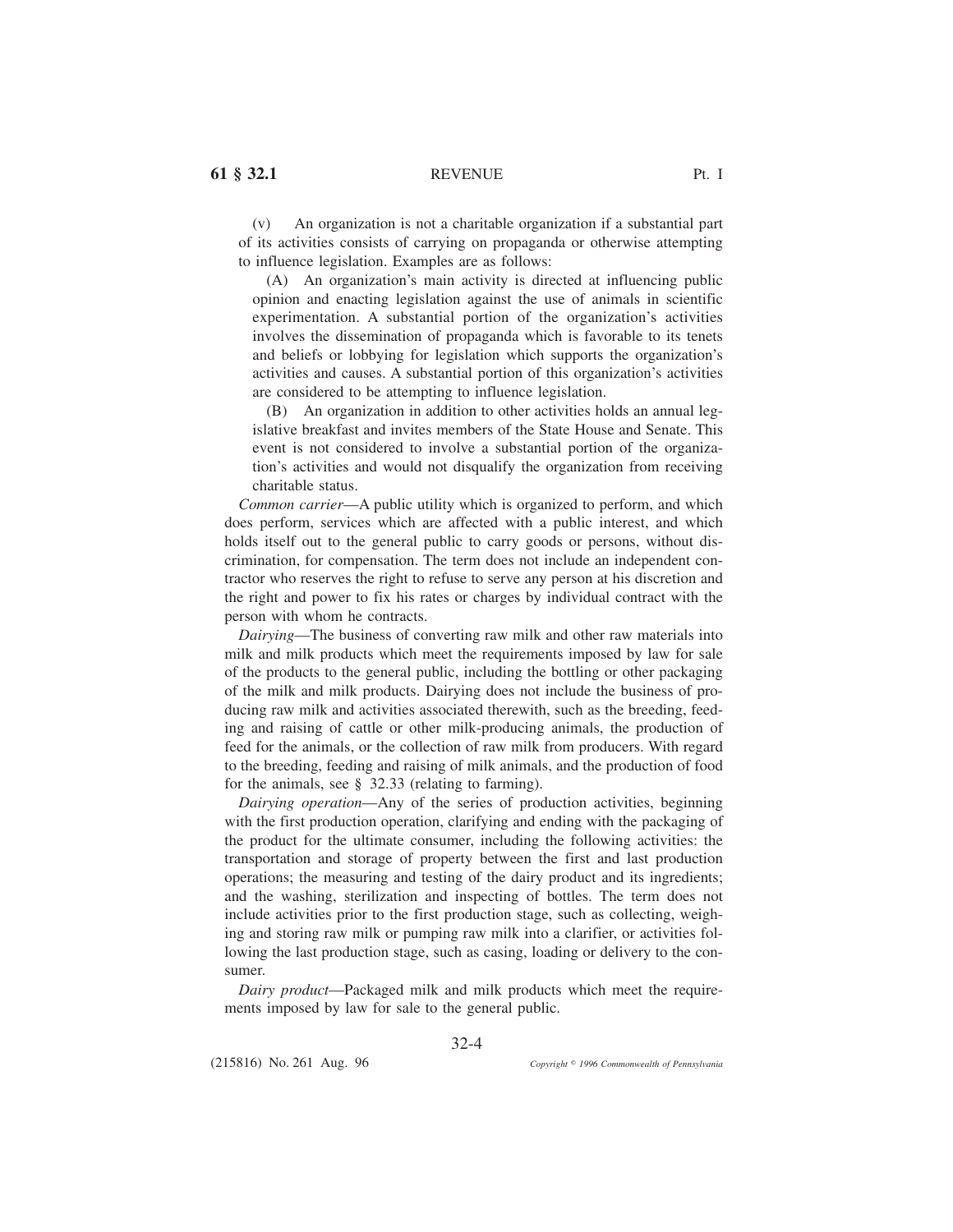## Ch. 32 EXEMPTIONS **61 § 32.1**

*Direct mail advertising literature or materials*—Tangible personal property which is intended to promote business interest, create good will or engage the attention or interest of the prospective purchaser to whom it is distributed through the United States mails. The property includes but is not limited to, printed matter, brochures, price lists, matchbooks, playing cards, calendars, pens and similar materials, including envelopes and address labels used in sending the literature and materials through the mails.

*Exempt organization*—An organization which has a current valid exemption number issued by the Department for a charitable, volunteer firemen's or religious organization or a nonprofit educational institution.

*Exploring*—The examination and investigation of the earth, waste or stock piles, pits or banks by drilling, digging, boring, sinking shafts or driving tunnels.

*Extracting*—The removing of natural resources, minerals and mineral aggregates from the earth, waste and stock piles, pits or banks, including blast furnace slag.

*Farmer*—A person engaged in the business of farming.

*Farming*—The following activities when engaged in as a regular business, are farming:

(i) *Agriculture.* The business of producing food products or other useful or valuable growths or crops by tilling and cultivating the soil, and by breeding, raising and feeding cattle, livestock, bees, poultry or other animals which produce a food product or which are themselves a food product. For example, the commercial raising of mushrooms is farming, but gardening and similar noncommercial activities are not farming. The following are not included within the definition of agriculture:

(A) The breeding or raising of dogs, cats and other pets; game animals, birds or fish. See subparagraph (vi), or other animals which are intended for use in sporting or recreational activities such as, but not limited to, hunting, fishing, show competition and racing.

(B) The operation of stockyards or slaughter houses.

(ii) *Horticulture.* The business of producing vegetables, vegetable plants, fruits and nursery stock, including the operation of commercial vegetable greenhouses and nurseries. Horticulture does not include the business of servicing plants owned by other persons.

(iii) *Floriculture.* The business of producing flowers and decorative or shade trees, plants and shrubs, in the field, nursery or greenhouse, but not including the raising of trees as timber, or lumbering, logging or sawmill operations.

(iv) *Dairy farming.* The business of breeding, feeding and raising of cattle and other milk producing animals, and the production by the owner of the animals of feed for them, but not including operations such as pasteuriz-

(215817) No. 261 Aug. 96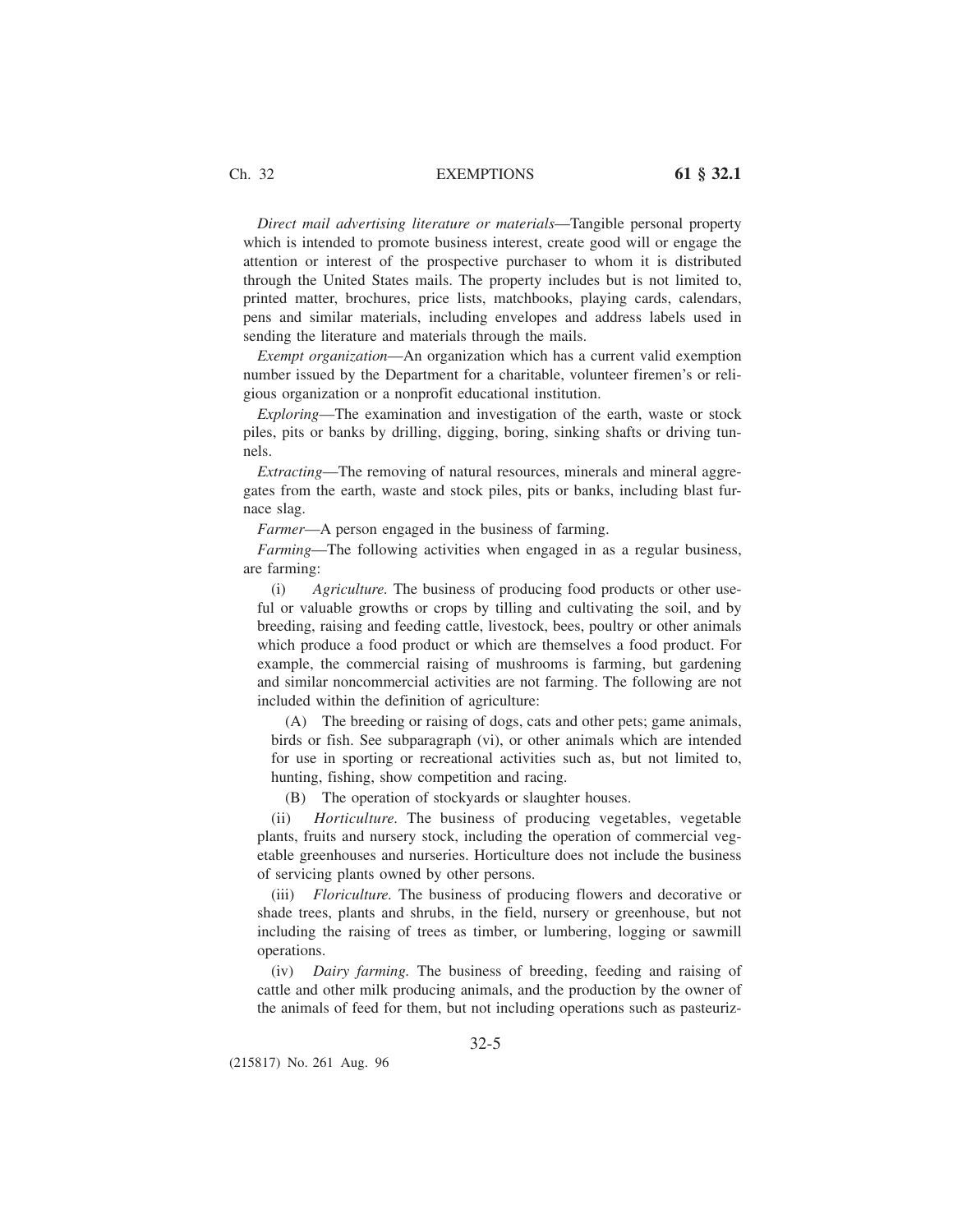ing or homogenizing or the making of butter, cheese and ice cream. Reference should be made to §§ 32.31 and 32.32 (relating to dairying; and manufacturing; processing).

(v) *Fur-ranching.* The propagation and raising of ranch raised furbearing animals.

(vi) *Propagation of game birds.* The propagation of game birds for commercial purposes by holders of propagation permits issued under 34 Pa.C.S. §§ 101—2965 (relating to Game and Wildlife Code).

(vii) *Propagation of aquatic animals.* The propagation of fish and other aquatic animals for commercial use as a food or food product by holders of propagation permits issued under 30 Pa.C.S. §§ 101—7314 (relating to Fish and Boat Code).

*Farm products*—The final natural products of farming operations. Products are considered to be farm products only while they are on the farm premises, and in an unprocessed state. Products such as butter, sausage, pasteurized milk, flour, canned goods, jellies and juices, are not farm products as defined herein, but may be manufactured products within the meaning of § 32.32.

*Isolated sales*—Sales of taxable property or services which:

(1) Occur no more frequently than three times nor for more than a total of 7 days in any 1-calendar year.

(2) Are not made from a location at which other businesses are making similar sales of the same taxable property or services upon which tax is required to be collected.

*Manufacturing*—The performance as a business of an integrated series of operations which places personal property in a form, composition or character different from that in which it was acquired whether for sale or use by the manufacturer. The change in form, composition or character shall result in a different product having a distinctive name, character and use. Operations such as compounding, fabricating or processing are illustrative of the types of operation which may result in a change although any operation which has that result may be manufacturing. Mere changes in chemical composition or slight changes in physical properties are not sufficient. For example, the C Company, as its business operation, takes coffee beans and thereafter, by mechanical and hand labor cleans them, removes the outer skins and roasts the beans. The roasted coffee, resulting from the C Company's activities, is not a manufactured product, notwithstanding the fact that there has been a change in color, weight and size of bean.

*Manufacturing operations*—Any one of the series of production activities, beginning with the first production operation and ending with the packaging of the product for the ultimate consumer. The term does not include activities prior to the first production stage, such as collecting, weighing and storing raw materials or activities following the last production stage, such as casing, loading or delivery to the consumer.

32-6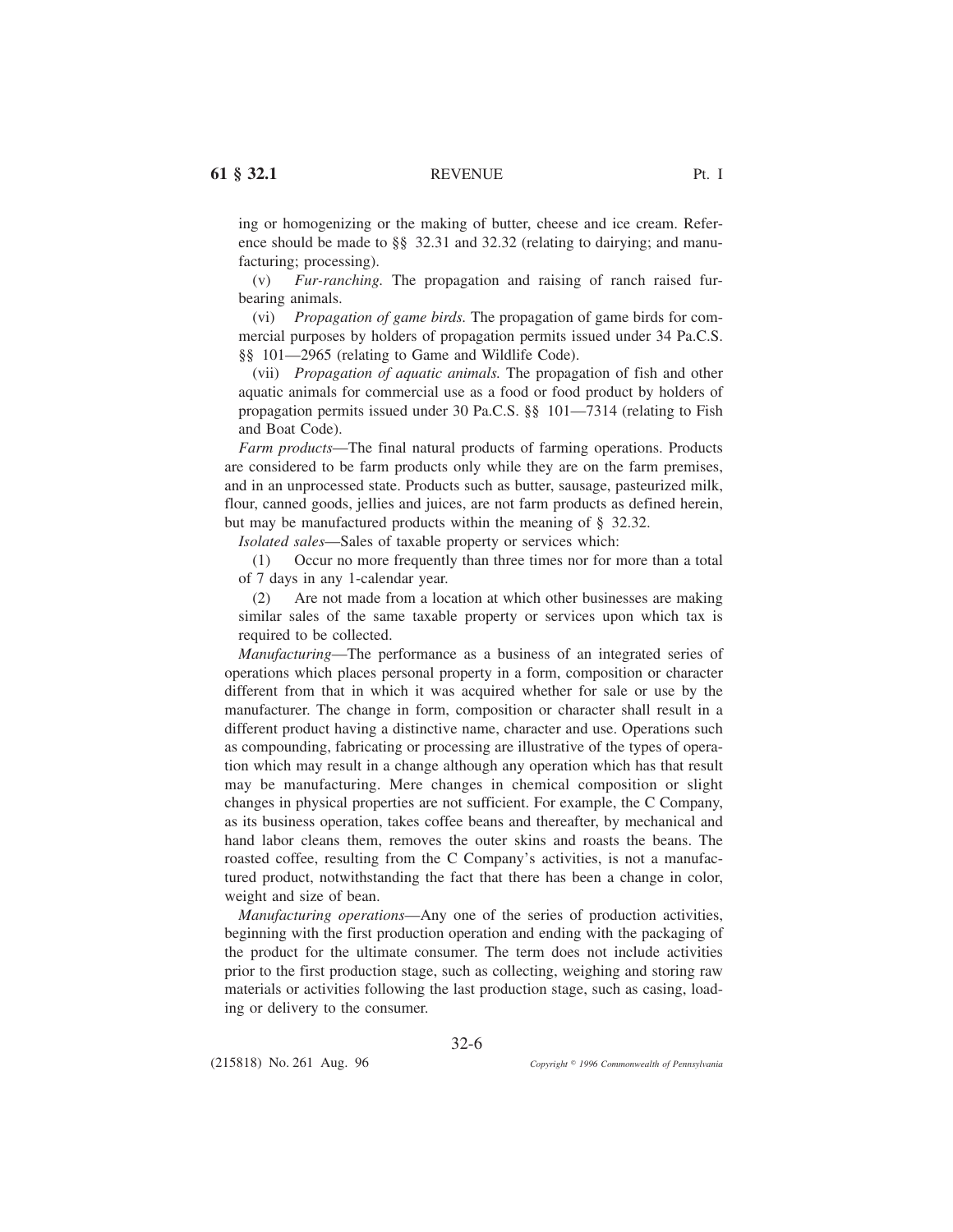*Mining*—Commercial mining both deep and strip mining, quarrying, gas and oil drilling, and other commercial removal of natural resources, minerals or mineral aggregates from the earth or from waste or stock piles or from pits or banks including blast furnace slag. Water well drillers shall be considered to be engaged in mining and shall be entitled to the mining exemption.

*Mining operation*—Any of the activities set forth in the definitions of ''mining," "exploring," "extracting," "blasting," and "refining" whether performed solely or collectively with one of the other activities.

*Multiple copies*—Fifty or more copies.

*Nonprofit educational institution*—

(i) A charitable organization, as defined in this section, which is created and which exists by law or by public authority predominantly for the purpose of education without pecuniary profit to an officer, member or shareholder except as reasonable compensation for services actually rendered to the institution. Public schools which are governed by the Public School Code of 1949 (24 P. S. §§ 1-101—27-2702) qualify as political subdivisions rather than nonprofit educational institutions. Reference should be made to § 32.23 (relating to sales to the Commonwealth or its political subdivisions).

(ii) The term does not include groups which merely support or encourage the cause of education in general or a specific educational institution, or disseminate information on safety, or which are concerned with the welfare of persons engaged in educational work, including groups such as PTA, alumni groups, scholastic groups, professional associations and contributor groups even if the groups are sponsored by or affiliated with a nonprofit educational institution, and even if the groups benefit or generally inform the public.

*Photofinisher*—A person who is engaged in producing printed pictures from developed or undeveloped film is a photofinisher.

*Photographer*—A person engaged in the business of performing the total photography operation of picture taking, development of exposed film and the finishing and printing of pictures. The term also includes a person engaged in the business of performing a photography operation using microfilm, videotape, videocassettes or the like.

*Photo-refinisher*—A person engaged in the business of tinting, coloring or altering of finished photographic prints, microfilm, videotape, videocassettes or the like, in any form. A photo-refinisher is to be distinguished from a photographer engaged in the finishing segment of the photography operation on the basis that a photo-refinisher performs an activity which is not in conjunction with the photography operation and which, in fact, occurs subsequent to the completion of the photography operation.

(215819) No. 261 Aug. 96

32-7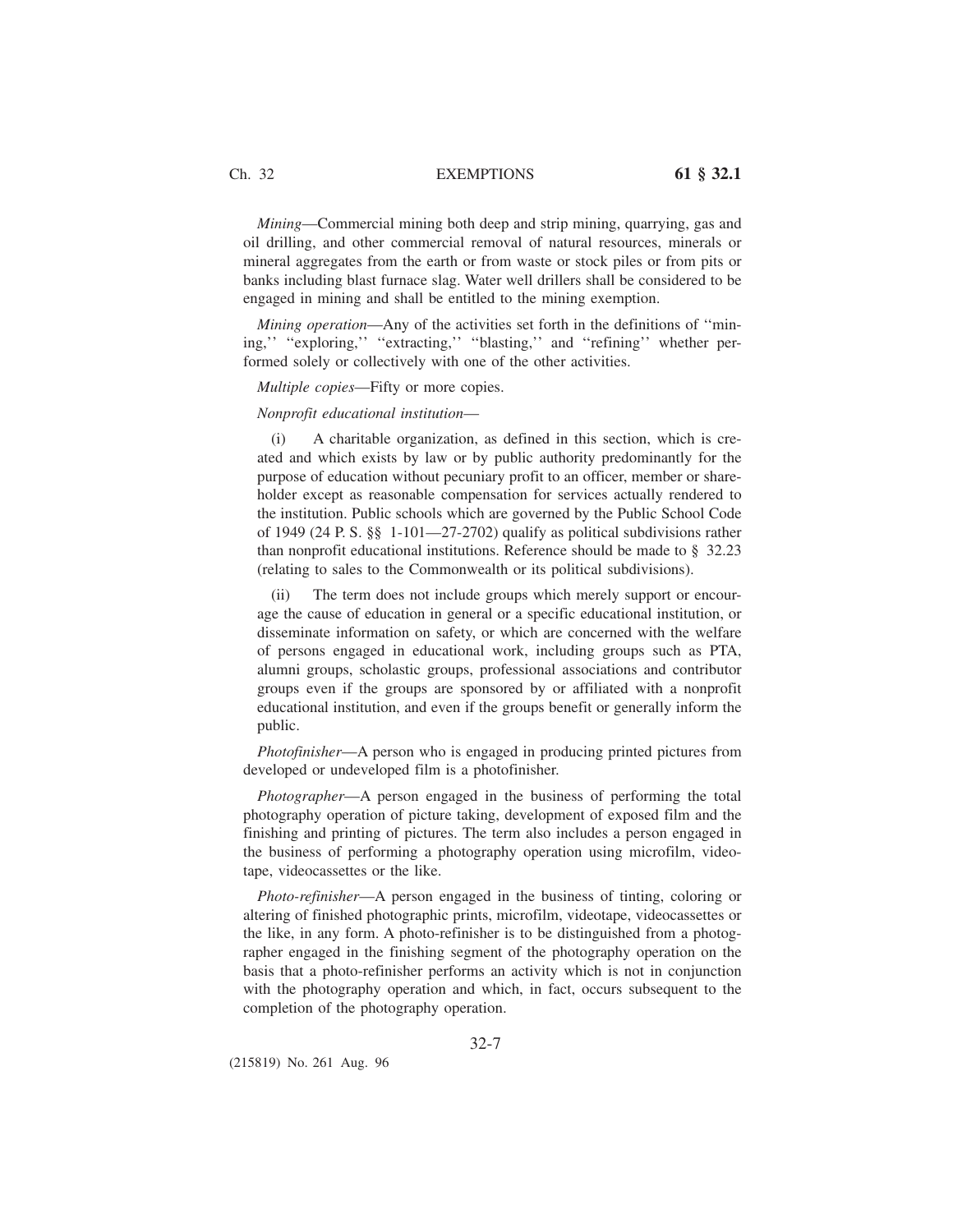*Printed matter*—The term includes but is not limited to books, booklets, letterheads, billheads, printed envelopes, folders, printed packages and packaging materials, advertising circulars, programs, newspapers, magazines, periodicals and similar items.

*Printer*—A person engaged in the business of printing.

*Printing*—The term includes the following:

(i) The performance of an integrated series of operations engaged in as a business which is predominantly and directly related to the production of multiple copies of substantial similar printed matter upon which a sales or use tax is due or for which an exemption exists. Based upon a 12-month period, property is predominantly used in printing when multiple copies are produced for 50% or more of the time or the total copies of printed matter, divided by the number of orders for substantially similar items, exceeds 50 or more copies.

(ii) When part of an integrated series of operations, the process of organization and arrangement of graphic material into page or other final format, whether by manual operation, computer operation or otherwise. It does not include data processing, word processing, photocopying or automatic typewriters, except where the activities are part of the integrated series of operations. Where equipment is used for both exempt and nonexempt purposes, the predominant use test shall determine its tax status.

*Processing*—The following operations when engaged in as a business enterprise have been defined by the General Assembly as processing:

(i) The cooking or freezing of fruits, vegetables, mushrooms, fish, sea food, meats or poultry, when the person engaged in business packages such property in sealed containers for wholesale distribution.

(ii) The scouring, carbonizing, cording, combing, throwing, twisting or winding of natural or synthetic fibers, or the spinning, bleaching, dyeing, printing or finishing of yarns of fabrics when the activities are performed prior to the sale to the ultimate consumer.

(iii) The electroplating, galvanizing, enameling, anodizing, coloring, finishing, impregnating or heat-treating of metals or plastics for sale or in the process of manufacturing.

(iv) The rolling, drawing or extruding of ferrous and nonferrous metals.

(v) The fabrication for sale of ornamental or structural metal or of metal stairs, staircases, gratings, fire escapes or railings, not including fabrication work done at the construction site.

(vi) The preparation of animal feed or poultry feed for sale.

(vii) The production, processing and bottling of nonalcoholic beverages for wholesale distribution.

(viii) The operation of a saw mill or planing mill for the production of lumber or lumber products for sale.

32-8

(ix) The milling for sale of flour or meal from grains.

(215820) No. 261 Aug. 96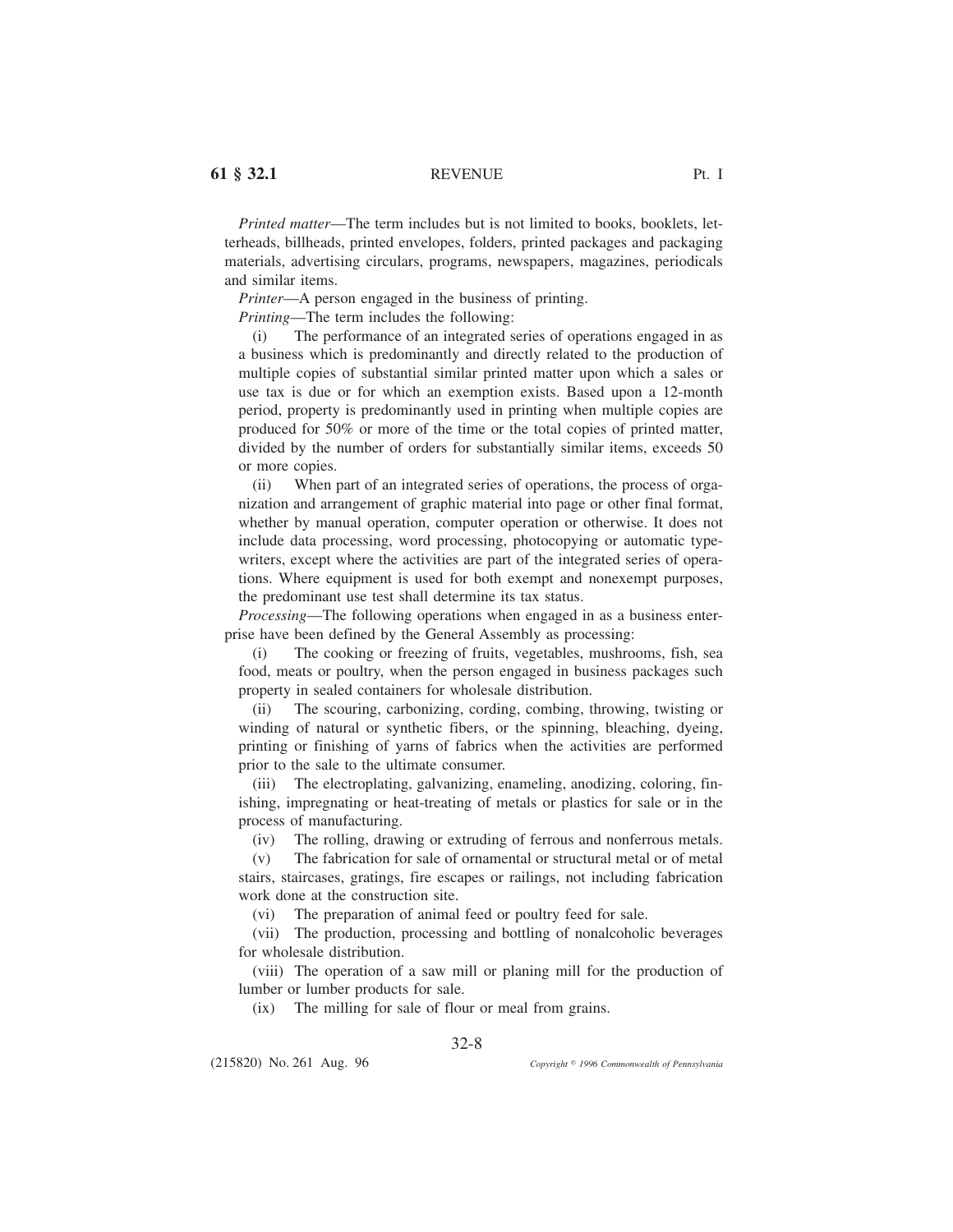(x) The slaughtering and dressing of animals for meat to be sold or to be used in preparing meat products for sale, and the preparation of meat products, including lard, tallow, grease, cooking and inedible oils for wholesale distribution.

(xi) The processing of used lubricating oils.

(xii) The broadcasting of radio and television programs of licensed commercial or educational stations.

*Public utility*—A person engaged in the performance of public utility service, as that term is defined in this section.

*Public utility service*—The performance of services for compensation for the general public, without discrimination, which is subject to regulation by a governmental agency rather than determined by contract with the person for whom the services are performed; provided that the services so performed shall be affected with a public interest.

*Purchase price*—The total value of anything paid or delivered, or promised to be paid or delivered, whether it be money or otherwise, in complete performance of a sale at retail, without any deductions on account of expenses incurred, such as travel time, rentals of rooms or equipment, salaries or wages paid to assistants or models, and charges for the developing of negatives, even though the expenses are separately itemized in billings to customers.

*Refining*—The collective operation of cleaning, grading, cracking, crushing and similar processing of natural resources, minerals and mineral aggregates after their extraction from the earth, waste or stock piles, pits or banks including blast furnace slag.

*Religious organization for religious purpose*—A group or body of persons which is created and which exists for the predominant purpose of regularly holding or conducting religious activities or religious education, without pecuniary benefit to an officer, member or shareholder except as reasonable compensation for actual services rendered to the organization. It is not sufficient that one of the purposes of an organization is to support or encourage religious activities or education. Mere sponsorship by or affiliation with a church or other religious organization for a religious purpose does not, of itself, render the sponsored or affiliated group a religious organization for a religious purpose. For example, the First Church sponsors a Men's Bible Class and a bowling team. The Bible Class has as its predominant purpose the holding of classes in religious education. It is, therefore, a religious organization for a religious purpose. The bowling team, although sponsored by the church, is not a religious organization for a religious purpose.

*Returnable containers*—Containers which are designed to deliver property more than one time, including containers which require cleaning, repair or refurbishing prior to their subsequent use.

*Volunteer firemen's organization*—A group or body of persons which is created and which exists for the purpose of fighting fires for the protection of the

(337603) No. 408 Nov. 08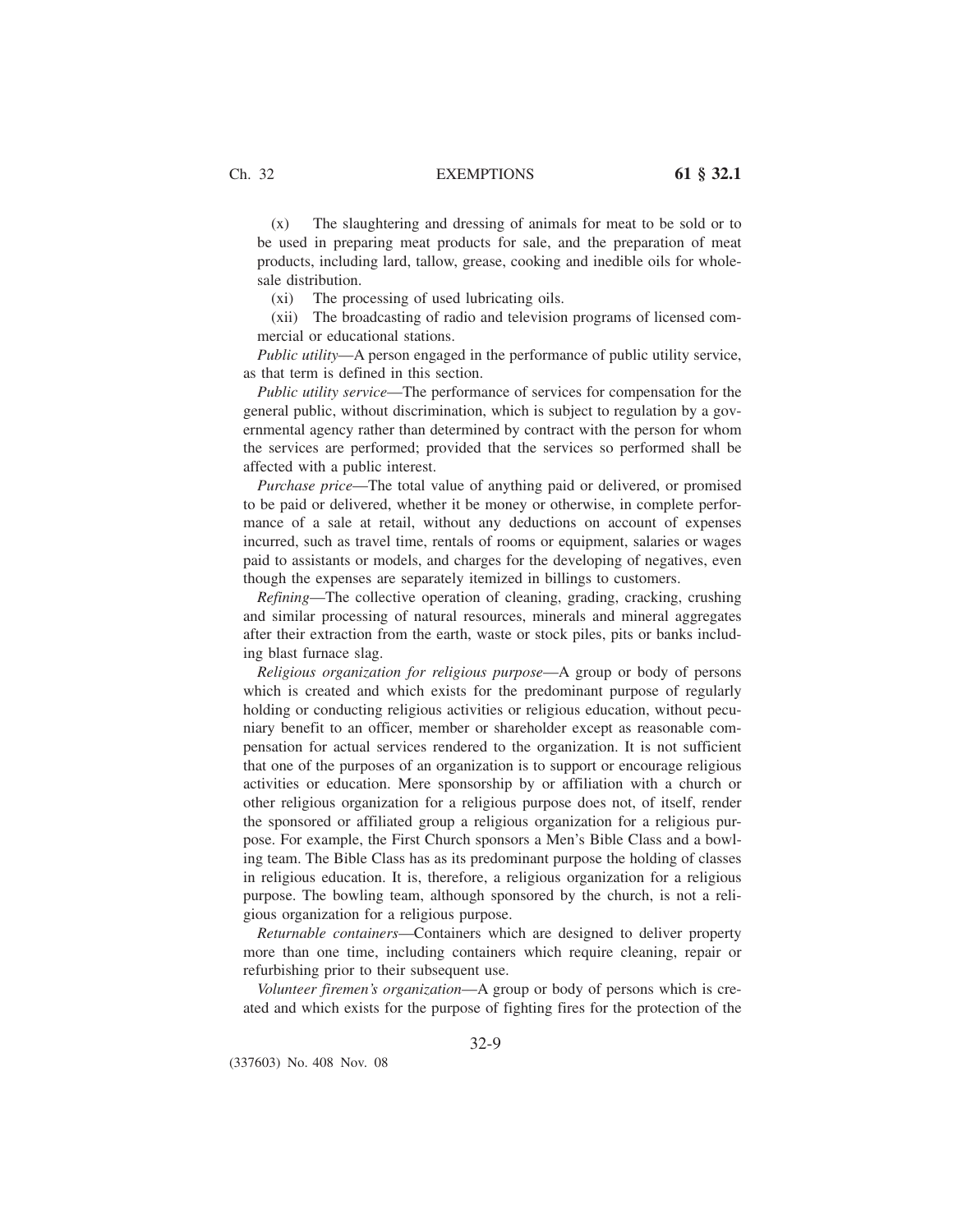public without reimbursement or an organization which is formed under the Volunteer Firemen's Relief Association Act (53 P. S. §§ 8501—8508). The organization shall be operated without pecuniary profit to an officer, member or shareholder, except as reasonable compensation for actual services rendered to the organization. The term does not include a fire company's auxiliary or similar group composed of persons who merely support or sponsor the work of a fire company but which, as a group, does not fight fires.

*Wrapping equipment*—Property used in the operation of packaging which collectively includes conveying, inserting, packing, crating, binding, sealing, coding, weighing and addressing of personal property which is delivered to another person.

*Wrapping supplies*—The term includes property, except for returnable containers as defined in this section, which is used as an outside covering or internal packing in order to deliver personal property to a purchaser. The term also includes items such as nonreturnable containers, mailing labels, envelopes and packing slips attached to the covering transferred with the personal property, instruction sheets, warranty cards, material for preservation of the property, paper and plastic plates, cups and similar items. The term does not include napkins, wooden or plastic spoons, forks, straws and similar items and these items are therefore subject to tax when sold to restaurants or other eating places. The sale or use of wrapping supplies, equipment and services for residential use is explained in § 58.1 (relating to publication of list of taxable and exempt tangible personal property).

### **Source**

The provisions of this § 32.1 amended April 5, 1985, effective April 6, 1985, 15 Pa.B. 1261; amended June 28, 1985, effective June 29, 1985, 15 Pa.B. 2389; amended June 29, 1990, effective June 30, 1990, 20 Pa.B. 3600; amended March 29, 1991, effective March 30, 1991, 21 Pa.B. 1288; amended March 19, 1993, effective March 20, 1993, 23 Pa.B. 1322; amended December 23, 1994, effective December 24, 1994, 24 Pa.B. 6437. Immediately preceding text appears at serial pages (184049) to (184050), (179253), (149561) to (149564), (179255) to (179256) and (190177).

#### **Notes of Decisions**

#### *Charitable Organization*

The Court of Common Pleas committed an error of law when it concluded that corporations formed to promote golf tournaments and conduct charitable activities met the burden of proving that they were institutions of purely public charity simply because they provided funds to organizations that were tax exempt under federal law, where the corporations employed another corporation, which specializes in managing golf tournaments, to promote its 1996 and 1997 golf events, and where the record establishes that the overwhelming majority of revenue generated, after operating expenses, went to fund the purse for the participants of the golf tournament. *Betsy King LPGA Classic, Inc. v. Richmond Township*, 739 A.2d 612 (Pa. Cmwlth. 1999); appeal denied 760 A.2d 856 (Pa. 2000).

The trial court properly determined that the drug and alcohol treatment facility advances a charitable purpose, where the nature of the facility's activity is that of helping to restore lives broken by addiction to alcohol or other drugs, and this is clearly a gift of services or property for general public

32-10

(337604) No. 408 Nov. 08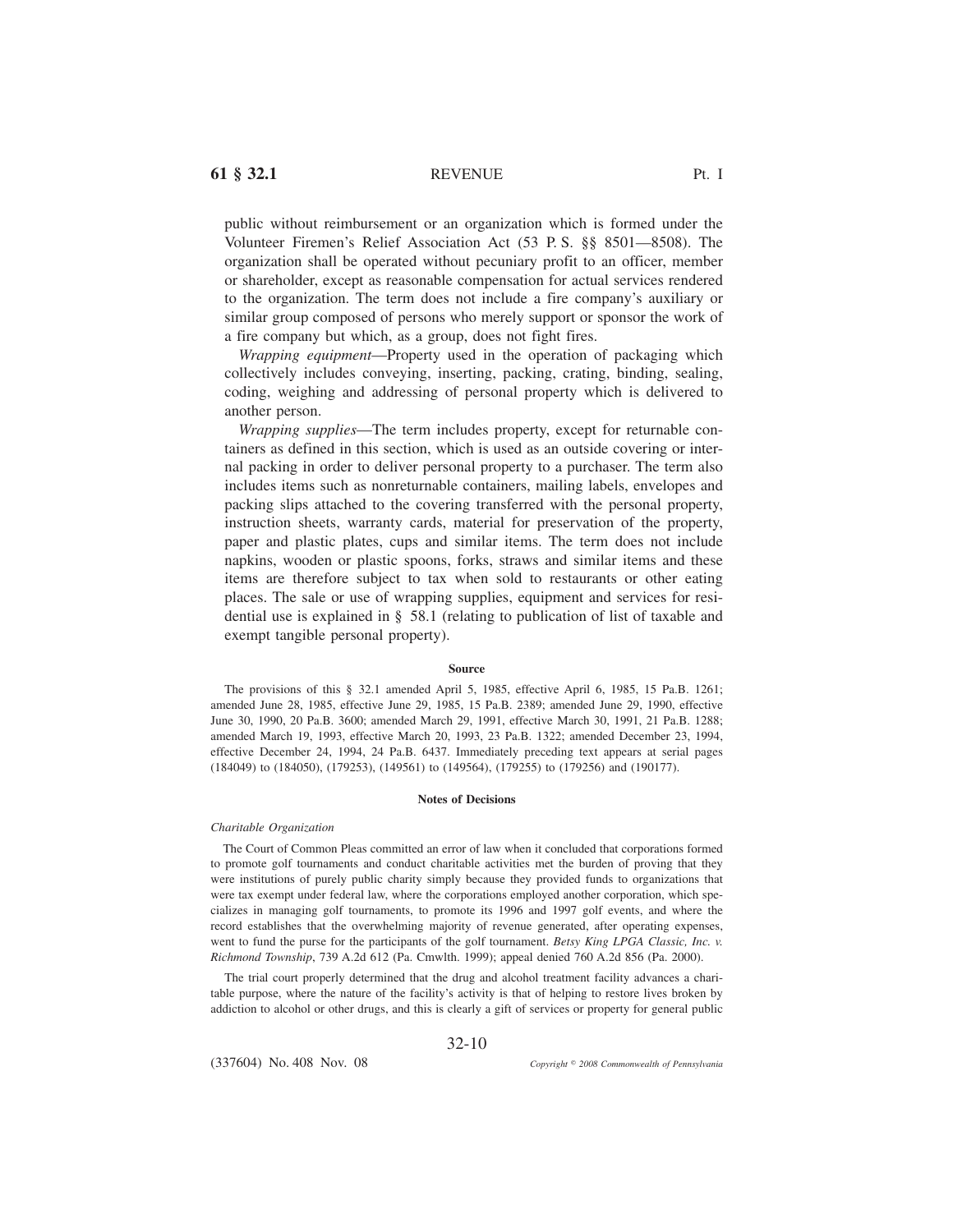use which are designed to benefit an indefinite number of person from a physical and social standpoint, and where the facility rendered services at below cost in many instances, particularly to in-patients of State agencies such as the Department of Corrections. *Gateway Rehabilitation Center, Inc. v. Board of Commissioners of the County of Beaver*, 710 A.2d 1239 (Pa. Cmwlth. 1998).

The record supported the trial court's determination that the drug and alcohol treatment facility provides a substantial portion of its services gratuitously, where the facility receives Medicaid payments for eligible in-patients but that the amount received does not cover the cost of treatment; the facility has operated at a loss since 1990 or 1991; and the facility provides other services free of charge, including evaluations of prospective patients (always free regardless of ability to pay) and education programs for staffs of other facilities that treat alcohol and drug dependent patients. *Gateway Rehabilitation Center, Inc. v. Board of Commissioners of the County of Beaver*, 710 A.2d 1239 (Pa. Cmwlth. 1998).

Although the definition of ''charitable organization'' was not binding in the instant case, it was generally supportive of court's conclusion that historical society, while performing good works, did not serve a purely public and charitable purpose and thus was not entitled to tax exempt status. *In re Salem Crossroads Historical Restoration Society, Inc.*, 526 A.2d 1257 (Pa. Cmwlth. 1987).

Nonprofit corporation providing statistical analysis services to hospitals and other health care providers was not entitled to tax exempt status as a ''purely public charity'' required by Article VIII, Section 2 (a)(v) of the Pennsylvania Constitution of 1968 nor as a "charitable organization" defined in this section. Since its computer services could not be deemed a gift for general public use, it did not donate any of its services, all clients had to pay fees to cover costs, its beneficiaries were limited in number and were not legitimate objects of charity, and it failed to demonstrate operation completely free of profit motive. *Hospital Utilization Project v. Commonwealth*, 487 A.2d 1306 (Pa. Super. 1985).

The fact that an organization is involved in activities which attempt to educate or motivate the general populace toward community improvement and is devoid of private gain does not characterize such an organization as a ''purely public charity'' in the legal sense. *Commonwealth v. The American Anti-Vivisection Society*, 377 A.2d 1378 (Pa. Cmwlth. 1977).

#### *Manufacturing*

A laboratory's analysis, research and testing of client-provided products did not constitute a transformation of property or otherwise satisfy the definition of ''manufacturing'' as would entitle it to an exclusion from use tax. *Lancaster Laboratories, Inc. v. Commonwealth*, 578 A.2d 988 (1990); vacated in part 611 A.2d 815 (Pa. Cmwlth. 1992); affirmed in part 631 A.2d 739 (Pa. Cmwlth. 1993).

Freezing of water into ice constitutes only superficial change and cannot be considered to come within the "manufacturing exclusion" from use taxation, 72 P. S. § 7201(o)(4); *Commonwealth v. Air Products and Chemicals, Inc.*, 380 A.2d 741 (1977) (customer stations transforming liquid to gas are used in manufacturing) distinguished. *Marweg v. Commonwealth*, 513 A.2d 525 (Pa. Cmwlth. 1986).

#### *Nonprofit Educational Institution*

Since the nonprofit corporation's seminars and group study programs existed primarily for the benefit of individuals with an occupational interest in the accounting profession, it was not entitled to a sales tax refund as a nonprofit educational institution although its programs were open to the public. *PICPA Foundation for Education and Research v. Commonwealth*, 598 A.2d 1078 (Pa. Cmwlth. 1991); affirmed 634 A.2d 187 (Pa. 1993).

## *Public Utility; Conflict with Statute*

Taxpayer, a provider of cellular telecommunications, asserted it was entitled to exclusion from sales and use tax on the grounds that it was a public utility as defined in the Department of Revenue's regulations; however, where the definition contained in the statute under which the regulation was

(337605) No. 408 Nov. 08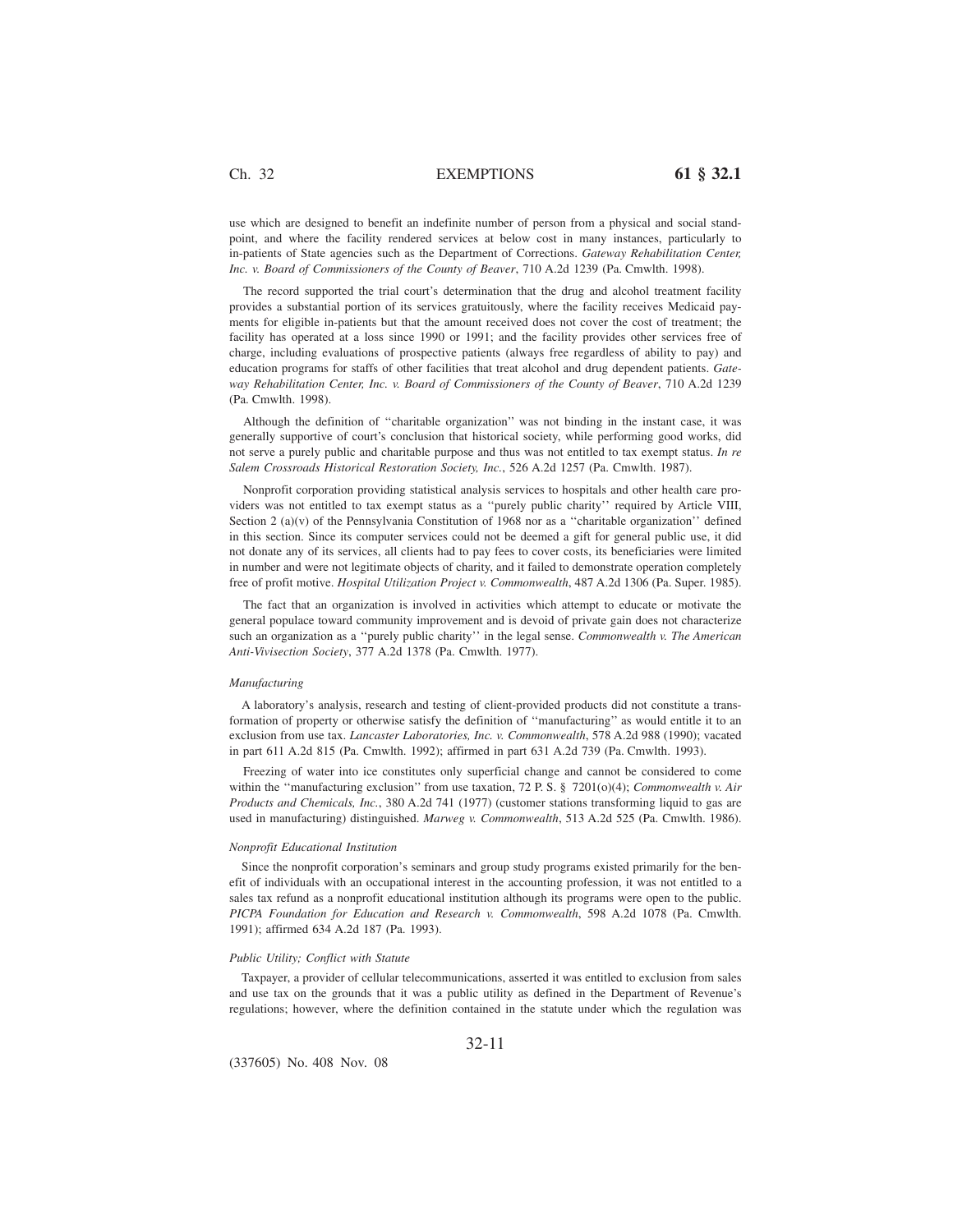promulgated provides otherwise, the statute controls. *Bell Alantic Mobile Systems, Inc. v. Commonwealth*, 799 A.2d 902 (Pa. Cmwlth. 2002); affirmed 845 A.2d 762 (Pa. 2004).

#### **Cross References**

This section cited in 61 Pa. Code § 60.9 (relating to premium cable services); 61 Pa. Code § 32.21 (relating to charitable, volunteer firemen's and religious organizations, and nonprofit educational institutions); 61 Pa. Code § 32.33 (relating to farming); 61 Pa. Code § 38.1 (relating to imposition and computation of tax); 61 Pa. Code § 60.7 (relating to sale and preparation of food and beverages); 61 Pa. Code § 60.8 (relating to secretarial and editing services); 61 Pa. Code § 60.17 (relating to sale of food and beverages by nonprofit associations which support sports programs); and 61 Pa. Code § 60.20 (relating to telecommunications service).

## **§ 32.2. Exemption certificates.**

(a) *When exemption certificates are required.* A person who is required by the act to collect tax upon sales or rentals of tangible personal property or taxable service shall, in every case in which he has not collected tax, have available for Departmental inspection a valid, properly executed exemption certificate which was accepted in good faith or, in lieu of the certificate, the following:

(1) Evidence that the property sold or rented is not tangible personal property or a taxable service as defined by the act.

(2) Documentary evidence that his customer is the United States or an instrumentality thereof, the Commonwealth, or a political subdivision or instrumentality of the Commonwealth.

(3) Documentary evidence that he was required to deliver the property sold, rented or serviced to a destination outside this Commonwealth for use outside this Commonwealth, and that he did, in fact, so deliver the property.

(b) *Relief from tax liability.* A seller or lessor who accepts in good faith an exemption certificate which discloses a proper basis for exemption upon its face is relieved of liability for collection or payment of tax upon transactions covered by the certificate.

(1) *Disclosure of proper exemption basis.* For a certificate to disclose a proper basis for exemption, it shall meet the following requirements:

(i) The certificate must be an officially promulgated exemption certificate form, or a substantial and proper reproduction thereof.

(ii) The certificate shall be dated and executed in accordance with the instructions published for use therewith, and must be complete and regular in every respect.

(iii) The certificate shall state a proper exemption reason.

(2) *Acceptance in good faith.* An exemption certificate to be accepted in good faith shall also meet the following requirements:

(i) The certificate shall contain no statement or entry which the seller or lessor knows, or has reason to know, is false or misleading. A certificate accepted by a seller or lessor, in the ordinary course of his business, which on its face discloses a valid basis of exemption consistent with the activity

32-12

(337606) No. 408 Nov. 08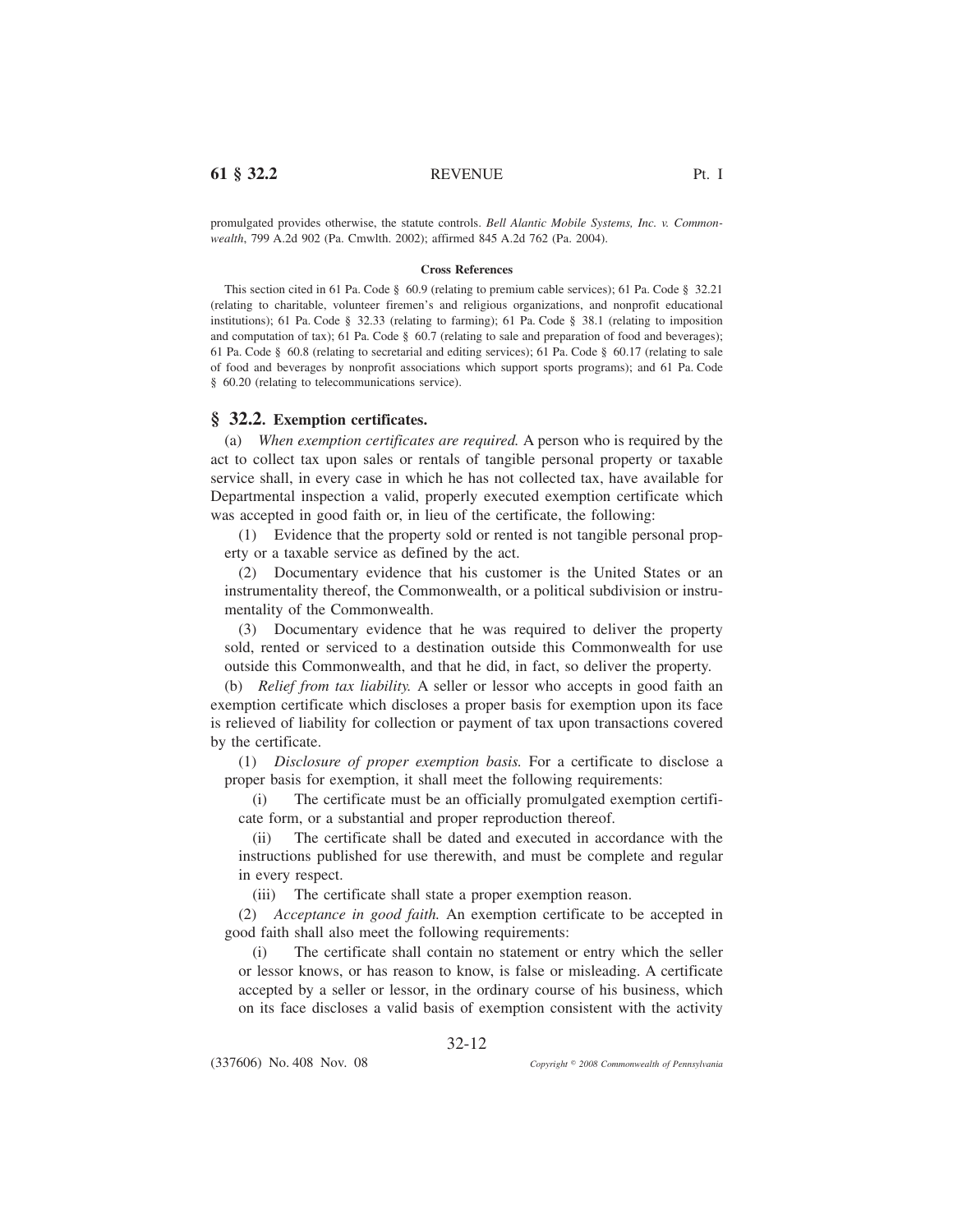of the purchaser and character of the property or service being purchased, shall be presumed to be taken in good faith.

(ii) A seller or lessor is presumed to be familiar with the law and regulations regarding the property in which he deals. When a seller or lessor has accepted a blanket exemption certificate, each transaction between the parties is considered a separate claim for exemption thereunder, and the seller or lessor shall, therefore, exercise good faith in each transaction, in order to avoid liability for the tax.

(iii) The certificate shall be in the physical possession of the seller or lessor, and available for Departmental inspection, on or before the 60th day following the date of the sale or lease to which the certificate relates. When a certificate is not made available for Departmental inspection on or before that time, the seller or lessor shall prove to the satisfaction of the Department, by means of evidence other than an exemption certificate, that the sale or lease in question is, in fact, exempt. In the absence of proof the transaction will be deemed taxable and assessed as such.

(c) *Penalties for misuse of exemption certificates.* False or fraudulent statements made upon an exemption certificate by a person, whether a seller, lessor, buyer, lessee or a representative or agent of the persons, is a misdemeanor, upon each separate conviction of which the offender may be sentenced to imprisonment not exceeding 1 year, a fine not exceeding \$1,000, or both, together with costs of prosecution. In addition, severe civil penalties are provided by law for misuse of exemption certificates by any person. Reference should be made to section 268(b) of the TRC (72 P. S. § 7268(b)).

(d) *Forms of certificates.* The following exemption certificate forms and instructions have been promulgated by the Department:

(1) *Forms for general use.* The Department form entitled Sales and Use Tax Exemption Certificate may be used for:

(i) *Unit exemption.* This exemption shall be used for all single sales or leases of tangible personal property.

(ii) *Blanket exemption.* This exemption shall be used for claims of exemption upon sales and leases of tangible personal property in a series of transactions between parties.

(2) *Forms for purchase of motor vehicles.* The following form is designed for purchase of motor vehicles, and is not valid for purposes other than that for which it is designed: *Form REV-191 Vehicles Sales and Use Tax Return.* This form shall be used for claims of exemption upon the purchase or lease of a motor vehicle, trailer, semitrailer or tractor which is required by law to be registered with the Bureau of Motor Vehicles, and shall accompany the application for title.

(302147) No. 352 Mar. 04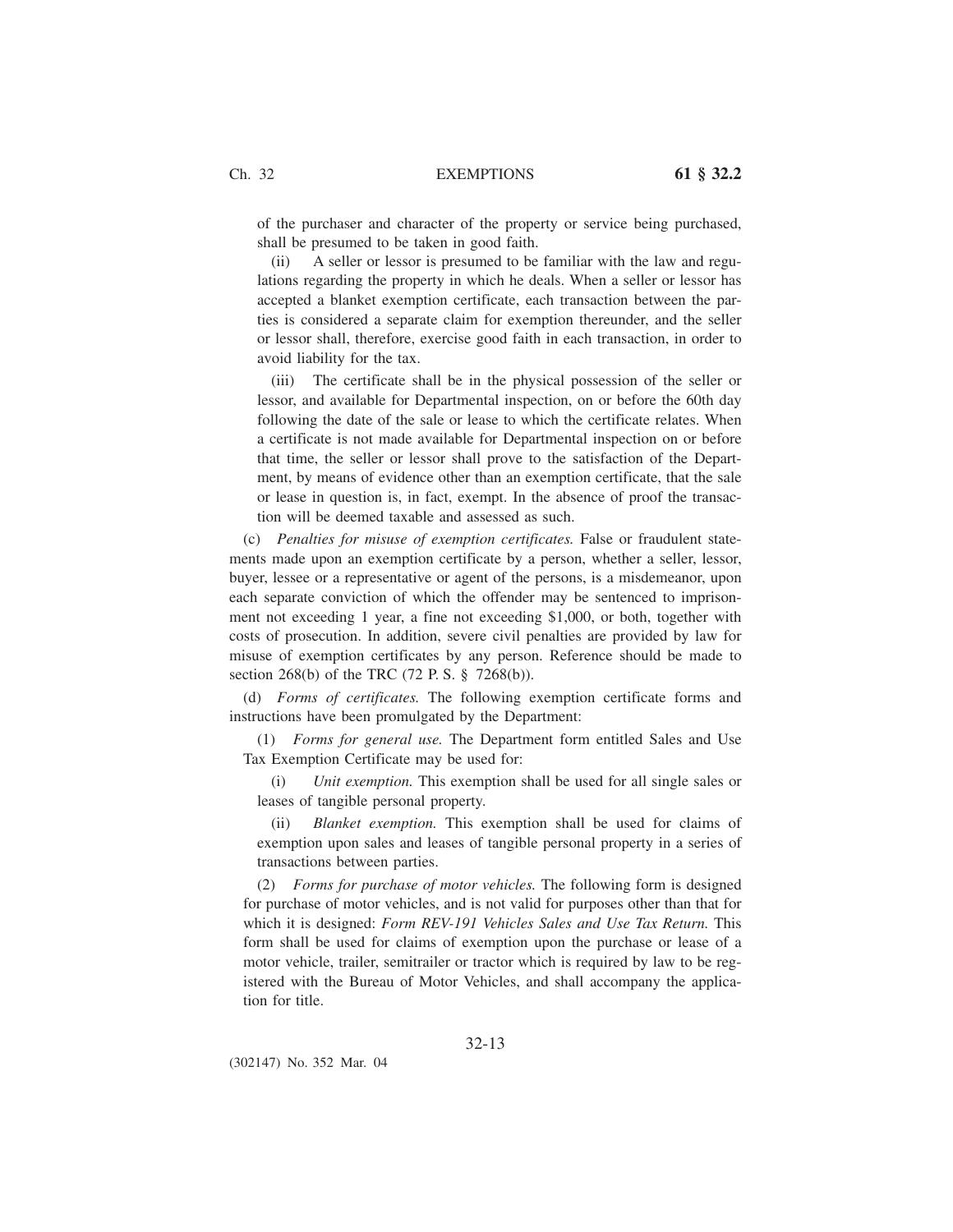## **61 § 32.3** REVENUE Pt. I

## **Authority**

The provisions of this § 32.2 issued under section 6 of The Fiscal Code (72 P. S. § 6).

#### **Source**

The provisions of this § 32.2 amended November 5, 1982, effective November 6, 1982, 12 Pa.B. 3905; corrected December 19, 2003, effective January 4, 2003, 33 Pa.B. 6222. Immediately preceding text appears at serial pages (293450), (267691) and (215825).

#### **Notes of Decisions**

The Sheraton Hotel was required to obtain documented proof of an occupant's entitlement to the hotel occupancy tax exemption in order to obtain the exemption. *Egner v. Commonwealth*, 557 A.2d 1157 (Pa. Cmwlth. 1989).

## **Cross References**

This section cited in 61 Pa. Code § 32.22 (relating to sales to the United States Government or within areas subject to the jurisdiction of the Federal Government); 61 Pa. Code § 32.25 (relating to steam, gas, electricity, fuel oil and kerosene); 61 Pa. Code § 33.3 (relating to cancellations, returns, allowances and exchanges); and 61 Pa. Code § 34.4 (relating to direct payment permit).

## **§ 32.3. Sales for resale.**

(a) *Sales for resale exempt.* A transfer for a consideration of the ownership, custody or possession of tangible personal property or the rendition of taxable services for the purpose of resale is exempt from tax. Transfer for the purpose of resale shall include the following:

(1) The transfer of tangible personal property or rendition of taxable services on, or purchase of, repair parts for property which is:

(i) To be sold, rented or leased in the regular course of business. However, the sale of malt or brewed beverages or liquor to a person who is a retail dispenser or a holder of a retail liquor license under The Liquor Code (47 P. S. §§ 1-101—9-902), does not qualify for the resale exemption.

(ii) To be physically incorporated as ingredient or constituent into other personal property which is to be sold in the regular course of business or transported in interstate commerce to a destination outside of this Commonwealth.

(2) Personal property purchased or having a situs within this Commonwealth solely for the purpose of being processed, fabricated or manufactured into, attached to or incorporated into personal property and thereafter transported outside of this Commonwealth for use exclusively outside the Commonwealth.

(b) *Presumption of taxability.* Every sale of tangible personal property is presumed to be at retail and therefore subject to tax. A purchaser claiming the resale exemption shall therefore establish that the specific property purchased is to be resold. A purchaser who uses or consumes property purchased for resale or who disposes of property purchased for resale in a manner other than by resale becomes the ultimate consumer or user of the property and shall pay a use tax with respect to the taxable use.

32-14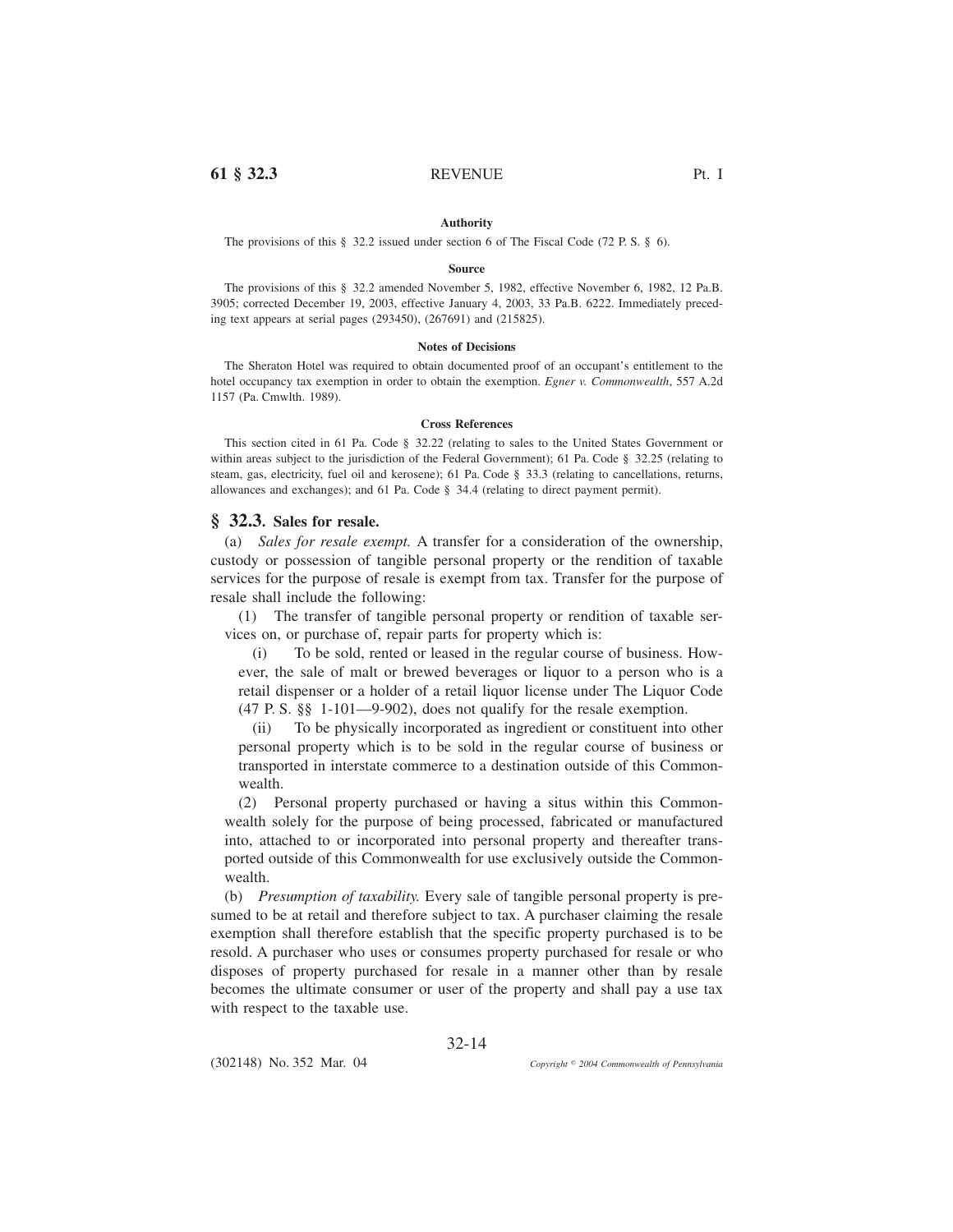(c) *Use by vendor of property in the conduct of business subject to tax.* A vendor who consumes or otherwise uses tangible personal property in the conduct of the vendor's business is the ultimate consumer or user of the property, and sales made to him for the consumption or use is subject to tax. For example, the tax is applicable to the sale of display cases and similar merchandising equipment to hotels, food markets, stores and similar persons using the property in the conduct of their business. Similarly, the sale of a carbonator to a soda fountain operator for making soda or carbonated water is subject to tax. The sale of carbon dioxide to a soda fountain operator is considered a sale for resale and is not considered taxable.

(d) *Withdrawal from stock for vendor's own use subject to tax.* The withdrawal by a vendor for personal use of goods in stock held for resale is a taxable use and is subject to tax.

#### **Cross References**

This section cited in 61 Pa. Code § 32.4 (relating to isolated sales); and 61 Pa. Code § 47.1 (relating to coin-operated amusement devices).

## **§ 32.4. Isolated sales.**

(a) *Isolated sales.* Subject to subsection (b) the following transactions are considered to be isolated sales:

(1) Infrequent sales of a nonrecurring nature made by a person not engaged in the business of selling tangible personal property, such as the following:

(i) The sale of a used vacuum cleaner by a housewife.

(ii) Isolated sales by executors, administrators, trustees and other fiduciaries in the liquidation of an estate.

(iii) Sales or execution sales under a court order or by a court officer.

(2) Infrequent sales of a nonrecurring nature of tangible personal property acquired for use or consumption by the seller, and not sold in the regular course of the business of the person, such as:

32-14.1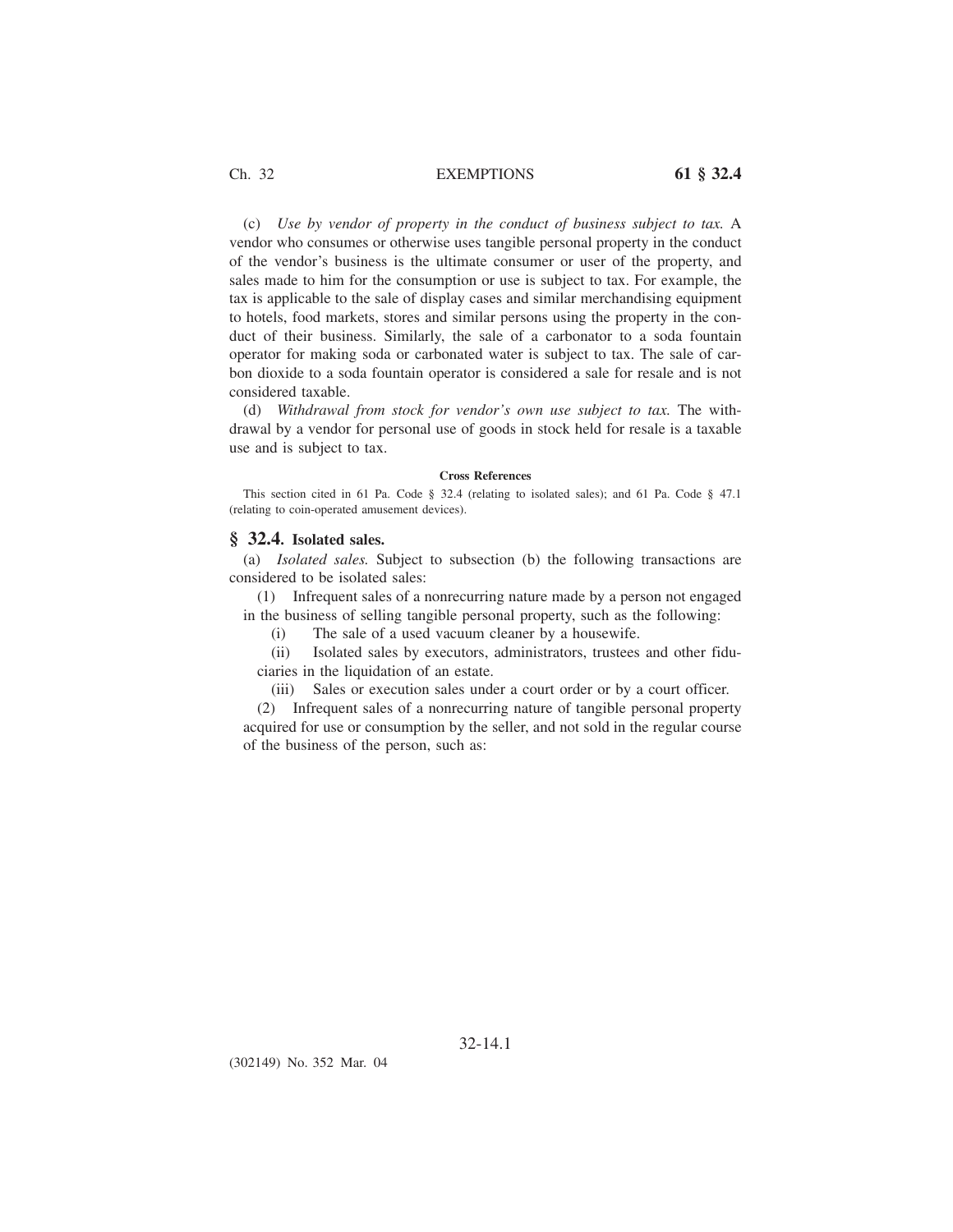(302150) No. 352 Mar. 04

*2004 Commonwealth of Pennsylvania*

32-14.2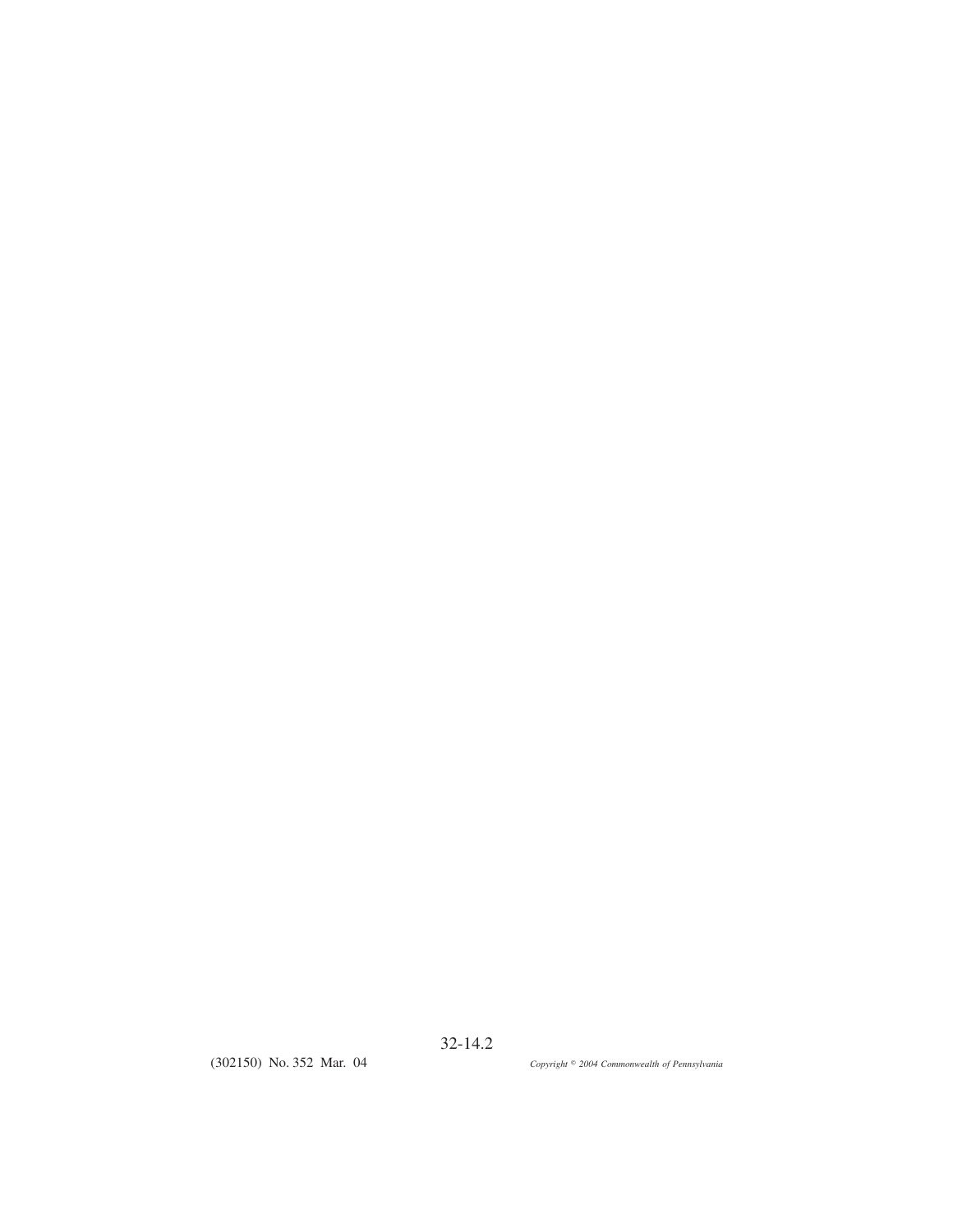(i) The sale of a typewriter by an insurance company which does not regularly dispose of such equipment.

(ii) The sale of used machinery, fixtures, equipment and similar items by a person engaged in a business or occupation such as manufacturing or operating a retail store, when the person does not sell the items in the regular course of its business.

(iii) The sale of an entire business by the owner thereof except that the value of a motor vehicle, trailer, semitrailer, motor boat or similar property constituting part of the sale may not be exempt. The transfer of inventory or stock in trade constituting part of the sale may not be exempt as an isolated sale but may be exempt as a sale for resale. Reference should be made to § 32.3 (relating to sales for resale).

(b) *Transactions which are not isolated sales.* The following are examples of transactions which shall not be considered isolated sales:

(1) The sale of property held primarily for sale to customers in the ordinary course of a trade or business.

(2) The sale of stock in trade or other property of a kind which would properly be included by a manufacturer, wholesaler, retailer, jobber or other vendor in inventory even though the sales are infrequent and only comprise an insignificant fraction of the vendor's total business.

(3) Sales which constitute an integral part of a business even though the sale of the tangible personal property is not the primary business of the seller, as the sale of repossessed property by a finance company.

(4) The sale of by-products, waste and scrap by a person engaged in a business, when the sales are regularly made to dispose of these items.

(5) The sale of food for on-premises consumption by a company operating a cafeteria for employes. The sale of meals may not be considered isolated merely because the activity is not the principal business of the seller.

(6) The sale of a property by a charitable, volunteer firemen's or religious organization or nonprofit educational institution as a fund raising activity, if the following is applicable:

(i) The sales or series of sales is conducted more than three times or more than a total of 7 days in any year.

(ii) The organization or institution is making sales of taxable property other than food or beverages sold at or from a school or church, on the same premises in competition with other vendors required to collect tax.

(7) The sale of motor vehicles, trailers, semi-trailers, motor boats, aircraft, snowmobiles or other similar tangible personal property required under Federal law or the laws of the Commonwealth to be registered or licensed.

(8) The sale of a tangible personal property on the same premises in competition with vendors required to collect tax, even though the sale may otherwise qualify as an isolated sale.

32-15

(215827) No. 261 Aug. 96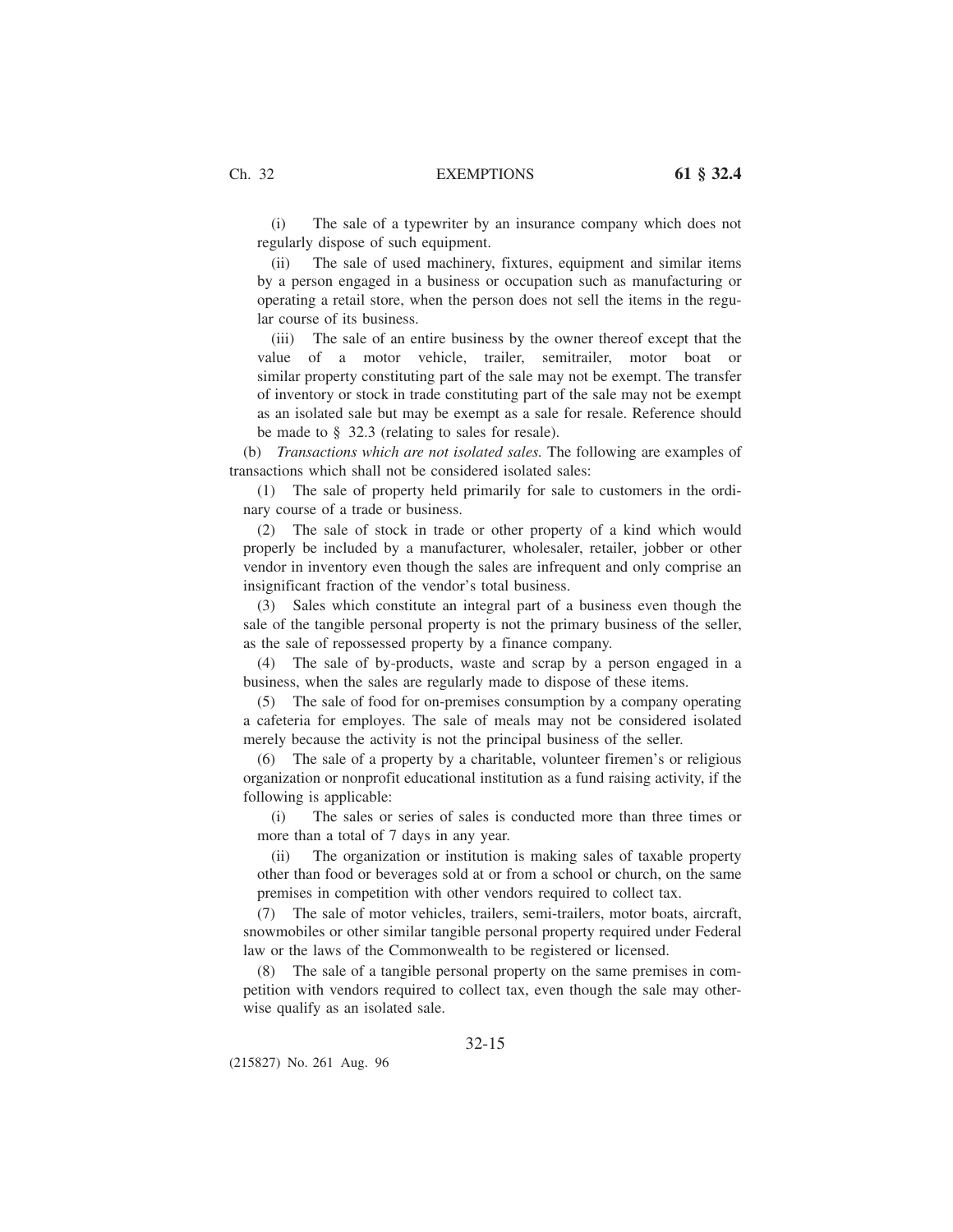## **61 § 32.5** REVENUE Pt. I

(c) *Sales involving auctioneers.* Sales involving auctioneers shall be exempt from tax as isolated sales if they qualify as exempt sales under the provisions of § 31.23 (relating to auctioneers).

## **Source**

The provisions of this § 32.4 amended through December 20, 1975, 5 Pa.B. 3277.

## **Cross References**

This section cited in 61 Pa. Code § 32.21 (relating to charitable, volunteer firemen's and religious organizations, and nonprofit educational institutions).

## **§ 32.5. Multi-state sales.**

(a) *Transactions where delivery is made to locations within this Commonwealth.* Where delivery of taxable property or services is made to locations within this Commonwealth, the transactions shall be subject to tax. Delivery in this Commonwealth to a nonresident purchaser does not make the transaction exempt.

(b) *Transactions where delivery is made to locations outside this Commonwealth.* When tangible personal property is sold, leased or serviced within this Commonwealth and the vendor, lessor or serviceperson is obligated to deliver it to a point outside of this Commonwealth, or to deliver it to a carrier or to the mails for transportation to a point outside this Commonwealth, sales tax does not apply. However, where tangible personal property under a sale, lease or service is delivered in this Commonwealth to the buyer or lessee or their agent, other than an interstate carrier, the tax applies, notwithstanding that the buyer or lessee may subsequently transport the property out of this Commonwealth.

## *Examples:*

Henrietta Higgins, a speech pathologist, purchased disposable laboratory supplies from a Commonwealth retailer. The retailer delivers the supplies (cost and freight) to Providence, Rhode Island. Title to the supplies passed to Higgins at the Commonwealth point of shipment, but sales tax does not apply because delivery is made out-of-State.

Ahab Inc., a maker of specialized steel in this Commonwealth, supplies harpoons to Neptune Inc., a Massachusetts fishing concern. The harpoons are delivered to Neptune Inc.'s agent (freight on board) Harrisburg, Pennsylvania for ultimate delivery in Massachusetts. Sales tax applies to this transaction because delivery is made and title passes in this Commonwealth.

(c) *When vendor, lessor or serviceperson shall collect tax.* A vendor, lessor or serviceperson engaged in business activity within this Commonwealth shall collect the tax imposed by the act with respect to the following transactions:

(1) Where property is shipped from a point outside this Commonwealth to a point within this Commonwealth.

32-16

(215828) No. 261 Aug. 96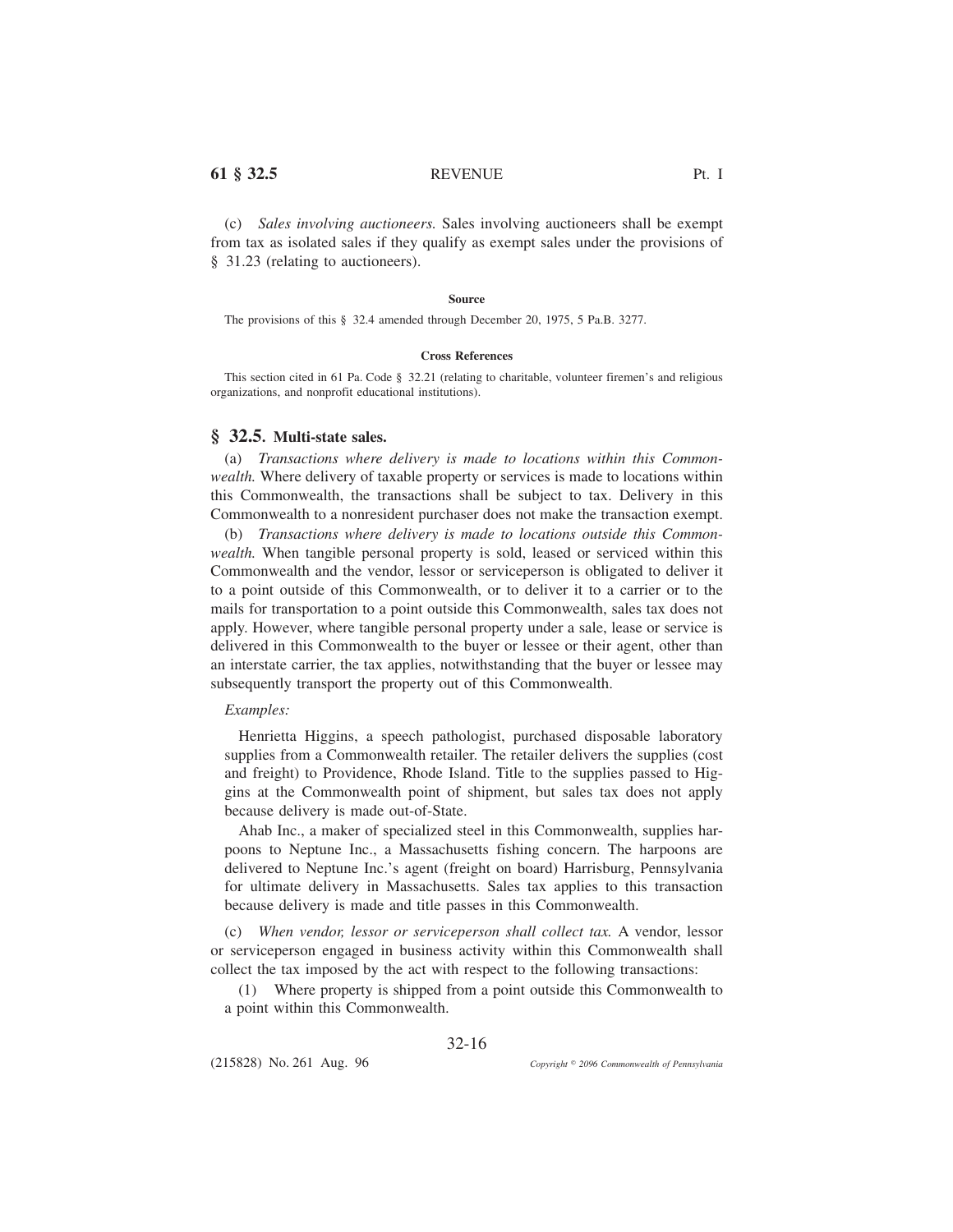(2) Where property is shipped from a point within this Commonwealth to another point within this Commonwealth by a route a portion of which is outside this Commonwealth.

(3) Where property is purchased and delivered within this Commonwealth even though the purchaser subsequently transports the property to a location outside this Commonwealth with the following exceptions:

(i) Property purchased or having a situs within this Commonwealth solely for the purpose of being processed, fabricated or manufactured into, attached to or incorporated into personal property and thereafter transported outside this Commonwealth for use exclusively outside this Commonwealth shall be deemed to be a resale and therefore is not subject to tax.

(ii) The sale at retail or use of motor vehicles, trailers or semitrailers, or bodies attached to the chassis thereof sold to a nonresident of this Commonwealth to be used outside this Commonwealth which are registered in a state other than this Commonwealth within 20 days after delivery to the vendee is not subject to tax.

(d) *Maintenance of records.* A vendor, lessor or serviceperson making sales of tangible personal property exempt from the tax set forth in this section shall maintain records of the transactions, together with documents evidencing the delivery of the tangible personal property to a destination outside this Commonwealth. The documents include waybills, bills of lading, insurance or registry receipt issued by the United States Post Office, mail orders, shipping orders or other data pertinent to the purchase and delivery.

(e) *Property is not exempt by reason of being used in interstate and foreign commerce.* Unless property is otherwise exempt by reason of this section or this chapter, the sale or use of tangible personal property in this Commonwealth shall be subject to the tax notwithstanding the fact that the purchaser is engaged in interstate or foreign commerce or that the property may be intended for use in interstate or foreign commerce.

(f) *Interim storage of property to be used exclusively outside this Commonwealth.* Effective March 4, 1971, the interim storage in this Commonwealth of property purchased outside this Commonwealth for use outside this Commonwealth and upon which no work or services are performed is a taxable use. The use tax shall be based upon the original purchase price of the property. The storage charges are exempt from tax.

## **Authority**

The provisions of this § 32.5 issued under section 270 of the Tax Reform Code (72 P. S. § 7270).

#### **Source**

The provisions of this § 32.5 amended November 8, 1985, effective November 9, 1985, 15 Pa.B. 4038. Immediately preceding text appears at serial pages (40262) to (40264).

## 32-17

(215829) No. 261 Aug. 96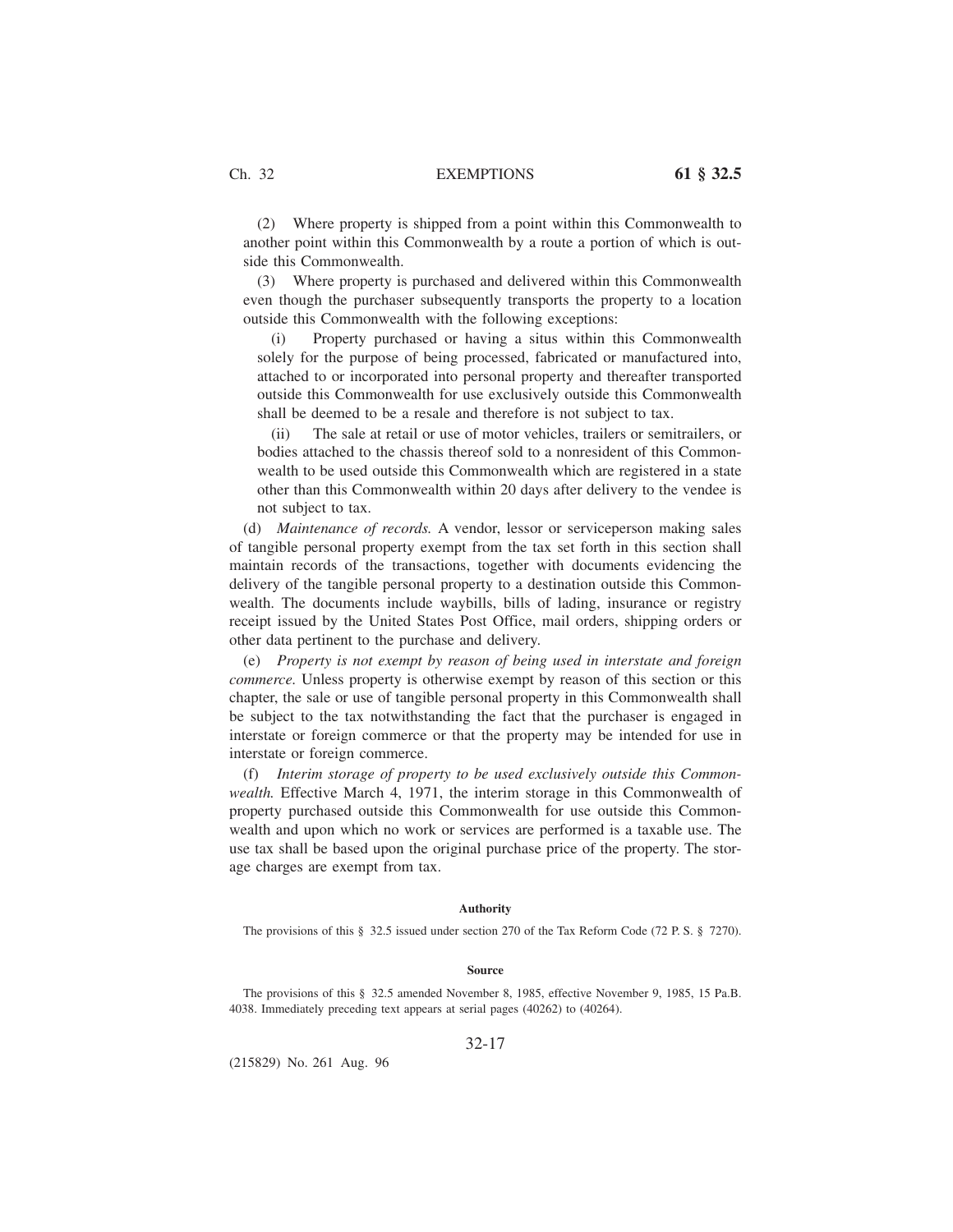## **§ 32.6. Wrapping supplies, equipment and services.**

(a) *Wrapping supplies.*

(1) The purchase or use of wrapping supplies by a person engaged in the business of selling personal property is entitled to an exemption from tax upon the person's purchase or use of wrapping supplies when the use is incidental to the delivery of property which he sells.

(2) The sale or use of returnable containers is taxable unless the purchaser is engaged in the business of manufacturing, processing, dairying or farming and the returnable container is used in the delivery of the product to the ultimate consumer.

(b) *Wrapping equipment*. The purchase or use of wrapping equipment is subject to tax, unless the following apply:

(1) The wrapping equipment is used by a person engaged in the business of manufacturing, processing, farming or dairying.

(2) The wrapping supplies pass to the ultimate consumer along with the exempt user's product.

(c) *Services*. If a vendor makes a charge for wrapping property, whether the vendor has sold the property wrapped or not, the vendor shall be deemed to have made a sale of the wrapping services which the purchaser receives. The vendor shall collect tax upon the purchase price of the wrapping services without deduction for labor, service or handling charges. If a vendor is required to collect tax under this subsection on charges made for the service of wrapping property, the vendor is entitled to a resale exemption on the purchase of wrapping supplies.

#### **Authority**

The provisions of this § 32.6 amended under section 270 of the Tax Reform Code (72 P. S. § 7270).

#### **Source**

The provisions of this § 32.6 amended March 29, 1991, effective March 30, 1991, 21 Pa.B. 1288. Immediately preceding text appears at serial pages (149574) to (149575).

## **Cross References**

This section cited in 61 Pa. Code § 41.3 (relating to dry ice for packaging ice cream); 61 Pa. Code § 52.1 (relating to purchases of medicines, medical supplies, medical equipment and prosthetic or therapeutic devices); and 61 Pa. Code § 57.5 (relating to sale of equipment to restaurants).

## **NONBUSINESS EXEMPTIONS**

## **§ 32.21. Charitable, volunteer firemen's and religious organizations, and nonprofit educational institutions.**

(a) *Purchases for use by exempt organizations.* The exemption to which an exempt organization shall be entitled is limited and does not extend to all purchases by the exempt organization. The Department may issue an assessment

32-18

(215830) No. 261 Aug. 96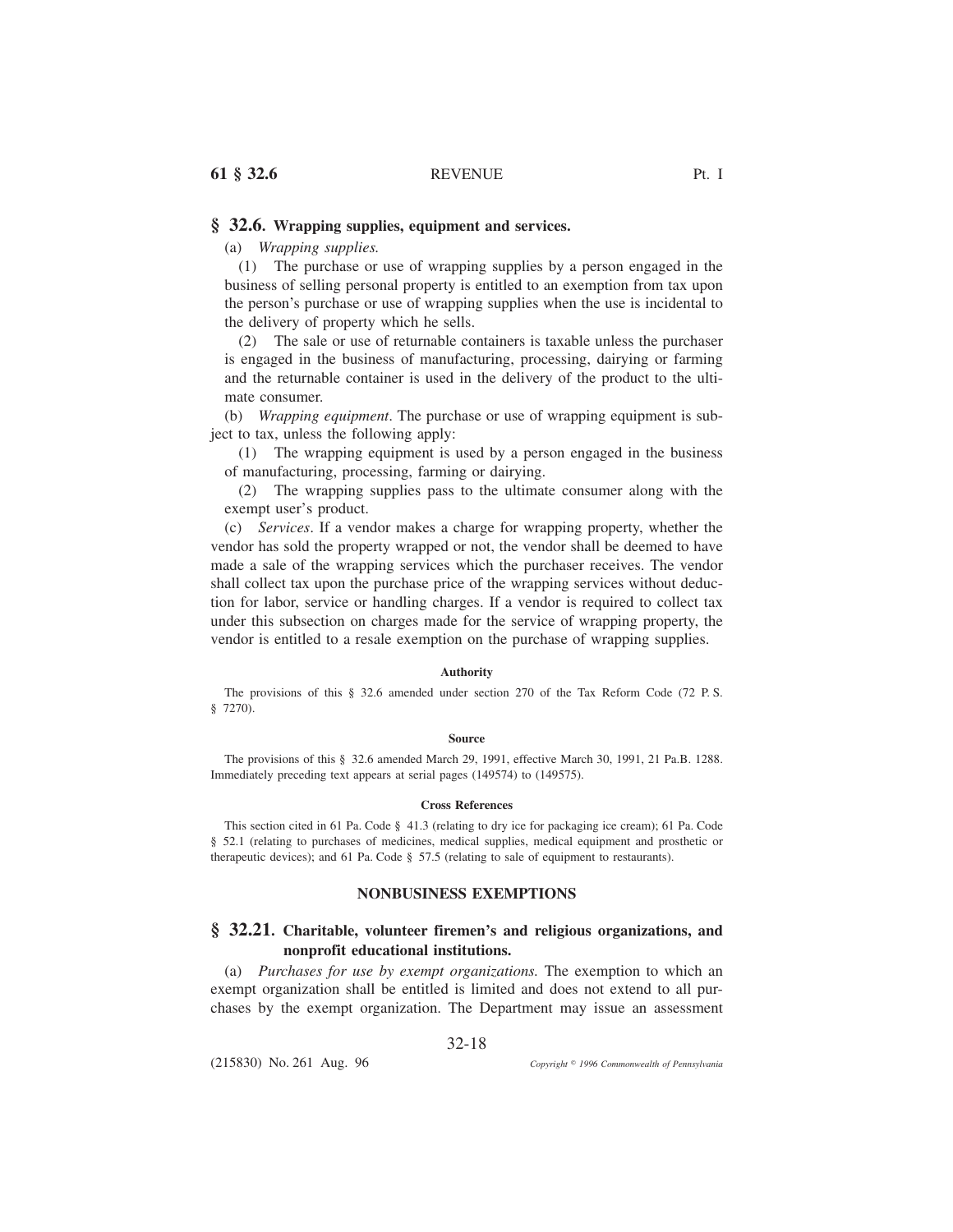against an exempt organization for sales and use tax owed on nonexempt purchases, whether or not an exemption certificate or declaration of sales tax exemption was tendered to the vendor. Moreover, the exemption is personal and is not transferable to another. Individuals making purchases of tangible personal property on behalf of the exempt organization are not entitled to claim the organization's exempt status.

(1) *Payments.* The purchases referred to in subsection (a) shall be billed to, and paid for by, the exempt organization.

(2) *Taxable and exempt purchases.* The exemption applies to the purchase and use of tangible personal property or services billed directly to the exempt organization, including office supplies, motor vehicles, food and beverages, fund raising supplies, utilities and furniture with the exception of the following:

(i) *Unrelated trade or business.* Tangible personal property used in the performance of an unrelated trade or business. Examples of taxable purchases are the following:

(A) The purchase of kitchen equipment by a hospital in operating a cafeteria for use by the general public.

(B) The purchase of tables, chairs and a refrigerator by a volunteer fire company in operating a bar or restaurant.

(C) The purchase of liquor or malt beer by an exempt organization which is licensed by the Liquor Control Board.

(ii) *Materials and supplies.* Materials, supplies and equipment used and installed in the construction, reconstruction, remodeling, repair and maintenance of real estate so as to become a permanent part thereof. However, materials and supplies used for routine maintenance and repair of real estate are exempt from tax. ''Routine maintenance and repair'' means minor repairs and regular maintenance performed to restore or preserve real estate or to prevent deterioration resulting from ordinary wear and tear.

(A) Examples of taxable purchases are the following:

(I) A church's purchase of a furnace which will be installed by its membership.

(II) A volunteer fire company's purchase of building blocks which will be used by the organization to construct a new firehouse.

(III) A hospital's purchase of five light fixtures to replace the existing fixtures in the administrative offices.

(IV) A private school's purchase of wall-to-wall carpeting which the school will have installed by someone other than the seller.

(B) Examples of materials and supplies qualifying as routine maintenance and repair are the following:

Paint, paint brushes

Light bulbs

Floor wax

32-19

(215831) No. 261 Aug. 96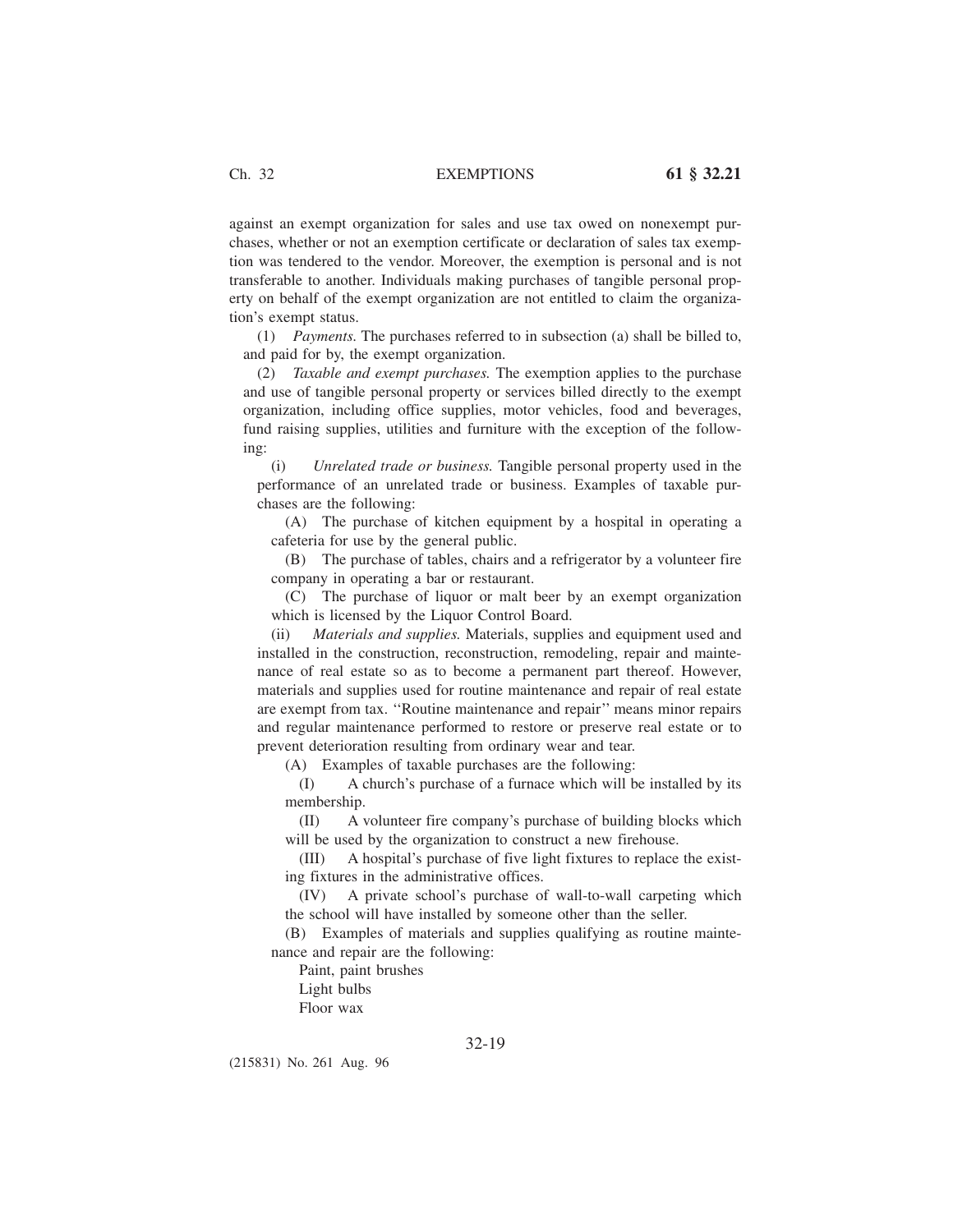Carpet shampoos Replacement window panes Cement to repoint bricks Patch asphalt Roofing tar Expendable mops, brushes

(C) Tools and equipment for routine maintenance and repair are taxable.

(iii) *Equipment*. Equipment used but not installed in the construction, reconstruction, remodeling, repair and maintenance of real estate. Examples of taxable purchases are the following:

(A) A school's purchase or repair to a lawn mower or snowblower.

(B) A church's purchase of a hammer and saw.

(C) A hospital's purchase or repair of a floor polisher.

(iv) *Hotel and motel occupancies*. Charges for occupancy of a hotel, motel or similar establishment. Example: Church ''A'' is billed \$100 for 2 days use of a conference room at Motel ''X.'' Church ''A'' would be required to pay Hotel Occupancy Tax upon the \$100.

(v) *Purchases on behalf of others*. Purchases by an exempt organization acting as a collection agent for its membership. An example of a taxable purchase is as follows:

College ''B'' engages the services of Photographer ''Y'' to photograph the individual members of the senior class. Photograph ''Y'' bills College ''B'' which, in turn, bills each senior. College "B" shall be required to pay tax to Photographer ''Y'' unless College ''B'' itself is licensed with the Department for the collection and remission of sales tax upon its billing to each senior.

(b) *Procedures for claiming exemption*. Use of the exemption shall conform with the following:

(1) *Identity of purchaser or user.* The person claiming the exemption shall be an authorized agent or representative of the exempt organization which is entitled to the exemption, and shall make the purchase in the name of and from funds of the exempt organization. The purchase of property by an individual upon his own account shall be subject to tax, even though the purchaser intends to later donate the property purchased to an exempt organization which would have been entitled to exemption if it purchased the property directly. For example, the purchase of flowers by and in the name of a church, to decorate the altar, shall be exempt from tax. However, the purchase of flowers by a church member on his own account shall be taxable, even though the purchaser intends to donate the flowers to the church.

(2) *Exemption numbers*. An organization desiring to qualify as an exempt organization shall file with the Department a completed Application for Sales Tax Exempt Status form, together with related documentation and other information required by the Department. The Department will not consider the

32-20

(215832) No. 261 Aug. 96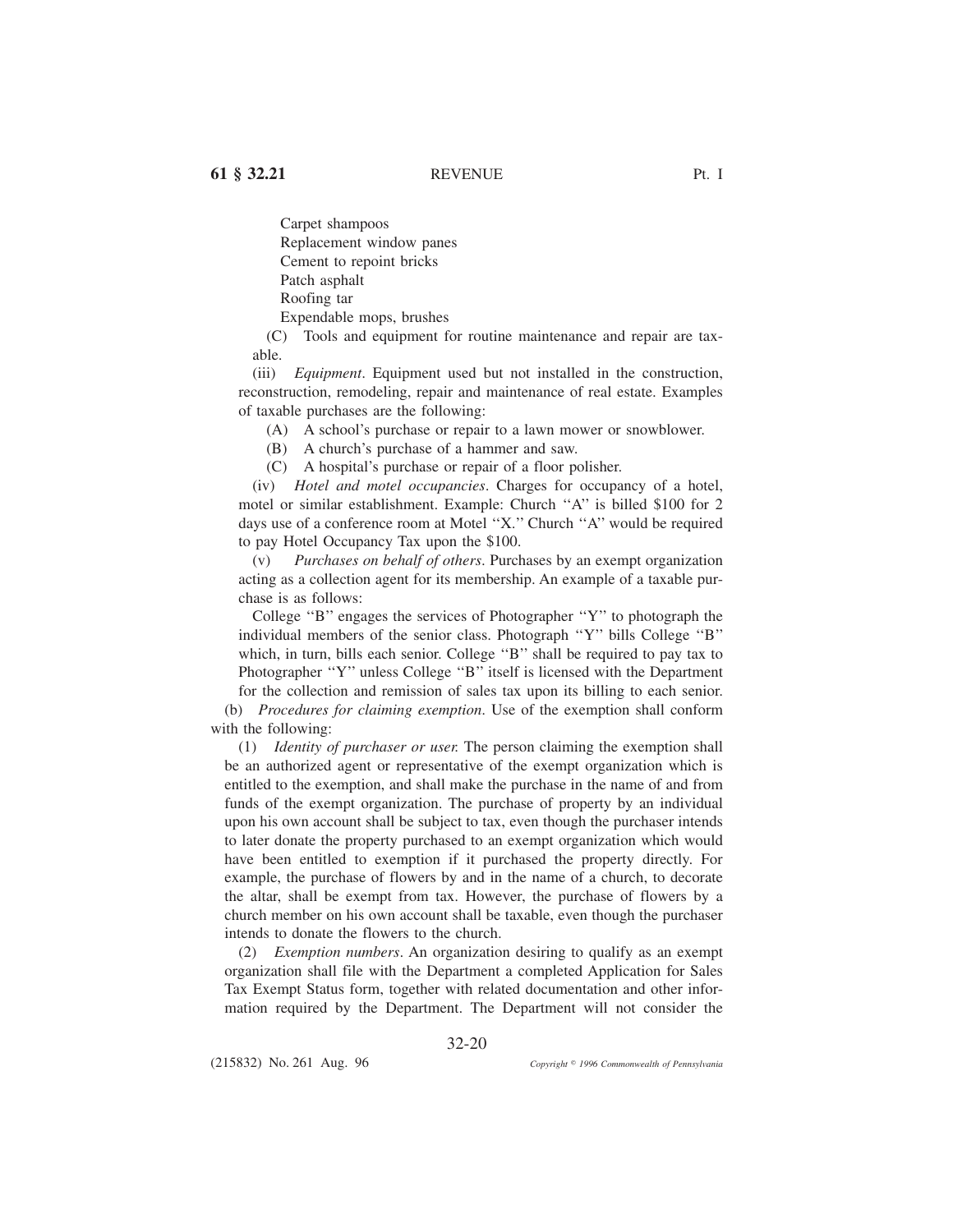application unless the organization is actively performing the activities upon which it bases its claim for exemption. The Department will review the application and documents, and if in its opinion the activities of the organization qualify it as an exempt organization, will issue an exemption number, prefixed by the number ''75,'' to the organization. The Department may issue an exemption number to the parent organization for use by member organizations. Only organizations which are registered with the Department and hold an exemption number are permitted to make tax free purchases for use by the organization. Once issued, an exemption number continues to be valid and remains in effect until it is revoked by the Department. For the purpose of insuring that the organization is entitled to its exemption and to update the Department's records, the Department may require the organization to reapply for the exemption and submit another application together with other required documentation every 3 years. The Department may require an organization to reapply for this status at any time if the Department has reasonable cause to believe that the organization's activities do not meet the criteria established for exemption including those in § 32.1 (relating to definitions). The Department may revoke an exemption number issued to an organization which does not qualify for exempt status or fails upon request to submit an application, related documentation and other information requested by the Department.

(3) *Appeals.* If the Department denies an Application for Sales Tax Exempt Status or revokes an exemption number, the organization may file an appeal with the Board of Appeals within 90 days of the mailing date of the notice of the action complained of under § 7.4 (relating to filing of special petitions).

(4) *Exemption certificates.* A purchase by an exempt organization shall be supported by a valid, properly executed Sales and Use Tax Exemption Certificate which is to be retained by the vendor. The exemption number, prefixed by the digits 75, together with the following language shall be inserted on the face side of the exemption certificate: ''Property and/or services are being purchased for use and not for resale by purchaser holding exemption number 75-.'' An exempt organization is not permitted to use its exemption number in connection with the purchase of tangible personal property or services, which the organization intends to resell, whether or not its sales are for fund raising purposes.

(5) *Exempt organizations.*

(i) *Exemption not transferable*. The exemption to which an organization is entitled is not transferable to another, such as a construction contractor. For example, College ''E'' engages the services of Repairman ''Z'' to supply and replace a broken window pane. While College ''E'' is entitled to claim an exemption upon the purchase of the window pane, Repairman ''Z'' is required to pay tax upon his cost of the window pane since he is a contractor.

## 32-21

(215833) No. 261 Aug. 96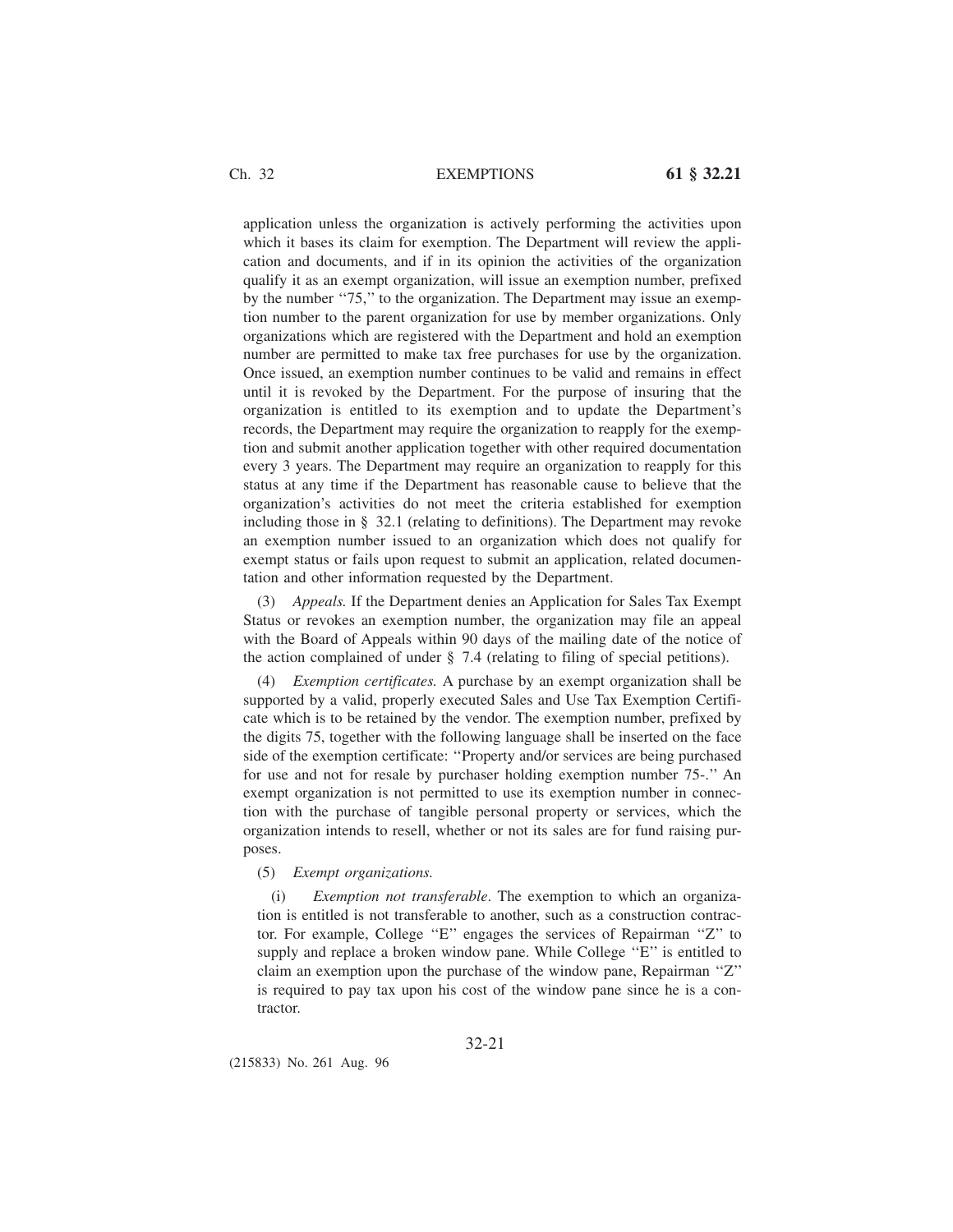(ii) *Declaration of sales tax exemption*. To claim an exemption on taxable purchases of \$200 or more, an exempt organization shall furnish to the vendor a Declaration of Sales Tax Exemption. The ''Declaration Form'' shall contain the organization's exempt status number and indicate a usage which is nontaxable. The obtaining of a completed declaration form relieves the vendor of the ''good faith'' requirement in accepting an exemption certificate and the burden of proving otherwise is on the Department. The ''Declaration Form'' does not relieve the exempt organization of its tax liability if the purchase from the vendor is later determined to be taxable.

## (c) *Sales by exempt organizations.*

(1) *General.* An exempt organization making sales of tangible personal property or services has the same responsibility as another vendor under the sales tax law, even though sales are made to members, students, patients, employes or other persons directly associated with the organization. If taxable property is sold, the fact that the organization selling it made no profit from its sale, or if payment is called a donation, will not excuse the selling organization from collecting and remitting the tax, or from registering with the Department.

(2) *Isolated sale.* An exempt organization need not collect and remit tax upon the sale of property in an isolated sale as defined in § 32.1 (relating to definitions).

(3) *Food and beverages.* An exempt organization which is either engaged in the business of catering or the operation of a restaurant, cafe, lunch counter or other eating place for the purpose of selling prepared food or beverages is required to obtain a sales tax license number and collect and remit tax upon its sales of food or beverages unless the sales of food or beverages:

(i) Qualifies as an isolated sale as defined by § 32.1.

(ii) Are made on the premises of a school or church in the ordinary course of its activities.

*Example*: F, a volunteer firemen's organization sells fish dinners regularly on Friday evenings in order to raise money to build a new firehouse. As F is operating an eating place and does not qualify for the isolated sale exemption, F shall obtain a sales tax license and collect and remit tax on its sale of food.

(4) *Purchases of property for resale.* An exempt organization purchasing property for resale in connection with fundraising activities is required to hold a Pennsylvania sales tax license number for the purpose of collecting tax, unless the sale qualifies as an isolated sale as defined in § 32.1.

(i) The organization's sales tax license number shall be inserted on a sales and use tax exemption certificate along with the required wording that the property being purchased will be resold. The 75 exemption number which is only issued to exempt organizations, is not a sales tax license number and may not be used by the organization in purchasing tax free property for resale.

32-22

(215834) No. 261 Aug. 96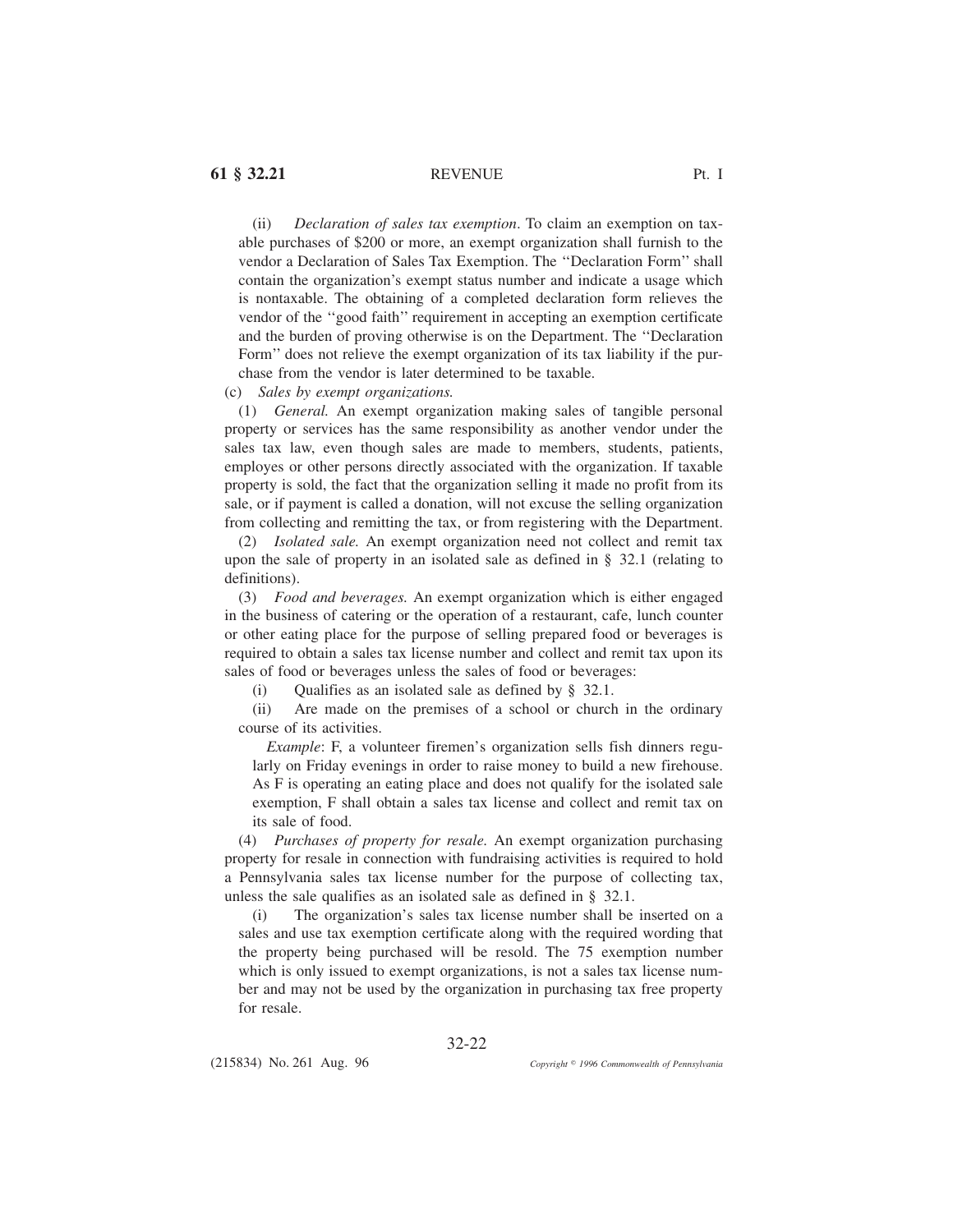(ii) If the sale of the property qualifies as an isolated sale, a sales tax license number is not required. The organization shall tender to the vendor a unit exemption certificate setting forth the dates of sale of the property being purchased. A separate unit exemption certificate shall be tendered by the exempt organization for each purchase which will be resold by the exempt organization as an isolated sale and shall be retained by the vendor. Vendors who sell property to an exempt organization claiming the isolated sale, on four or more occasions or wherever the property will be sold in excess of 7 days in a calendar year are required to collect the applicable Pennsylvania sales tax from the exempt organization. An example of this type of transaction is as follows:

*Example:* Exempt organization E makes purchases of property for resale on three separate occasions during the calendar year. E files a unit exemption certificate for each purchase. Set forth on each certificate is an explanation that the property will be sold during a period of 2 days. Thereafter, E makes a fourth purchase of property and tenders an exemption certificate to the supplier. The attachment to the certificate indicates that the property will be sold in an isolated sale during a period of 2 days. The supplier is not permitted to accept the exemption certificate in good faith. Unless E has a sales tax license number entitling it to purchase the property for resale, the supplier is required to charge Pennsylvania sales tax on this sale of the property to E since the fourth sale does not qualify as an isolated sale.

(5) *Sales tax licenses.* An exempt organization which makes taxable sales shall obtain one of two types of sales tax licenses.

(i) *Permanent license*. If the organization anticipates making taxable sales on a continuing basis, it shall obtain a permanent sales tax license which shall be obtained by filing an application with the Department, Attn: Registration Division. See also § 34.3 (relating to tax returns).

(ii) *Temporary license*. If the organization anticipates making taxable sales only within a 90-day period, it shall obtain a temporary license which requires the filing of one return for the total period of the sale. Temporary sales tax licenses shall be obtained from a district office of the Department.

(6) *Returns.* Failure of the exempt organization to file the sales tax return or to provide the required information requested therein may result in the revocation of the organization's exempt status.

## **Authority**

The provisions of this § 32.21 issued under The Fiscal Code (72 P. S. § 6); and the Tax Reform of 1971(72 P. S. §§ 7270 and 8291); amended under The Fiscal Code (72 P. S. § 6).

32-23

(265223) No. 307 Jun. 00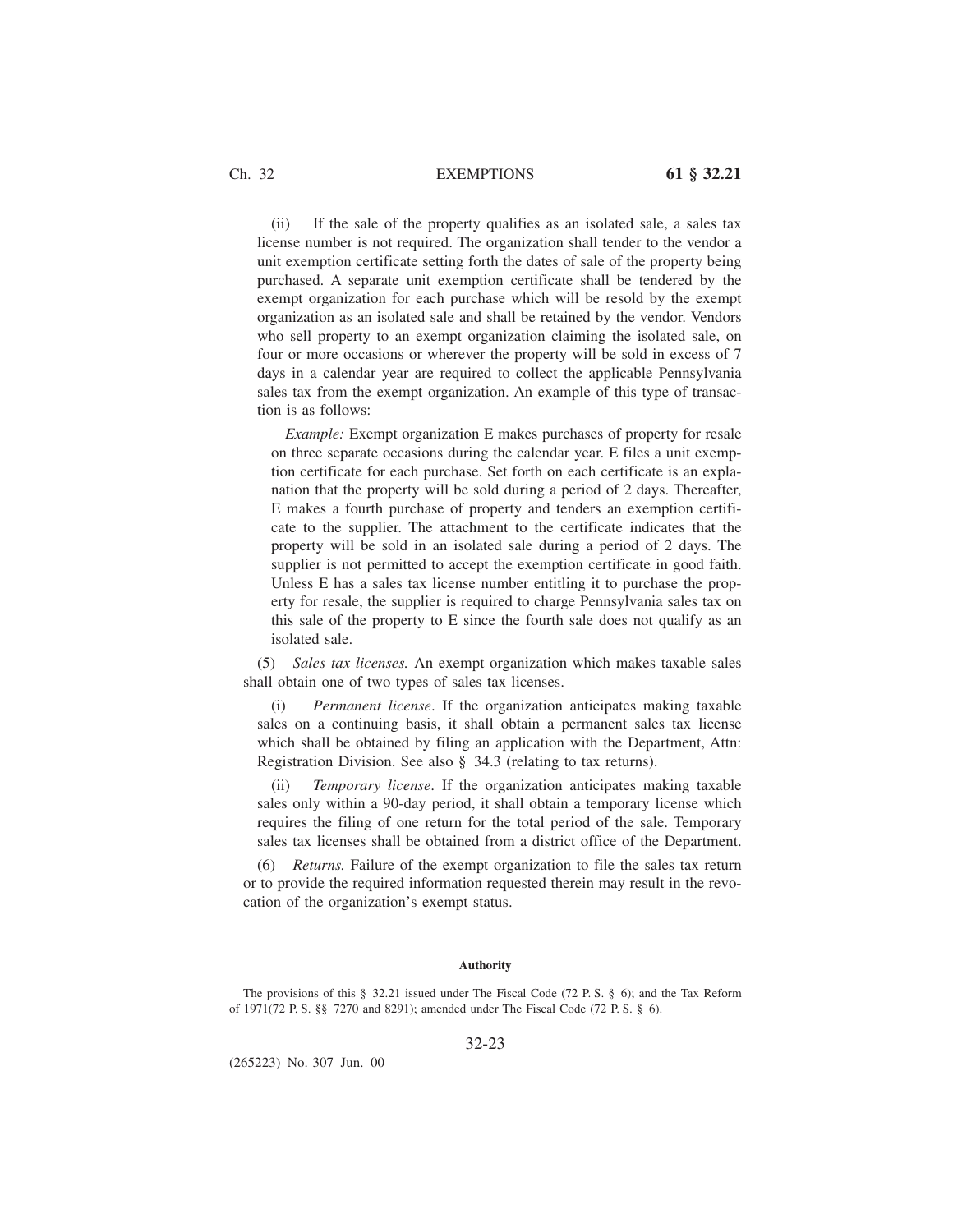#### **Source**

The provisions of this § 32.21 amended February 15, 1985, effective February 16, 1985, 15 Pa.B. 576; amended January 9, 1987, effective January 10, 1987, 17 Pa.B. 186; amended December 23, 1994, effective December 24, 1994, 24 Pa.B. 6437; corrected March 17, 1995, effective December 1, 1990, 25 Pa.B. 954. Immediately preceding text appears at serial pages (179259) to (179260), (149577) to (149578), (184055) to (184056) and (190179).

#### **Cross References**

This section cited in 61 Pa. Code § 32.25 (relating to steam, gas, electricity, fuel oil and kerosene); 61 Pa. Code § 42.5 (relating to nonprofit educational stations); 61 Pa. Code § 47.17 (relating to lease or rental of vehicles and rolling stock); 61 Pa. Code § 60.7 (relating to sale and preparation of food and beverages); 61 Pa. Code § 60.17 (relating to sale of food and beverages by nonprofit associations which support sports programs); and 61 Pa. Code § 60.20 (relating to telecommunications service).

## **§ 32.22. Sales to the United States Government or within areas subject to the jurisdiction of the Federal Government.**

(a) *Sales to the United States.* Sales of tangible personal property or services to the Government of the United States are not subject to tax under the act. Tax need not be collected on the sales to a regular department, such as Defense, Interior, Agriculture, Post Office, Commerce of the United States. Reference should be made to § 32.2 (relating to exemption certificates). Federal Reserve Banks and their branch banks are exempt from the payment of sales and use taxes under the act. Reference should also be made to section 7 of the Federal Reserve Act (12 U.S.C.A. § 290). However, commercial banks which are merely member banks of the Federal Reserve System are subject to sales and use tax. The only banks in the Commonwealth entitled to this exemption are the Federal Reserve Bank of Philadelphia, District No. 3, and the Pittsburgh Branch of the Federal Reserve Bank of Cleveland, District No. 4.

(b) *Nonexempt agencies.* National Banks, Federal Savings and Loan Associations, Joint Stock Land Banks, National Park Concessionaires, The Atomic Energy Commission, Federal licensees such as warehouses and stockyards, and construction contractors engaged in the improvement of real estate such as buildings, roads, structures, bridges owned by an exempt Federal agency, and similar corporations, companies, institutions or persons may not be exempt.

(c) *Sales within Federal areas.* Sales of tangible personal property by persons doing business in a Federal area within the borders of this Commonwealth shall be taxable unless specifically exempt by some other regulation. The vendor shall collect the tax at the time of sale.

#### **Cross References**

This section cited in 61 Pa. Code § 47.17 (relating to lease or rental of vehicles and rolling stock); 61 Pa. Code § 58.13 (relating to carpeting and other floor coverings); and 61 Pa. Code § 60.20 (relating to telecommunications service).

32-24

(265224) No. 307 Jun. 00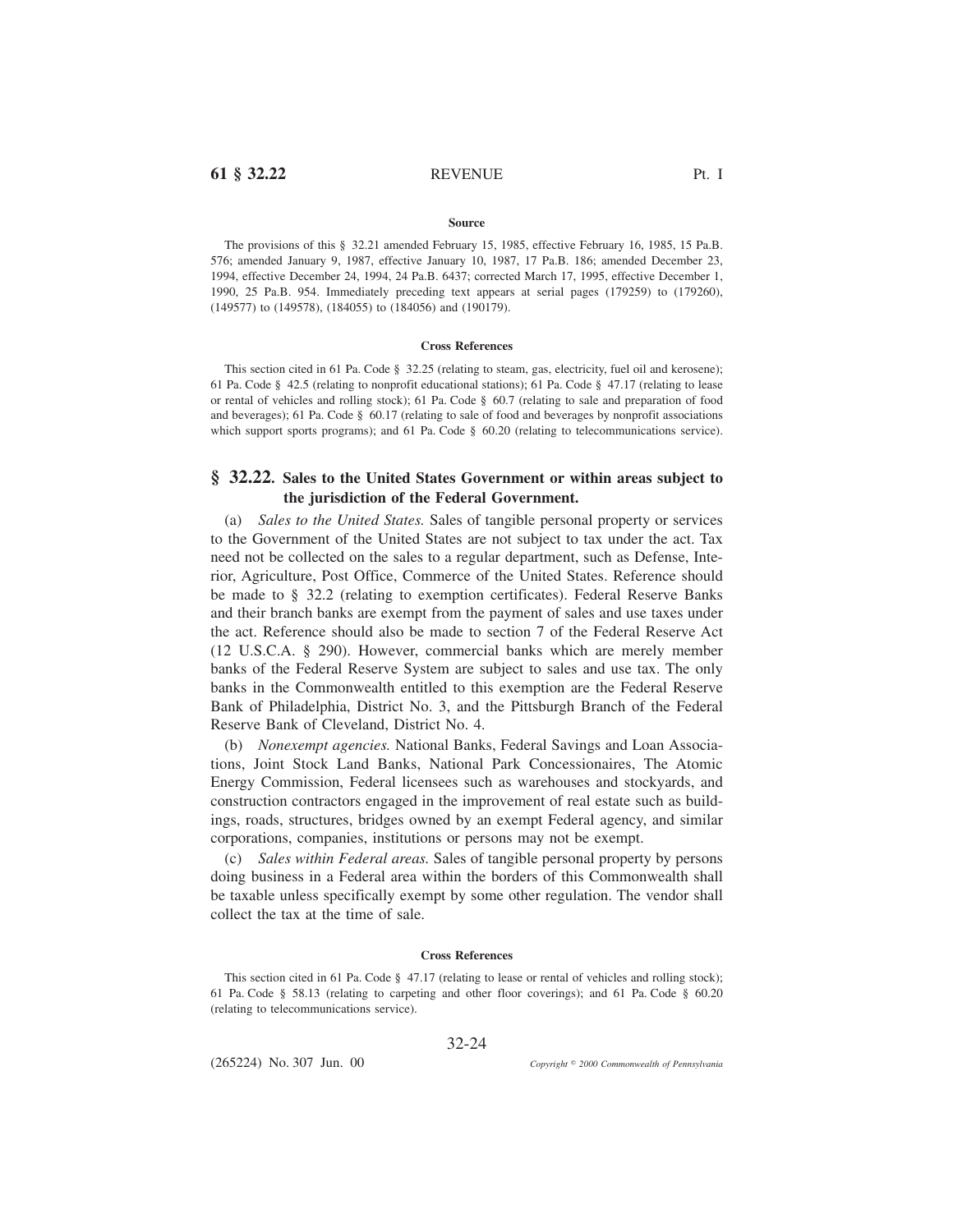## **§ 32.23. Sales to the Commonwealth or its political subdivisions and sales by the Commonwealth and its political subdivisions.**

(a) Sales of tangible personal property or services to the Commonwealth, or its instrumentalities or political subdivisions, are not taxable under section  $204(12)$  of the TRC (72 P. S. § 7204 $(12)$ ). Sales to the individual teachers, school principals or other employes are taxable. The transaction is exempt only when the sale is made and invoiced directly to the exempt entity.

(1) Instrumentalities include departments, boards, commissions of the Commonwealth and public authorities created under the Municipality Authorities Act of 1945 (53 P. S. §§ 301—322). Other public authorities claiming an exemption status shall make application to the Department of Revenue, Harrisburg, Pennsylvania. Attention: Office of Chief Counsel.

(2) Political subdivisions include county, city, borough, incorporated town, township, school district, vocational school district and county institution district.

(b) The sale to or use of tangible personal property by construction contractors in the construction, reconstruction, remodeling, repair and maintenance of real estate, including buildings, roads, structures and bridges, for or on behalf of the Commonwealth or its political subdivisions, is subject to tax.

(c) The sale at retail of personal property, which is taxable according to the TRC, is subject to the imposition of tax. These entities are permitted to purchase items for resale using the ''resale'' exemption and they shall register with the Department for the charging, collecting and reporting of tax.

## **Source**

The provisions of this § 32.23 amended September 14, 1984, effective September 15, 1984, 14 Pa.B. 3366; amended November 15, 1991, effective November 16, 1991, 21 Pa.B. 5345. Immediately preceding text appears at serial pages (149581) to (149582).

## **Cross References**

This section cited in 61 Pa. Code § 32.1 (relating to definitions); 61 Pa. Code § 47.17 (relating to lease or rental of vehicles and rolling stock); 61 Pa. Code § 58.13 (relating to carpeting and other floor coverings); and 61 Pa. Code § 60.20 (relating to telecommunications service).

## **§ 32.24. Sales to ambassadors, ministers and consular officers of foreign governments.**

(a) *Diplomatic exceptions.* Sales to ambassadors, ministers and other diplomatic representatives of foreign governments are not subject to tax in accordance with provisions established by the Office of Foreign Missions, United States Department of State. The exemption from tax is evidenced by the tax exemption

32-25

(234295) No. 277 Dec. 97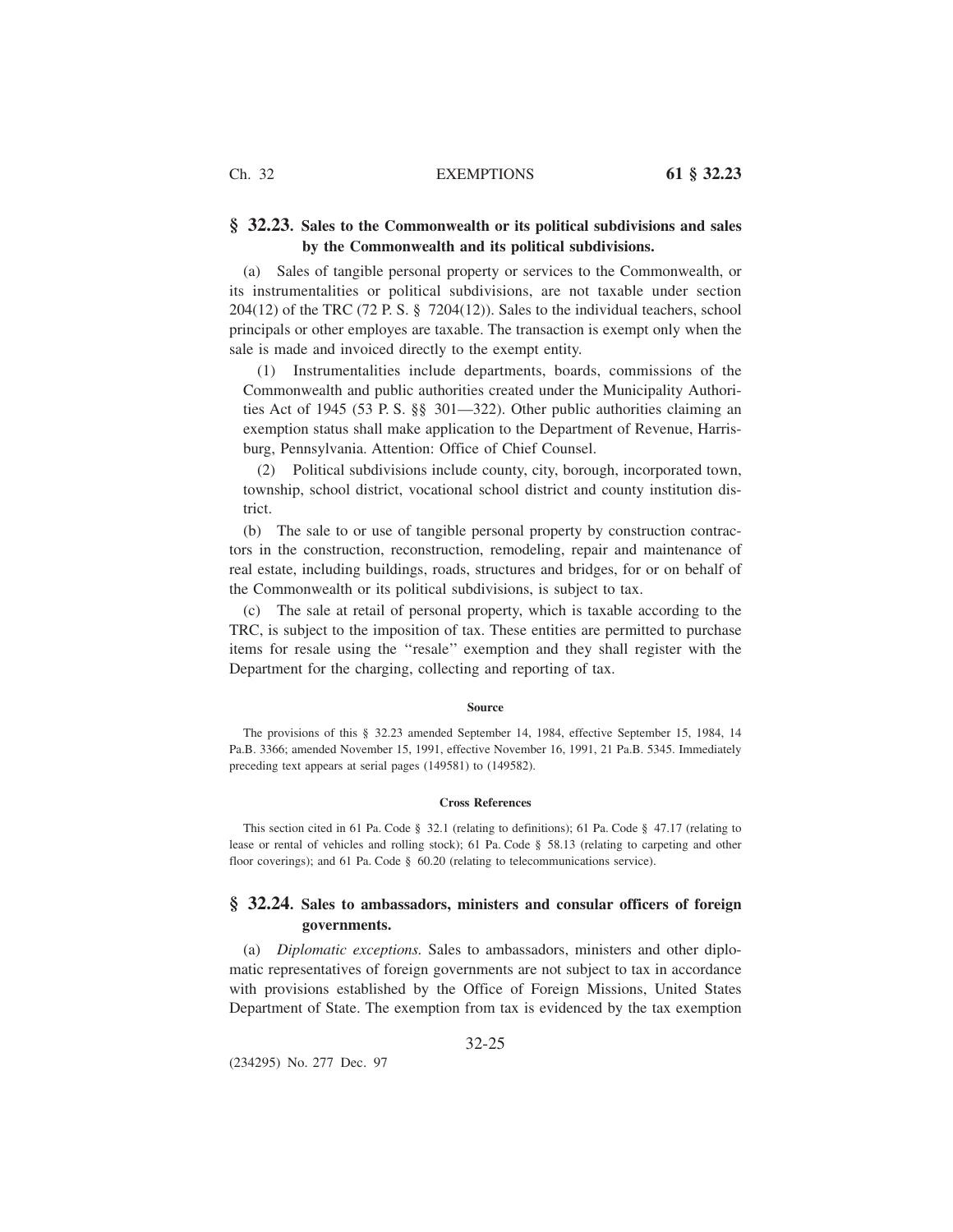card issued by the United States Department of State. Restrictions on the exemption from tax will be indicated on the exemption card.

(b) *Procedural requirements for diplomatic exemptions.* A person entitled to the diplomatic exemption from the tax is required to make application to the Office of Foreign Missions, United States Department of State. This Federal agency will issue a Tax Exemption Card to each individual qualifying for exemption from tax. The Department will recognize the exemption from tax granted to these individuals in accordance with the restrictions provided on the tax exemption card.

(c) *Sales made to individuals qualifying for diplomatic exemption from tax*. A vendor shall retain a completed exemption certificate form which supports the tax exempt transaction. The Federal tax exemption number shall be included on the exemption certificate.

#### **Source**

The provisions of this § 32.24 amended June 15, 1990, effective June 16, 1990, 20 Pa.B. 3160. Immediately preceding text appears at serial pages (94375) to (94376).

## **Cross References**

This section cited in 61 Pa. Code § 47.17 (relating to lease or rental of vehicles and rolling stock); and 61 Pa. Code § 58.13 (relating to carpeting and other floor coverings).

## **§ 32.25. Steam, gas, electricity, fuel oil and kerosene.**

(a) *Definitions*. The following words and terms, when used in this section, have the following meanings, unless the context clearly indicates otherwise:

*Commercial use*—The use or consumption within that portion of a structure or other area which is for use other than a residential use.

*Residential use*—The use or consumption within that portion of a structure used as a home, dwelling, private residence, condominium, housing cooperative, mobile home, camper, summer home, motor home or similar place of abode. The term includes the use or consumption by a condominium association or housing cooperative association which acts on behalf of residents who are using the units as their personal residence.

(b) *Scope.*

## 32-26

(234296) No. 277 Dec. 97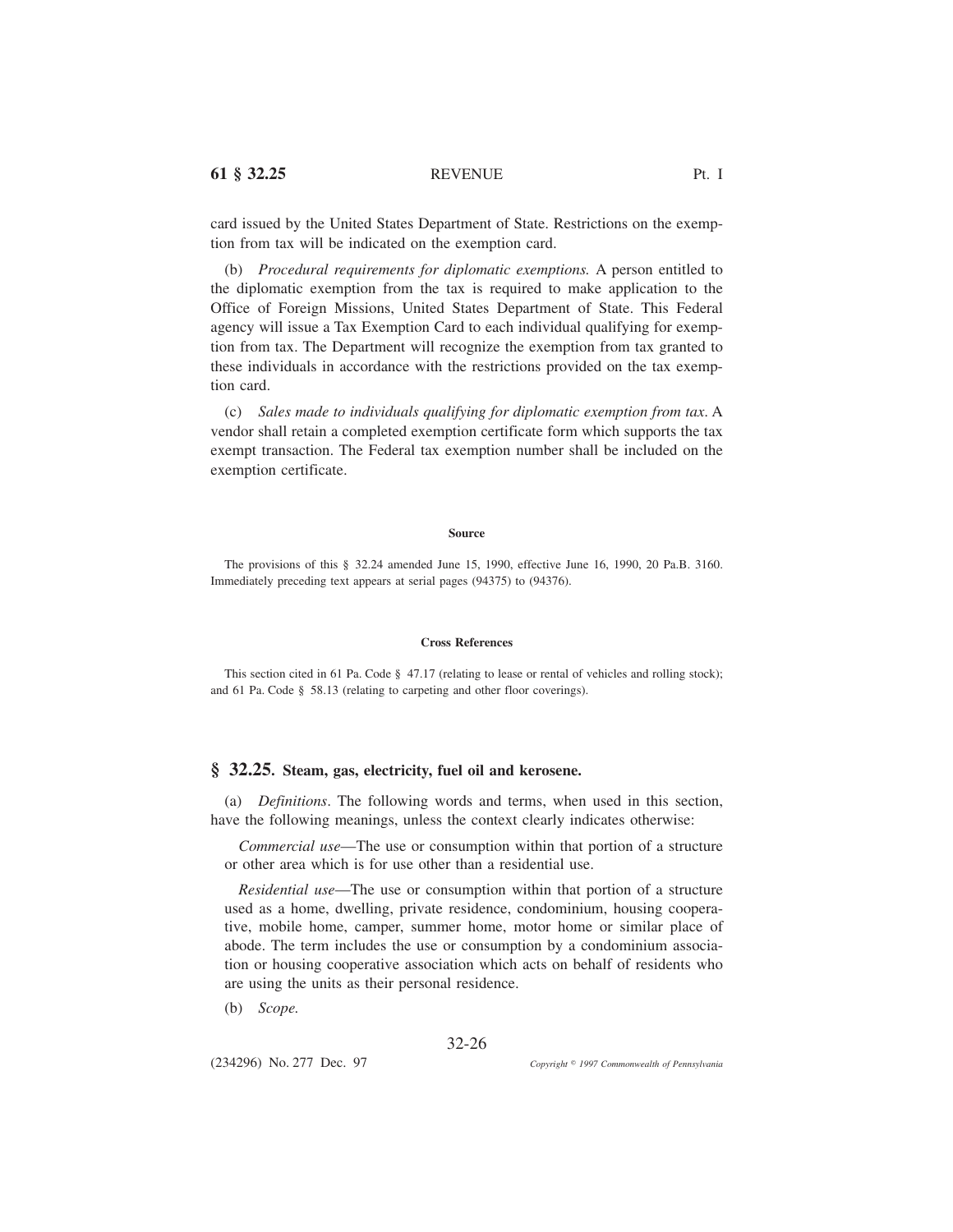(1) The purchase or use of steam, natural and manufactured gas and electricity, through a metered device; bottled gas; fuel oil; or kerosene by a residential purchaser solely for the purchaser's own residential use is exempt from tax.

(2) The purchase or use of steam, natural and manufactured gas and electricity, through a metered device; bottled gas; fuel oil; or kerosene other than by a residential purchaser for the purchaser's own residential use, is presumed to be made for a commercial use and is subject to tax, unless the purchaser is entitled to claim an exemption under subsection (d).

(3) The purchase or use of steam, natural and manufactured gas and electricity, through a metered device; bottled gas; fuel oil; or kerosene; by a residential purchaser for both the purchaser's own residential use and a commercial use is presumed to be made for commercial use and is subject to tax. If the purchaser tenders a ''Sales and Use Tax Exemption Certificate'' (Form REV-1220) to the vendor indicating thereon, at ''other'' on the reverse side of the form, the annualized percentage of the total gallons, kilowatt hours, metric feet, and the like, used by the purchaser solely for the purchaser's own residential use, the seller may accept the certificate in good faith and charge tax only upon the remaining portion of the purchase. Residential purchasers who utilize this procedure are required to tender supplemental exemption certificates to the seller if the annualized percentage of exempt use changes following the filing of the original exemption certificate. The residential purchaser shall retain the information supporting the estimate of taxable and nontaxable use.

(c) *Equipment and supplies*. The purchase, use, lease, repair or maintenance of equipment and supplies, such as propane tanks, wire, meters, panel boards, switch gear and similar property by either a residential or commercial purchaser for use in connection with the consumption of steam, gas, electricity, fuel oil or kerosene is subject to tax, unless the purchaser is entitled to claim an exemption under subsection (d).

(d) *Exemptions.*

(1) *Resale*. The purchase of bottled gas, fuel oil or kerosene by persons who will resell the property to others in the ordinary course of the purchaser's business is exempt from tax. Likewise, the purchase of steam, natural and manufactured gas or electricity by persons who will resell the steam, natural and manufactured gas or electricity through a metered device in the ordinary course of the purchaser's business is exempt from tax. The purchase of steam, natural or manufactured gas or electricity which is resold by a method other than through a metered device is not a purchase for resale and the purchaser is not permitted to claim the resale exemption. The purchase or lease of equipment and supplies by persons who will resell or lease tangible personal property in the ordinary course of the purchaser's business to others is exempt from tax.

(2) *Other exemptions.*

32-27

(215839) No. 261 Aug. 96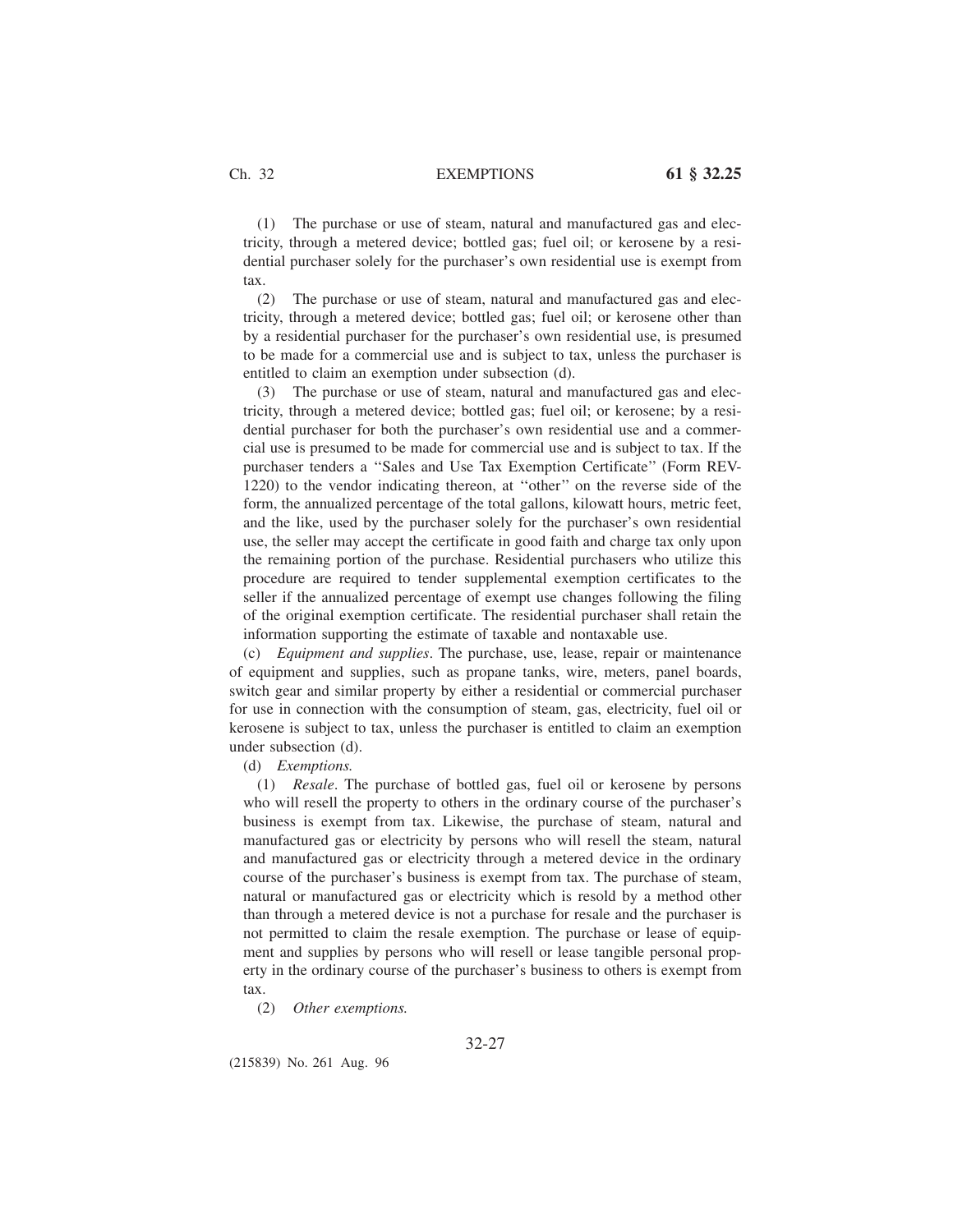(i) The purchase of steam, natural and manufactured gas and electricity, through a metered device; bottled gas; fuel oil; or kerosene; by the United States Government, or the Commonwealth, its instrumentalities and political subdivisions is exempt from tax. Other purchasers may be entitled to claim a direct use exemption. Reference should be made to the applicable sections of this title for a more detailed explanation of the exemption as follows:

(A) Exempt organizations—§ 32.21 (relating to charitable, volunteer firemen's, religious organizations and nonprofit educational institutions).

(B) Dairying—§ 32.31 (relating to dairying).

(C) Manufacturing, processing—§ 32.32 (relating to manufacturing; and processing).

(D) Farming—§ 32.33 (relating to farming).

(E) Public utilities—§ 32.34 (relating to public utilities).

(F) Mining—§ 32.35 (relating to mining).

(G) Printing—§ 32.36 (relating to printing and related businesses).

(H) Photographers, photofinishers—§ 32.37 (relating to photographers and photofinishers).

(ii) The exempt purchaser or lessee shall complete and submit to the seller or lessor an exemption certificate, completed under § 32.2 (relating to exemption certificates), as to that portion of the total purchase qualifying for exemption.

(3) *Exemptions provided by statutes other than the sales tax law.*

(i) The purchase or use of steam, natural and manufactured gas and electricity through a metered device; bottled gas; fuel oil; or kerosene and equipment and supplies by the following organizations is exempt from tax:

(A) Municipal authorities created under the Municipal Authorities Act of 1945 (53 P. S. §§ 301—322).

(B) Electrical cooperative corporations created under 15 Pa.C.S. §§ 7301—7359 (relating to electrical cooperative law of 1990).

(C) Agricultural cooperatives under the jurisdiction of the Cooperative Agricultural Association Corporate Net Income Tax Act (72 P. S. §§ 3420- 21—3420-30).

(ii) An organization claiming an exemption under this paragraph shall insert the section of the applicable statute under which it is claiming the exemption on an exemption certificate, which the organization shall submit to the supplier.

(4) *Examples*.

(i) The purchase or use of steam, natural and manufactured gas, electricity, bottled gas, fuel oil or kerosene, by a contractor during the construction of a residential home is subject to tax.

(ii) The purchase or use of steam, natural and manufactured gas, electricity, bottled gas, fuel oil or kerosene, by one person for use by another

32-28

(215840) No. 261 Aug. 96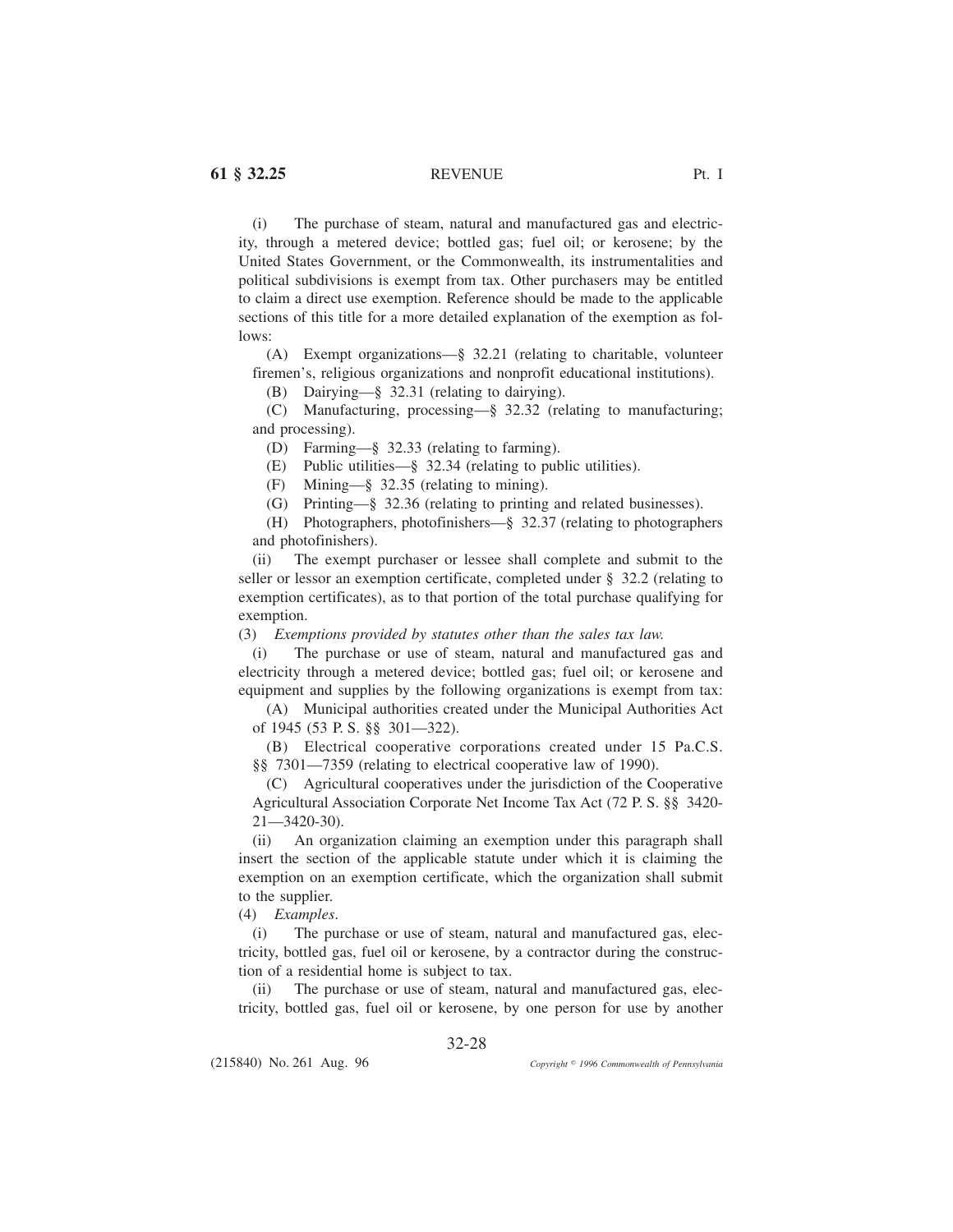person is subject to tax. This includes the purchase by a corporation for use by a corporate officer, employe or stockholder.

(iii) The purchase or use of steam, natural and manufactured gas, electricity, bottled gas, fuel oil or kerosene, by an apartment complex for use by the tenants is subject to tax, unless the apartment complex resells the property or service through a metering device to the individual tenants.

(iv) The purchase or use of steam, natural and manufactured gas, electricity, bottled gas, fuel oil or kerosene by a condominium association or cooperative housing association for use by the residential owners or tenants is exempt from tax. The exemption also applies to the residential owners or tenants share of ''common area expenses'' for the entire complex. A condominium association or a cooperative housing association is required to pay tax on that portion of the purchase of steam, natural and manufactured gas, electricity, bottled gas, fuel oil or kerosene purchased for use by commercial businesses and residential owners who lease their premises to others as well as ''common area expenses'' for the commercial businesses and leased premises.

(v) The purchase and use of electricity and natural gas by an accountant who maintains an office in the accountant's residence would require an apportionment of the use of the utility service between the residence and the office. To apportion the usage, an analysis of the exempt usage shall be made. Any reasonable method of apportionment may be used. For example, the accountant may estimate the exempt use of gas to heat the residence by comparing the square footage of the residence with the square footage of the office. The accountant may estimate the exempt use of electricity by comparing the consumption of electricity in the residence with the total consumption of electricity in the office. The exemption for gas and electricity, expressed as a percentage, would be claimed by the accountant through the use of an exemption certificate tendered to the vendor.

(vi) The purchase and use of steam, natural and manufactured gas, electricity, bottled gas, fuel oil or kerosene by a person engaged in the business of manufacturing, processing, farming, dairying, printing, mining, rendering a public utility service, photography or photofinishing, may require apportionment between taxable and exempt use if a portion of the purchase is used directly in one or more of these business operations. To apportion the usage, an analysis of exempt usage shall be made. Any reasonable method of apportionment may be used. For example, the purchaser may estimate the exempt use of electricity through each meter by analyzing the electrical consumption of each item of equipment used directly by the purchaser in its manufacturing operation. This analysis should be annualized to reflect consumption during the entire calendar year. The resulting percentage of exempt use may be claimed by the purchaser upon the total monthly purchase of electricity through that meter. The exemption upon the purchase of electricity,

32-29

(215841) No. 261 Aug. 96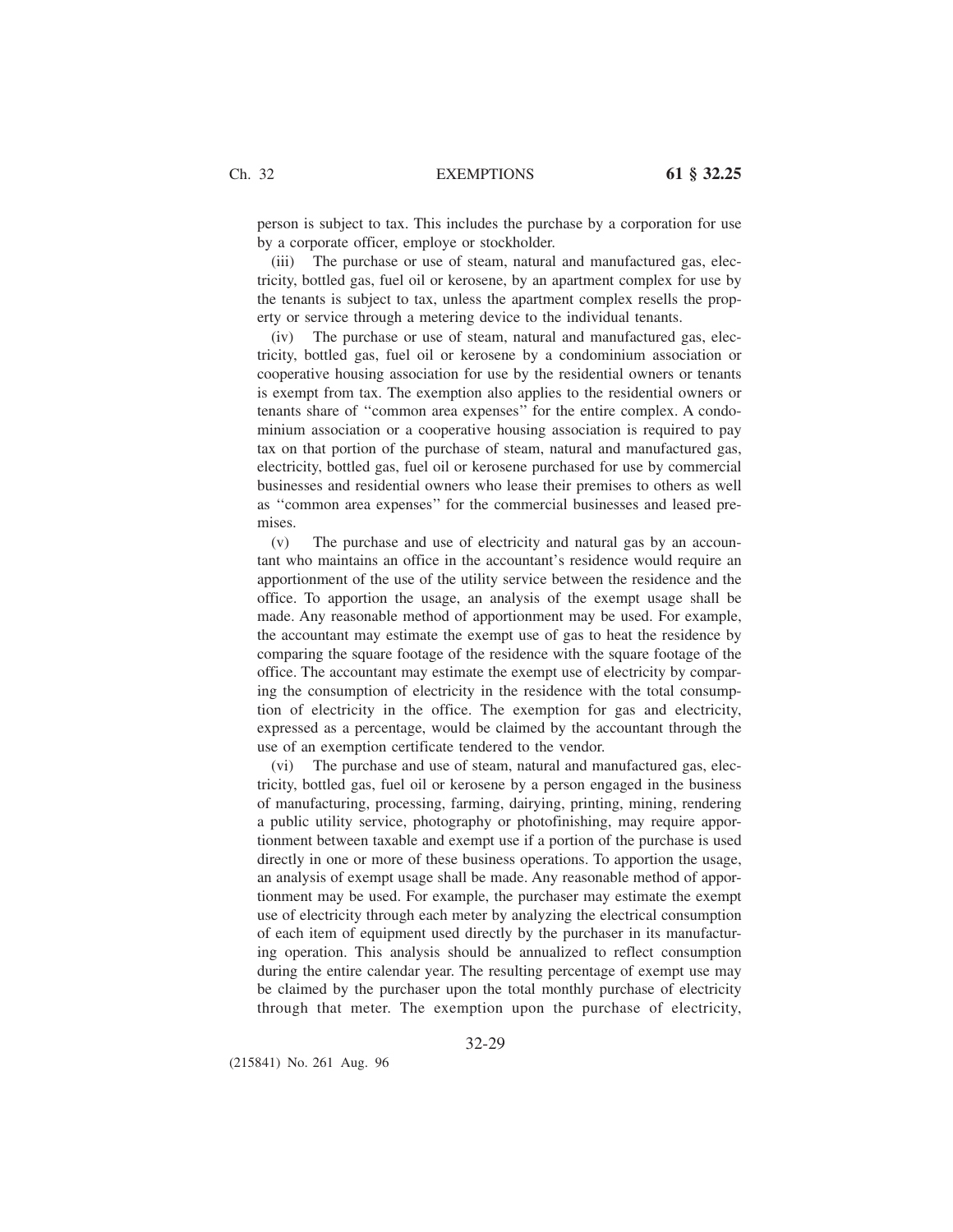## **61 § 32.31** REVENUE Pt. I

expressed as a percentage, would be claimed through the use of an exemption certificate tendered to the vendor.

## **Source**

The provisions of this § 32.25 amended March 19, 1993, effective March 20, 1993, 23 Pa.B. 1322; amended September 24, 1993, effective September 25, 1993, 23 Pa.B. 4505. Immediately preceding text appears at serial page (179263).

## **BUSINESS EXEMPTIONS**

## **§ 32.31. Dairying.**

(a) *Equipment, machinery, parts and foundations therefor and supplies used directly in dairying.* The purchase or use of tangible personal property or services performed thereon by a person engaged in the business of dairying shall be exempt from tax if the property is predominantly used directly by him in dairying operations. Purchases of vehicles required to be registered under 75 Pa.C.S. §§ 101—9821 (relating to the Vehicle Code) as well as supplies and repair parts for the vehicles are subject to tax. There is no exemption for maintenance facilities or for materials or supplies to be used or consumed in a construction, reconstruction, remodeling, repair or maintenance of real estate other than machinery, equipment or parts therefor that may be affixed to the real estate. Beginning March 4, 1971, foundations for equipment and machinery became subject to tax and remained taxable until February 9, 1981. Effective February 7, 1981, foundations used to support equipment, machinery and parts used directly in dairying shall be exempt from tax.

(1) *Direct use.* In determining whether property is directly used, consideration shall be given to the following factors:

(i) The physical proximity of the property in question to the production process in which it is used.

(ii) The proximity of the time and use of the property in question to the time of use of other property used before and after it in the production process.

(iii) The active causal relationship between the use of the property in question and the production of a dairy product.

(iv) The fact that particular property may be considered essential to the conduct of the business of dairying because its use is required either by law or practical necessity does not, of itself, mean that the property is used directly in dairying operations.

(2) *Property directly used; predominant use.* The purchase or use by a dairyman of property in the following categories, when predominantly used directly in dairying, shall be exempt from tax. Where a single unit of the property is put to use in two different activities, one of which is a direct use and the

32-30

(215842) No. 261 Aug. 96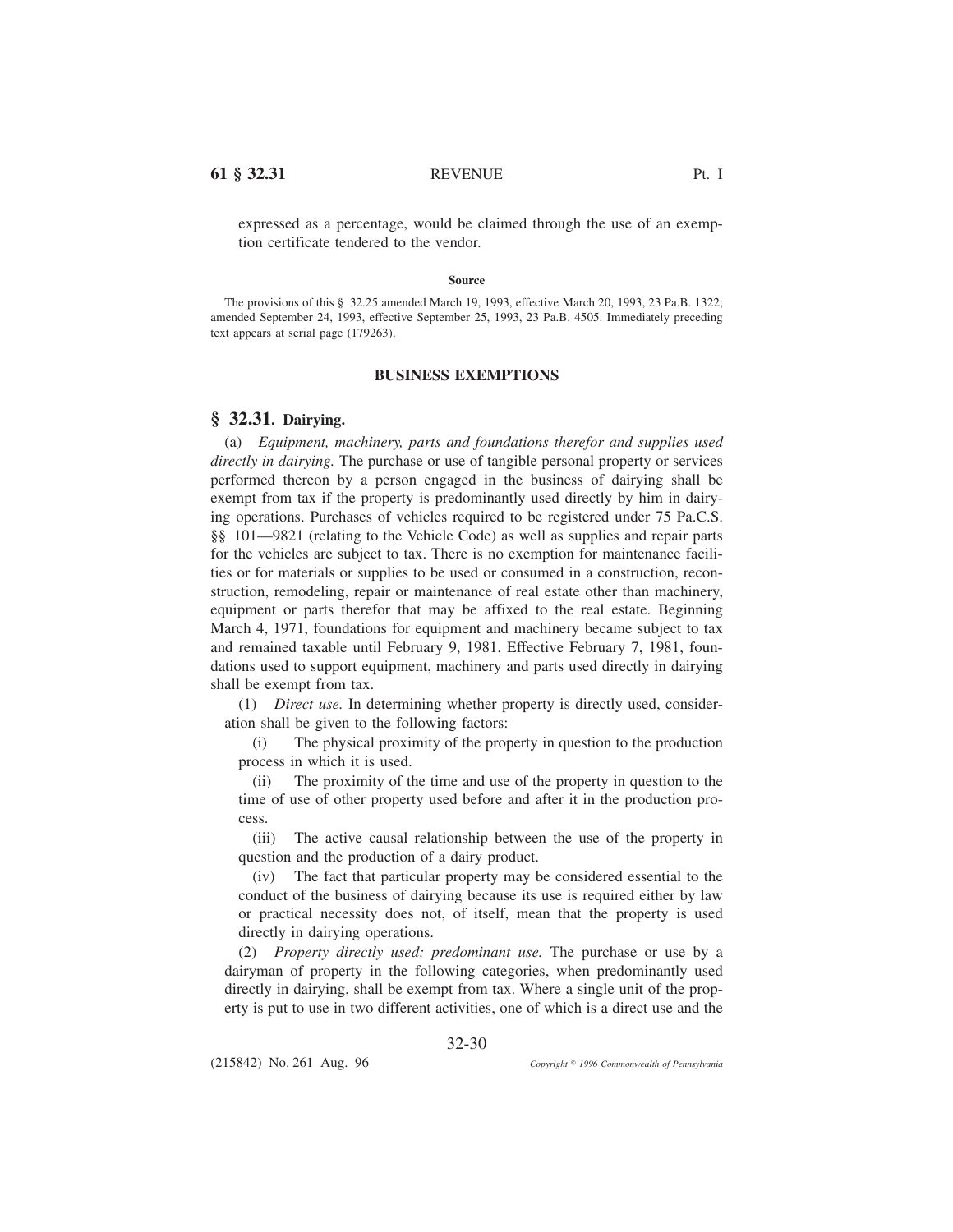other of which is not, the property may not be exempt from tax unless the dairyman makes use of the property more than 50% of the time directly in dairying operations.

(i) *General.* Machinery, equipment, parts and foundations therefor, and supplies which are used in the actual production or to transport, convey, handle or store milk and milk products from the time the raw milk enters the clarifier to the time the milk is bottled and capped, shall be considered to be directly used in dairying operations. The operations include clarifying, homogenization, pasteurization and cooling after pasteurization. Repair parts which are installed and become an integral part of such property shall also be exempt from tax. Effective March 4, 1971, foundations for machinery and equipment shall be subject to tax.

(ii) *Testing and inspection.* Property used to test raw milk prior to its use, and inspect milk and milk products throughout the production cycle, shall be considered to be directly used in dairying operations.

(iii) *Cleaning of returnable containers.* Property used to wash, sterilize or inspect returnable containers prior to their being filled shall be exempt when used in packaging a dairy product if the container will be delivered to the ultimate consumer.

(iv) *Packaging; preserving.* Wrapping equipment and supplies, including internal packing materials and returnable containers, used in packaging which passes to the ultimate consumer are directly used and, therefore, shall be exempt. Property which prevents or deters the occurrence of natural processes which, if not prevented or deterred, would spoil a dairy product shall be exempt from tax. Examples of the property include disinfectants and sterilizing agents used upon milk tanks, milk machinery and equipment and milk containers, refrigerating equipment used to preserve milk products while in production, and chemicals used to control insects, vermin and pests. However, equipment and supplies used to apply such property, including sprayers and brushes, shall be subject to tax.

(v) *Research.* Property which is used directly in research activities shall be exempt from tax, provided that the object of the research is the production of a new or improved product or method of producing a product. The exemption does not apply to property used in market research or in other research which is conducted with the objective of improving administrative efficiency.

(3) *Property not directly used.* Property in the following categories is not directly used in dairying operations, and the purchase or use of the property shall be subject to tax.

(i) *Real estate.* The term dairying does not include the construction, reconstruction, alteration, remodeling, servicing, repairing, maintenance or improvement of real estate. The purchase or use of tangible personal prop-

(215843) No. 261 Aug. 96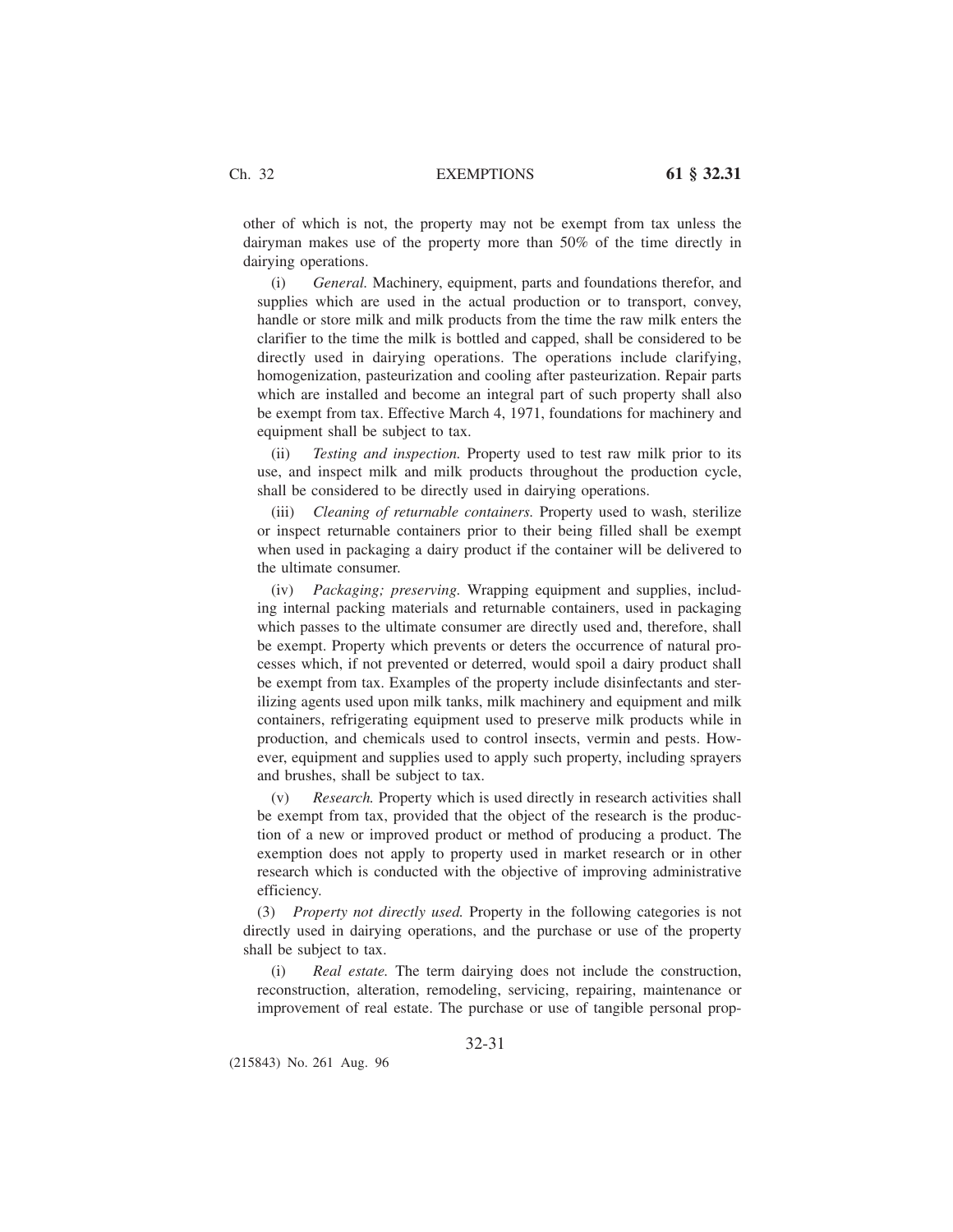erty, by a dairyman for that purpose shall be subject to tax, even though the structure may house or otherwise contain equipment or other facilities used directly in dairying.

(ii) *Maintenance facilities.* Maintenance, service and repair work is not a dairying operation. Maintenance facilities, including tools, equipment and supplies predominantly used in performing the work. (For example: chain hoists, tire spreaders, welding equipment, drills, sanders, wrenches, paint brushes and sprayers, oilers, absorbent compounds, dusting compounds, air blowers and wipers) shall be subject to tax. However, replacement parts which are used to replace worn parts upon exempt machinery and equipment (For example: motors, belts, screws, bolts or gears) and operating supplies which are actively and continuously used in the operation of exempt machinery and equipment (For example: fuel, lubricants, paint and compressed air) shall be also exempt from the tax. Equipment and supplies, including soaps and cleaning compounds, brushes, brooms, mops, and similar items, used in general cleaning and maintenance of dairy property shall be subject to tax.

(iii) *Managerial, sales or other nonoperational activities.* Property used in managerial, sales or other nonoperational activities is not directly used in dairying and, therefore, shall be subject to tax. This category includes but is not limited to property used in any of the following activities:

(A) *Dairy management and administration.* Office furniture, supplies and equipment, textbooks and other educational materials, books and records and all other property used in dairy record-keeping and other administrative and managerial work, whether on or off the production line, is subject to tax. The property includes, but is not limited to, supplies used to record the quality and quantity of work in production or goods in storage, the flow of work, the results of inspection or to instruct workers in routing work or other production activities.

(B) *Selling and marketing.* Property used in advertising dairy products for sale or in marketing, transporting dairy products to a market or to customers or selling dairy products, is not within the scope of the dairying exemption.

(C) *Exhibition of dairy products.* Property used in the exhibition of dairy products or of dairy operations shall be subject to tax.

(D) *Safety and fire prevention.* Property used to prevent or fight fires and equipment and supplies used for the programs as safety, accident prevention or fire prevention shall be subject to tax, even though such equipment or property is required by law, except for drugs, medicines and medical supplies exempted by section 204(17) of the TRC (72 P. S. § 7204(17)).

(E) *Employe use.* Property used for the personal comfort, convenience or use of employes, are subject to tax. Protective equipment, such as face

32-32

(215844) No. 261 Aug. 96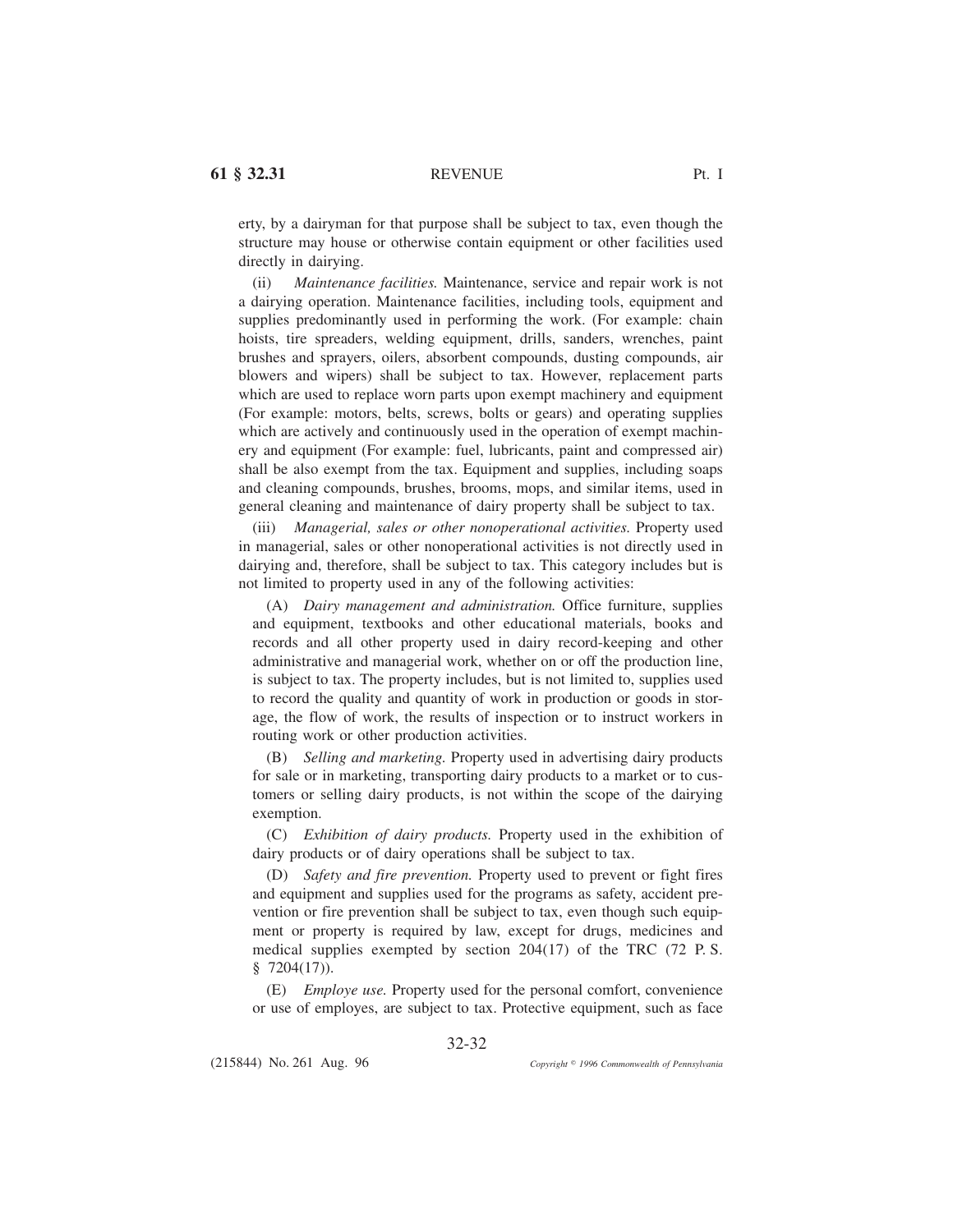masks, helmets, gloves, coveralls, goggles and the like worn by production personnel are exempt from tax.

(F) *Space heating, cooling, ventilation and illumination.* Property, such as machinery, equipment, fuel or power used to ventilate buildings, lighting for general illumination, air conditioning and other space cooling and space heating equipment are subject to tax unless its use is required in order to prevent the spoilage of dairy products.

(G) *Preproduction activities.* Property used to transport personnel or to collect, convey or transport raw milk and other property, and storage facilities or devices used to store or hold property, prior to its use in the first production stage, clarifying, are subject to tax.

(H) *Property used during production.* Property used in managerial, sales or other nonoperational activities are subject to tax even though it is used during the production operation. Illustrations of the property include safety, heating and ventilation equipment; planking or grating for crosswalks or platforms and maintenance equipment or facilities.

(I) *Postproduction activities.* Property used to transport or convey the finished product from the final dairying operation (which includes but does not extend beyond the operation of packaging for the ultimate consumer), and storage facilities or devices used to store the product, are not used directly in dairying and are taxable. For example, casing equipment, which loads glass bottles or paper bottles of milk into cases for ease of handling in delivery, is subject to tax. The cases used for this purpose is likewise taxable. Machinery, equipment, supplies and other property used to convey, transport, handle or store packaged milk shall be taxable.

(J) *Waste disposal.* Property used for waste handling and removal is not deemed to be directly used and shall be subject to tax.

(b) *Materials incorporated as components into dairy products.* The sale of personal property which will be physically incorporated by the dairyman as an ingredient or constituent of dairy products which will be sold in the regular course of his business, is a sale for resale. These materials may be purchased by the dairyman free of tax upon his presentation to the vendor of a properly executed exemption certificate certifying that the purchase is for resale. When the dairy is not licensed with the Department it shall be required to explain on the reverse side of the certificate why a sales tax number is not required.

(c) *Use of exemption certificate.* When a dairyman purchases exempt property under this section, he is required to prepare and deliver to the vendor a properly executed exemption certificate.

## **Source**

The provisions of this § 32.31 amended through March 9, 1984, effective March 10, 1984, 14 Pa.B. 843. Immediately preceding text appears at serial pages (83003) to (83007).

32-33

(215845) No. 261 Aug. 96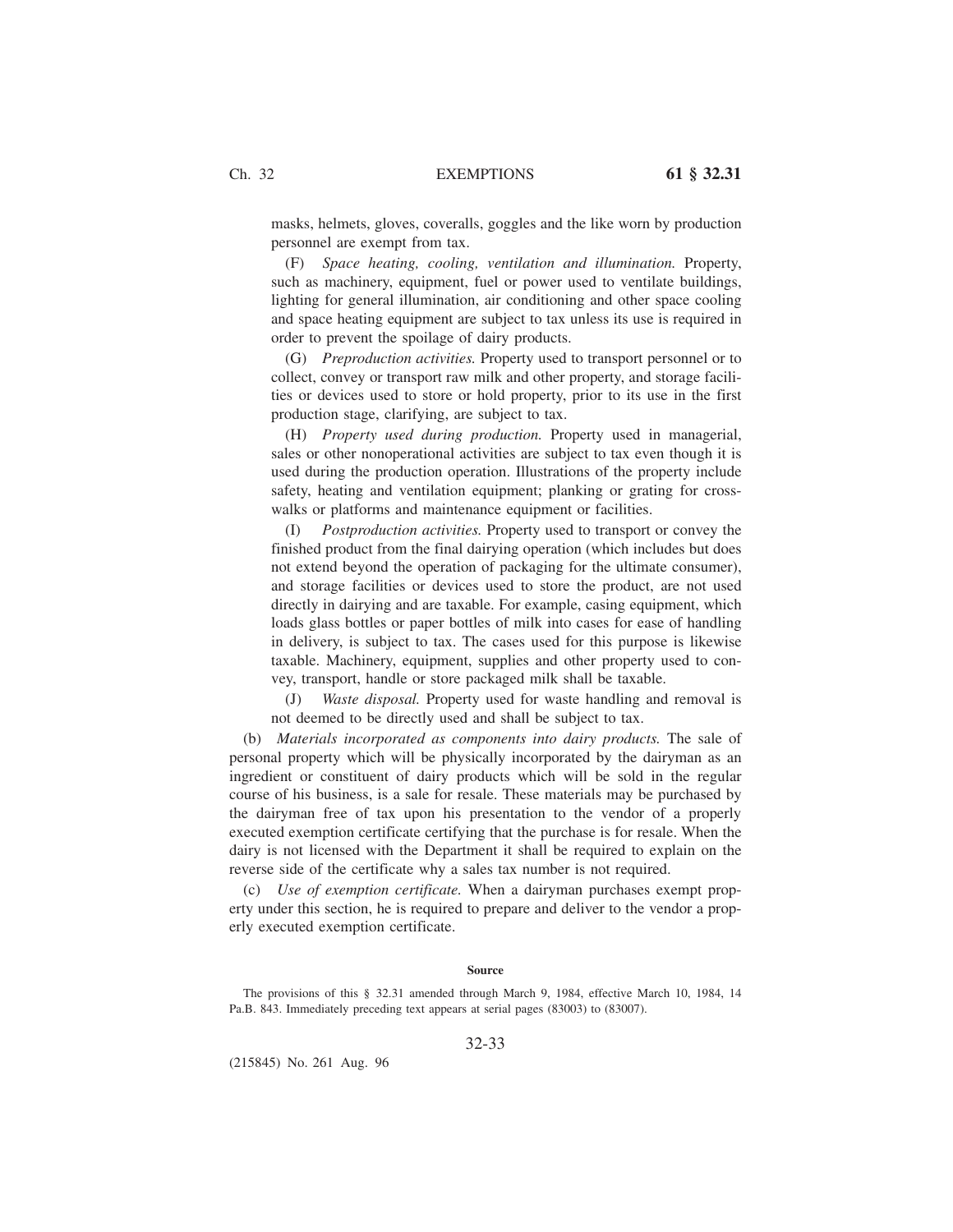## **Cross References**

This section cited in 61 Pa. Code § 32.1 (relating to definitions); and 61 Pa. Code § 32.25 (relating to steam, gas, electricity, fuel oil and kerosene).

## **§ 32.32. Manufacturing; processing.**

(a) *Equipment, machinery, parts and foundations therefor and supplies used directly in manufacturing or processing.* The purchase or use of tangible personal property or services performed thereon by a person engaged in the business of manufacturing or processing is exempt from tax if the property is predominantly used directly by him in manufacturing or processing operations. Purchases of vehicles required to be registered under 75 Pa.C.S. §§ 101—9821 (relating to the Vehicle Code) as well as supplies and repair parts for the vehicles shall be subject to tax. There is no exemption for maintenance facilities or for materials or supplies to be used or consumed in construction, reconstruction, remodeling, repair or maintenance of real estate other than machinery, equipment or parts therefor that may be affixed to the real estate. Beginning March 4, 1971, foundations for equipment and machinery became subject to tax and remained taxable until February 9, 1981. Effective February 7, 1981, foundations used to support equipment, machinery and parts used directly in manufacturing or processing shall be exempt from tax.

(1) *Direct use.* In determining whether property is directly used, consideration shall be given to the following factors:

(i) The physical proximity of the property in question to the production process in which it is used.

(ii) The proximity of the time of use of the property in question to the time of use of other property used before and after it in the production process.

(iii) The active causal relationship between the use of the property in question and the production of a product. The fact that particular property may be considered essential to the conduct of the business of manufacturing or processing because its use is required either by law or practical necessity does not of itself, mean that the property is used directly in the manufacturing or processing operations.

(2) *Property directly used; predominant use.* The purchase or use by a manufacturer or processor of property in the following categories, when predominantly used directly in manufacturing or processing, shall be exempt from tax. Where a single unit of the property is put to use in two different activities, one of which is a direct use and the other of which is not, the property may not be exempt from tax unless the manufacturer or processor makes use of the property more than 50% of the time directly in manufacturing or processing operations.

(i) *General.* Machinery, equipment, parts and foundations therefor, and supplies which are used in the actual production or to transport, convey,

32-34

(215846) No. 261 Aug. 96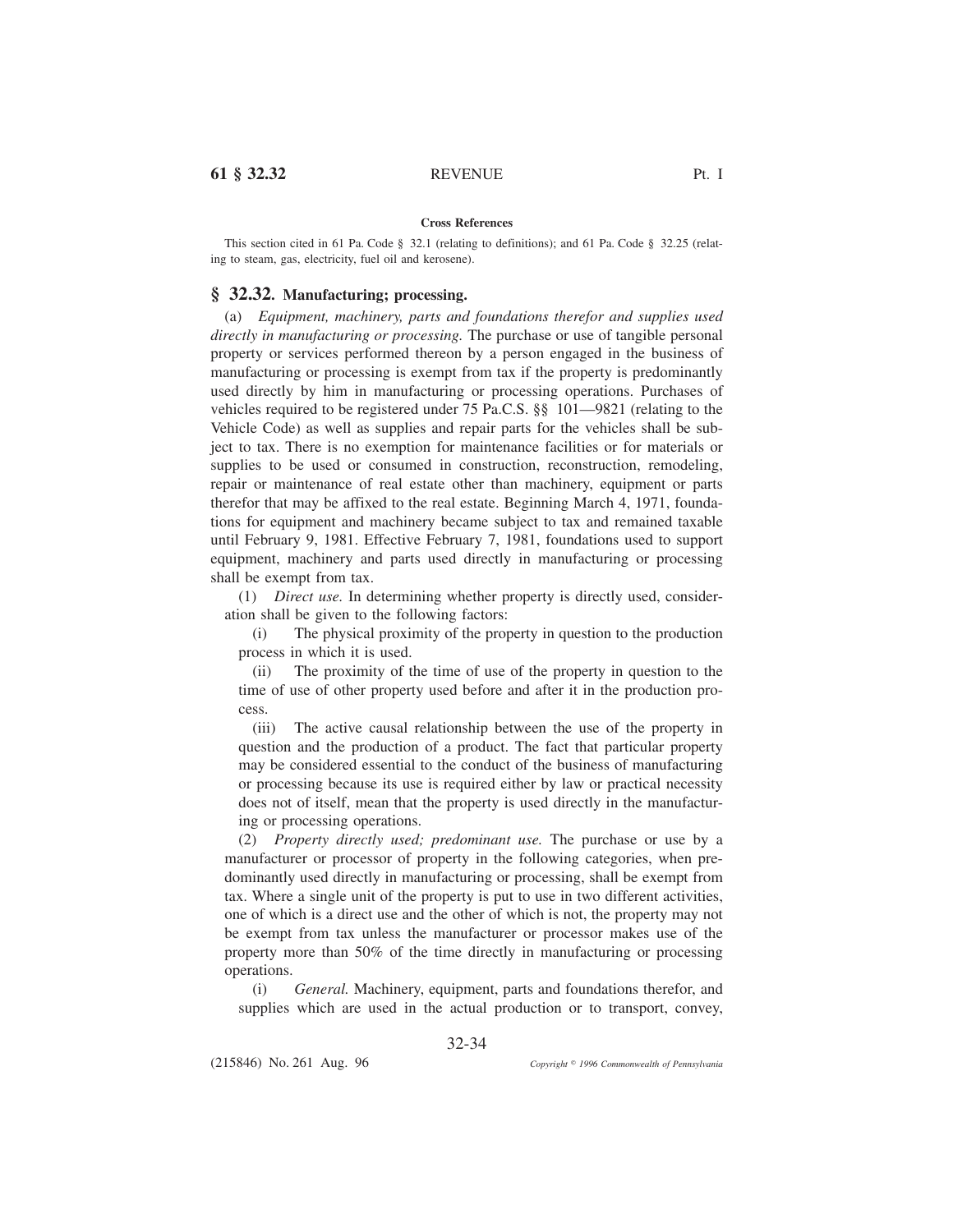handle or store the product from the first production operation to the time the product is packaged for the ultimate consumer are considered to be directly used in manufacturing-processing operations. Repair parts which are installed and become an integral part of such property shall also be exempt from tax.

(ii) *Pollution control devices.* Equipment, machinery and supplies designed and used to control, abate or prevent air, water or noise pollution generated in the manufacturing or processing operation shall be deemed to be directly used in manufacturing or processing and, therefore, is not subject to tax. In order for property to qualify as exempt pollution control devices it is not necessary that the pollutants be recycled or used in any manner.

(iii) *Testing and inspection.* Property used to test and inspect the product throughout the production cycle, shall be considered to be directly used in manufacturing-processing operations.

(iv) *Cleaning of returnable containers.* Property used to wash, sterilize or inspect returnable containers prior to their being filled shall be exempt when used in packaging the product if the container will be delivered to the ultimate consumer.

(v) *Packaging.* Wrapping equipment and supplies, including internal packing materials and returnable containers, used in packaging which passes to the ultimate consumer are directly used and therefore shall be exempt.

(vi) *Research.* Property which is used directly in research activities shall be exempt from tax, provided that the object of the research is the production of a new or improved product or method of producing a product. The exemption does not apply to property used in market research or in other research which is conducted with the objective of improving administrative efficiency.

(3) *Property not directly used.* Property in the following categories is not directly used in manufacturing or processing operations and the purchase or use of the property shall be subject to tax.

(i) *Real estate.* The terms manufacturing or processing do not include the construction, reconstruction, alteration, remodeling, servicing, repairing, maintenance or improvement of real estate. The purchase or use of tangible personal property by a manufacturer or processor for the purpose shall be subject to tax, even though the structure may house or otherwise contain equipment or other facilities used directly in manufacturing or processing.

(ii) *Maintenance facilities.* Maintenance, service and repair work is not a manufacturing operation. Maintenance facilities, including tools, equipment and supplies predominantly used in performing the work (For example: chain, hoists, tire spreaders, welding equipment, drills, sanders, wrenches, paint brushes and sprayers, oilers, absorbent compounds, dusting compounds, air blowers and wipers) shall be subject to tax. However, replacement parts which are used to replace worn parts upon exempt machinery and

32-35

(215847) No. 261 Aug. 96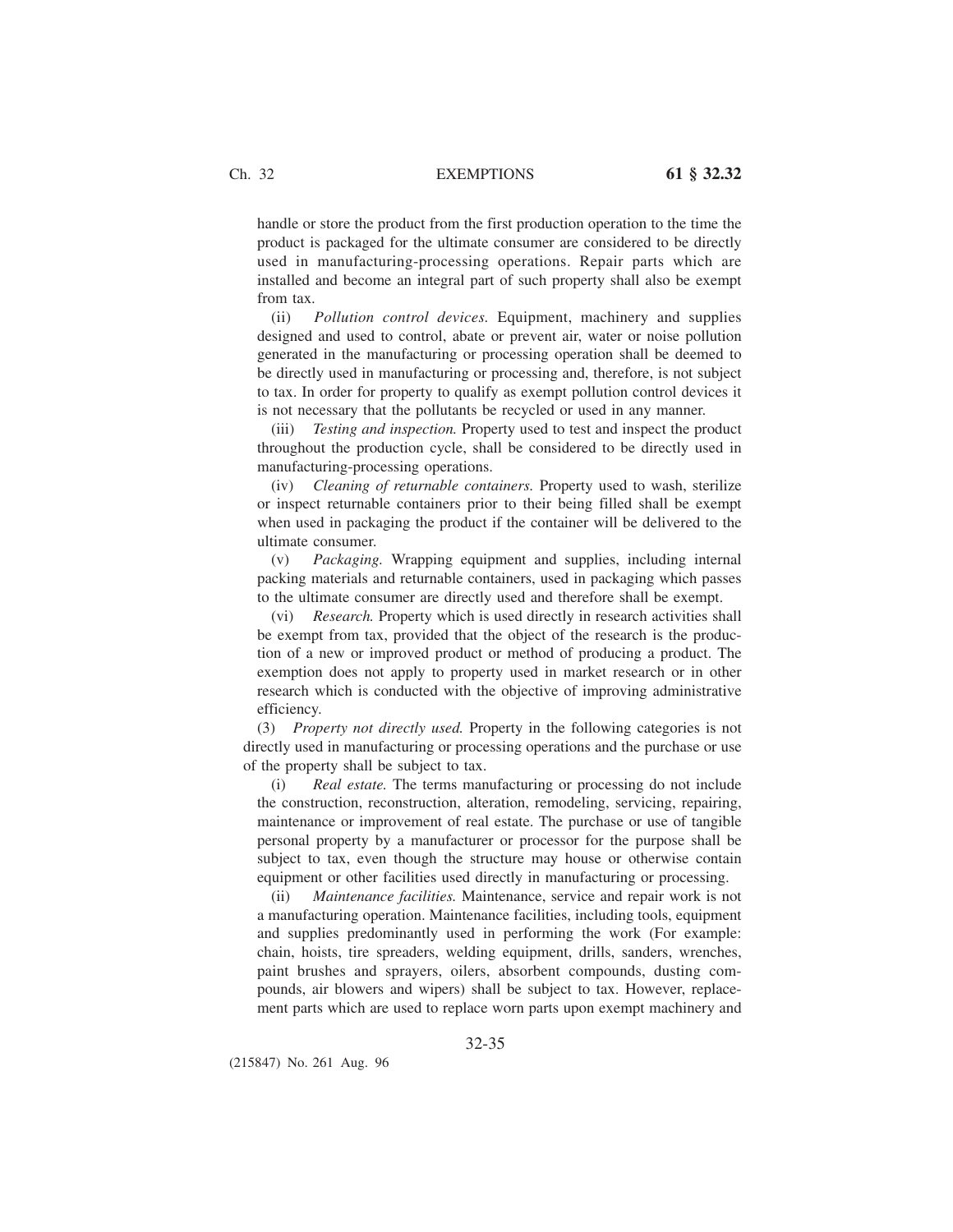equipment (For example: motors, belts, screws, bolts, cutting edges, air filters or gears) and operating supplies which are actively and continuously used in the operation of exempt machinery and equipment (For example: fuel, lubricants, paint and compressed air) shall be exempt from tax. Equipment and supplies, including soaps and cleaning compounds, brushes, brooms, mops, and similar items, used in general cleaning and maintenance of manufacturing or processing property shall be subject to tax. Installation and repair of property for others is not manufacturing or processing, whether the work is performed for or by a manufacturer or processor. This is so whether the property installed or repaired is manufactured or processed by the installer or repairman or someone else.

(iii) *Managerial sales or other nonoperational activities.* Property used in managerial, sales or other nonoperational activities is not directly used in manufacturing or processing and shall be therefore subject to tax. This category includes but is not limited to property used in any of the following activities:

(A) *Management and administration.* Office furniture, supplies and equipment, textbooks, and other educational materials, books and records, and all other property used in manufacturing or processing record keeping and other administrative and managerial work, whether on or off the production line, shall be subject to tax. The property includes, but is not limited to supplies used to record the quality and quantity of work in production or goods in storage, the flow of work, the results of inspection or to instruct workers in routing work or other production activities.

(B) *Selling and marketing.* Property used in advertising manufactured or processed products for sale or in marketing, transporting the products to a market or to customers, or selling the products, is not within the scope of the manufacturing-processing exemption.

(C) *Exhibition of manufactured or processed products.* Property used in the exhibition of manufactured or processed products or of manufacturing or processing operations shall be subject to tax.

(D) *Safety and fire prevention.* Property used to prevent or fight fires and equipment and supplies used for such programs as safety, accident prevention or fire prevention shall be subject to tax, even though the equipment or property is required by law, except for drugs, medicines and medical supplies exempted by section 204(17) of the TRC (72 P. S. § 7204(17)).

(E) *Employe use.* Property used for the personal comfort, convenience or use of employes, shall be subject to tax. However protective equipment, such as face masks, helmets, gloves, coveralls, goggles and the like, worn by production personnel shall be exempt from tax.

(F) *Space heating, cooling, ventilation and illumination.* Property, such as machinery and equipment, fuel or power used to ventilate build-

32-36

(215848) No. 261 Aug. 96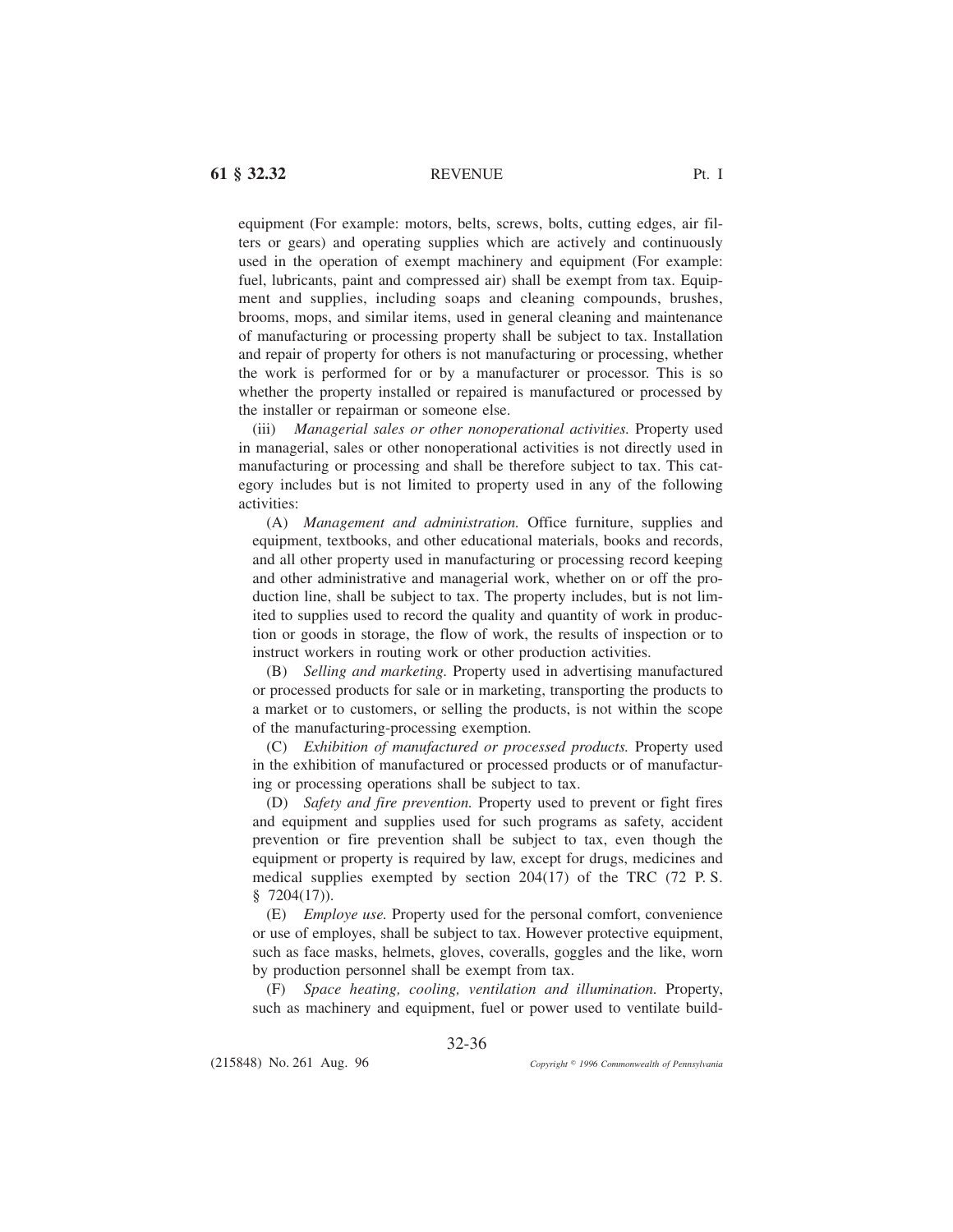ings, lighting for general illumination, air conditioning and other space cooling and space heating equipment, shall be subject to tax unless it is established that the use of such property bears an active causal relationship to the manufacturing or processing operation.

(G) *Preproduction activities.* Property used to transport personnel or to collect, convey or transport other property, and storage facilities or devices used to store or hold property, prior to its use in the first production stage shall be subject to tax.

(H) *Property used during production.* Property used in managerial, sales or other nonoperational activities shall be subject to tax even though it is used during the production operation. Illustrations of the property include safety, heating and ventilation equipment, planking or grating for cross-walks or platforms, and maintenance equipment or facilities.

(I) *Post production activities.* Property used to transport or convey the finished product from the final manufacturing or processing operation, which includes but does not extend beyond the operation of packaging for the ultimate consumer, and storage facilities or devices used to store the product, are not used directly in manufacturing or processing and are taxable. For example, equipment which loads packaged products into cases or cartons for ease of handling in delivery shall be subject to tax. Machinery, equipment, supplies and other property used to convey, transport, handle or store the packaged product shall also be taxable.

(J) *Waste disposal.* Property used in waste handling and disposal of pollutants shall not be deemed to be directly used and shall be subject to tax unless such property qualifies for exemption under the provisions of subsection  $(a)(2)(ii)$ .

(b) *Materials incorporated as components into manufactured or processed products.* The sale of personal property which will be physically incorporated by the manufacturer or processor as an ingredient or constituent of products which will be sold in the regular course of his business, is a sale for resale. These materials may be purchased by the manufacturer or processor free of tax upon his presentation to the vendor of a properly executed Exemption Certificate certifying that the purchase is for resale. When the manufacturer is not licensed with the Bureau he shall be required to explain on the reverse side of the certificate why a sales tax number is not required.

(c) *Use of exemption certificate.* When a manufacturer or processor purchases exempt property under the provisions of this section, he shall be required to prepare and deliver to the vendor a properly executed exemption certificate.

#### **Authority**

The provisions of this § 32.32 issued under section 270 of the Tax Reform Code (72 P. S. § 7270).

32-37

(337607) No. 408 Nov. 08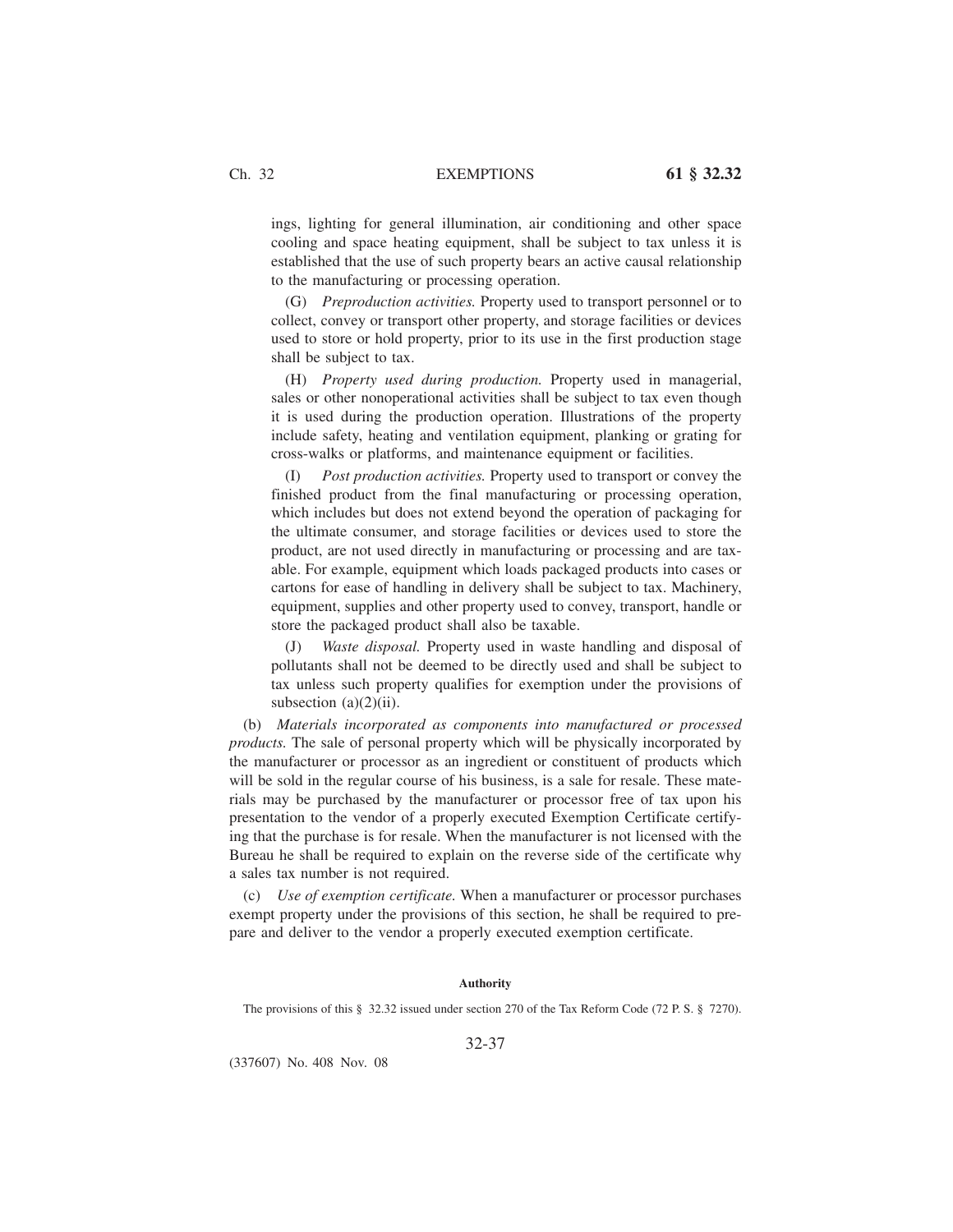## **61 § 32.32** REVENUE Pt. I

#### **Source**

The provisions of this § 32.32 amended through March 9, 1984, effective March 10, 1984, 14 Pa.B. 843. Immediately preceding text appears at serial pages (83007) to (83011).

## **Notes of Decisions**

#### *Research*

A laboratory's analysis, research and testing of client-provided products did not constitute a transformation of property or otherwise satisfy the definition of ''manufacturing'' as would entitle it to an exclusion from use tax. *Lancaster Laboratories Inc. v. Commonwealth*; 578 A.2d 988 (1990); vacated in part 611 A.2d 815 (Pa. Cmwlth. 1992); affirmed in part 631 A.2d 739 (Pa. Cmwlth. 1993).

#### *Property Exempt*

Wheel loaders are predominantly directly used in the process of manufacturing asphalt and therefore, qualify for the exclusion from Pennsylvania Sales and Use Tax. *Union Paving Co. v. Commonwealth*, 611 A.2d 360 (Pa. Cmwlth. 1992).

#### *Research*

The extent to which a laboratory used equipment directly in testing and inspection of products in manufacturer's production cycle brought it within testing and inspection exemption to use tax but use of equipment to develop information to be employed in labelling products is neither within testing and inspection nor research provision of manufacturing exemption. *Lancaster Laboratories, Inc. v. Commonwealth*, 578 A.2d 988 (Pa. Cmwlth. 1990).

#### *Property Exempt*

A pizza franchise was entitled to the manufacturer's exemption for its equipment, machinery and supplies and therefore was entitled to a use tax refund. *Fleet Pizza Inc. v. Commonwealth*, 538 A.2d 642 (Pa. Cmwlth. 1988); affirmed 557 A.2d 719 (Pa. 1989).

Computer used only to set up production schedules and not to control the operation of the production line is not considered directly used in manufacturing since the use is mere preparation for the production process and there is no active casual relationship between the computer and the production of finished product and is not exempt from the use tax. *W. N. Dambach, Inc. v. Commonwealth*, 488 A.2d 96 (Pa. Cmwlth. 1985).

Equipment used by a sanitary landfill for the disposal of industrial hazardous wastes shall be deemed to be directly used in manufacturing and shall not be subject to sales or use tax, while equipment used for the disposal of nonhazardous industrial and residential wastes is not exempt from tax; therefore, in order for such equipment to be deemed directly used in the manufacturing process, at least 50% of its use must be attributable to the disposal of hazardous wastes. *Kelly Run Sanitation, Inc. v. Commonwealth*, 487 A.2d 58 (Pa. Cmwlth. 1985); affirmed 514 A.2d 1370 (Pa. 1986).

Engineering supplies, which were not used by a corporation more than 50% of the time directly in manufacturing or processing operations and which were also used for ordering and marketing purposes, and were used prior to the commencement of first production stage, were not ''predominantly used'' directly for manufacturing; therefore, these supplies were not excluded from use tax under this section. *Oberg Manufacturing Co., Inc. v. Commonwealth*, 486 A.2d 1047 (Pa. Cmwlth. 1985).

#### *Production Process*

There is an active causal relationship between the preparation of art work and the photographic conversion of art work into printing plates, such that all essential steps in the process directly constitute part of the production process in printing. *Westinghouse Electric Corp. v. Board of Finance and Revenue*, 417 A.2d 800 (Pa. Cmwlth. 1980).

#### **Cross References**

This section cited in 61 Pa. Code § 31.21 (relating to advertising agencies); 61 Pa. Code § 32.1 (relating to definitions); 61 Pa. Code § 32.25 (relating to steam, gas, electricity, fuel oil and kerosene); 61 Pa. Code § 32.36 (relating to printing and related businesses); 61 Pa. Code § 41.8 (relating

32-38

(337608) No. 408 Nov. 08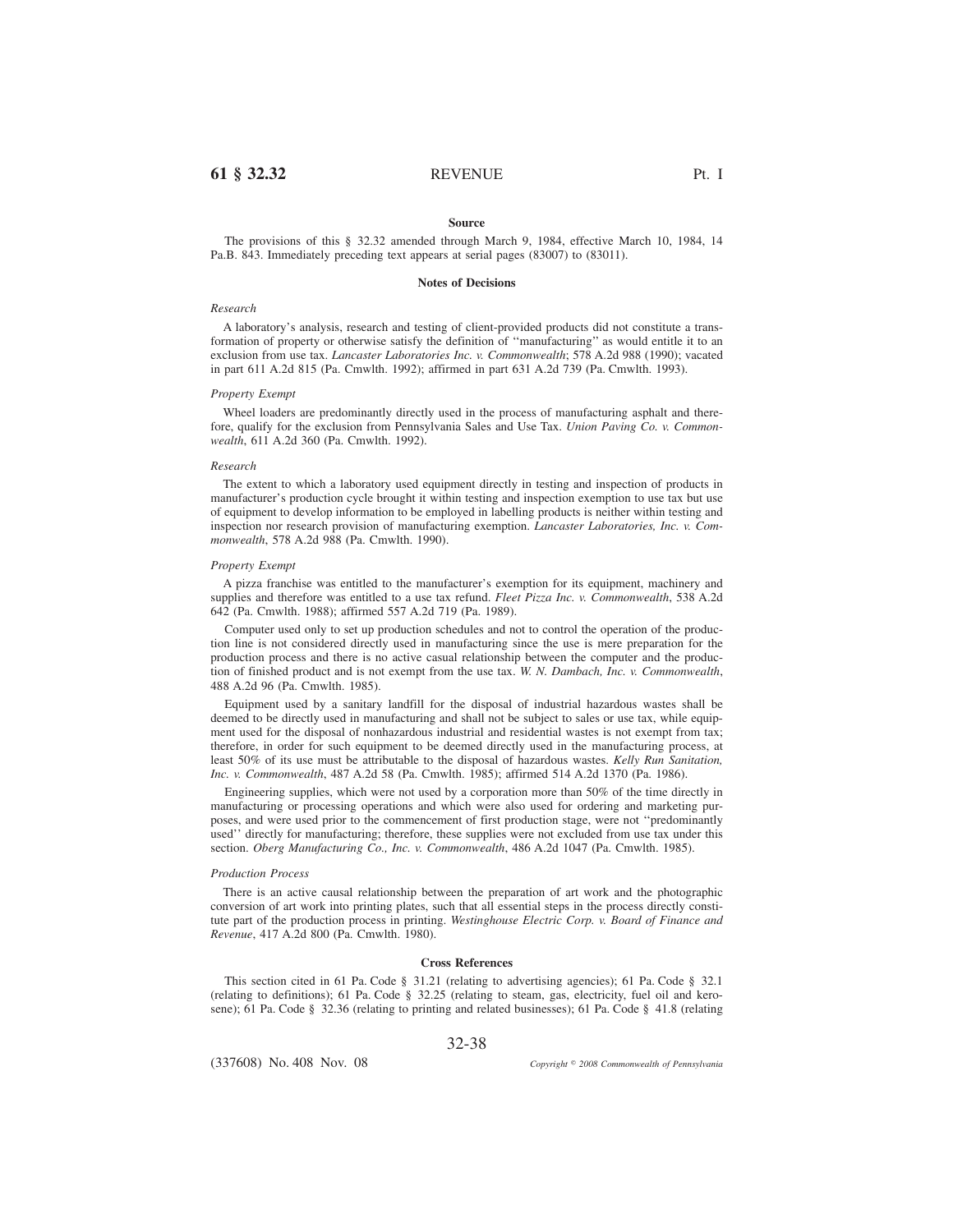to recapping and retreading of tires); 61 Pa. Code  $\S$  44.4 (relating to guns and ammunition); 61 Pa. Code § 52.2 (relating to fabrication of dental prosthetics); 61 Pa. Code § 52.4 (relating to sellers and repairers of eyeglasses); and 61 Pa. Code § 60.9 (relating to premium cable services).

## **§ 32.33. Farming.**

(a) *Equipment, machinery, parts and foundations therefor and supplies used directly in farming.* The purchase or use of tangible personal property or services performed thereon by a person engaged in the business of farming is exempt from tax if the property is predominantly used directly by him in farming operations. Purchases of vehicles required to be registered under 75 Pa.C.S. §§ 101—9821 (relating to the Vehicle Code) as well as supplies and repair parts for the vehicles are subject to tax. There shall be no exemption for maintenance facilities or tools, materials or supplies which are used or consumed in the construction, reconstruction, remodeling, repair or maintenance of real estate or farm equipment. Beginning March 4, 1971, foundations for equipment and machinery became subject to tax and remained taxable until February 9, 1981. Effective February 7, 1981, foundations used to support equipment, machinery and parts used directly in farming shall be exempt from tax.

(1) *Direct use.* In determining whether property is directly used, consideration shall be given to the following factors:

(i) The physical proximity of the property in question to the production process in which it is used.

(ii) The proximity of the time and use of the property in question to the time of use of other property used before and after it in the production process.

(iii) The active causal relationship between the use of the property in question and the production of a farm product. The fact that particular property may be considered essential to the conduct of the business of farming because its use is required either by law or practical necessity does not, of itself, mean that the property is used directly in farming operations.

(2) *Property directly used; predominant use.* The purchase or use by a farmer of property in the following categories, when predominantly used directly in farming, is exempt from tax. When a single unit of the property is put to use by a farmer in two different activities, one of which is a direct use and the other of which is not, the property is not exempt from tax unless the farmer makes use of the property more than 50% of the time directly in farming operations.

(i) *General.* Machinery, equipment, parts and foundations therefor, and supplies which are used in actual farm production, or to transport, convey, handle or store the product during the production are considered to be directly used in farming operations. Repair parts which are installed and become an integral part of the property are also exempt from tax.

(215851) No. 261 Aug. 96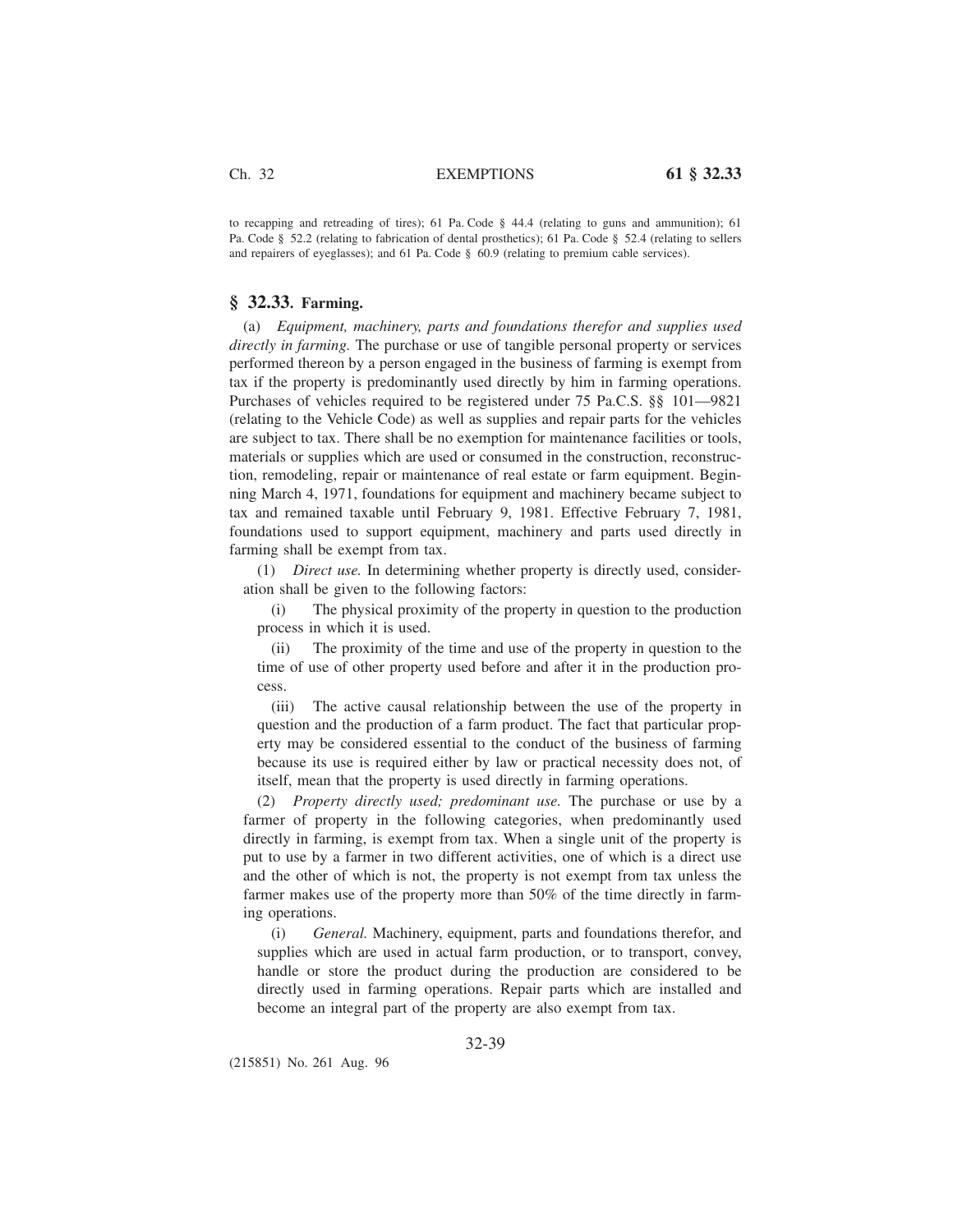(ii) *Testing and inspection.* Property used to test and inspect the product during the actual farm production is considered to be directly used in the farming operations.

(iii) *Cleaning of returnable containers.* Property used to wash, sterilize, or inspect returnable containers prior to their being filled is exempt when used in packaging the product if the container will be delivered to the ultimate consumer.

(iv) *Packaging; preserving.* Wrapping equipment and supplies, including internal packing materials and returnable containers, used in packaging which passes to the ultimate consumer are directly used and therefore exempt. Property used to handle and preserve farm products upon the farm premises, and to prevent or deter the destruction, injury or spoilage of farm products, or productive animals or plants, is exempt from tax. Examples of such property include the following:

(A) Chemicals used for crop pest control and equipment used to dispense it.

(B) Property used to groom productive animals so as to preserve their health (including property such as dehorners, debeakers, and hoof trimmers) and harnesses used to control productive animals on the farm premises.

(C) Refrigeration devices, including ice, used upon the farm premises to preserve the farm product prior to the operation of packaging passing to ultimate consumer.

(D) Chemicals and disinfectants used to clean and sterilize equipment with which milk animals come into direct contact, such as milking equipment, so as to prevent their infection, and to clean and sterilize milk cans so as to prevent spoilage of the milk.

(E) Medicines, cleaning solutions, compounds and supplies used to clean and groom productive animals so as to preserve their health.

(v) *Research.* Property which is used directly in research activities shall be exempt from tax, provided that the object of the research is the production of a new or improved product or method of producing a product. The exemption does not apply to property used in market research or in other research which is conducted with the objective of improving administrative efficiency.

(vi) *Farm products; property which becomes a constituent or a part of a farm product.* Property which is or becomes a constituent or a farm product is used directly in farming operations. Property consumed by productive animals such as feed and food additives, and property used for plant growth such as seed, fertilizer and chemical additives, is also used directly in farming.

(vii) *Planting and tilling; caring for crops or productive animals.* Property which is used to cause other property to become a constituent or part of

32-40

(215852) No. 261 Aug. 96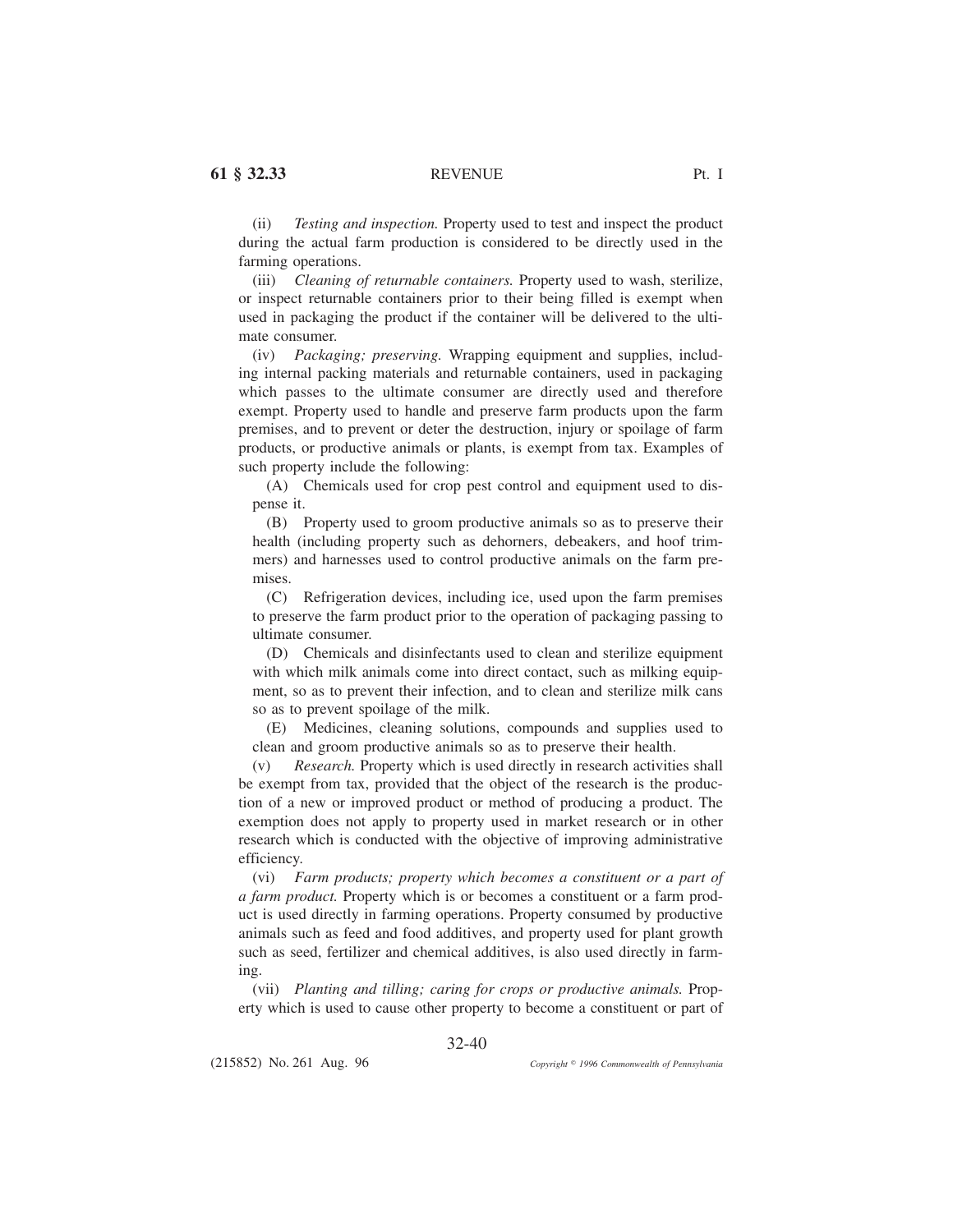a farm product, or to be consumed by productive animals or to foster plant growth shall be exempt from tax. Examples of property include the following:

(A) Seeders, planters, plows, harrows, cultivators, sprayers and similar equipment used to till the soil, to plant seed and to care for and cause the growth of productive plants.

(B) Portable equipment used to feed and water productive animals and to administer medication to them, such as portable tubs, buckets, cans, feed scoops, feed carts, portable watering devices, portable incubators and brooders and artificial breeding equipment.

(C) Fuel used to heat brooders, incubators and greenhouses.

(viii) *Harvesting or collecting farm products.* Property which is used to extract or separate a farm product from productive animals, the soil or plants shall be exempt from tax. The property includes harvesters, combines, binders, forage blowers, milking equipment including strainers and strainer discs, egg collecting equipment, corn shuckers, threshers and manure or feed handling equipment such as shovels, scoops, forks, barn brooms and carts.

(3) *Property not directly used.* Property in the following categories is not used directly in a farming operation and the purchase or use of the property shall be subject to tax.

(i) *Real estate.* The term farming does not include the construction, reconstruction, alteration, remodeling, servicing, repairing, maintenance or improvement of real estate. The purchase or use of tangible personal property by a farmer for such purpose is subject to tax, even though the structure may house or otherwise contain equipment or other facilities used directly in farming. Constructing, remodeling, repairing or maintaining buildings (including houses, garages, barns, stables, greenhouses, mushroom houses and storehouses), fences and stanchions permanently affixed to real estate, dams, roads, spillways and other improvements to real estate, is not a farming operation, and properly used in the work shall be taxable. Activities such as land reclamation, forestry, land clearing, landscaping and similar activities which are intended to improve or preserve real estate, are not farming operations.

(ii) *Maintenance facilities.* Maintenance, service and repair work is not a farming operation. Maintenance facilities, including tools, equipment and supplies predominantly used in performing the work (For example: chain hoists, tire spreaders, welding equipment, drills, sanders, wrenches, paint brushes and sprayers, oilers, absorbent compounds, dusting compounds, air blowers and wipers) is subject to tax. However, replacement parts which are used to replace worn parts upon exempt machinery and equipment (For example: motors, belts, screws, bolts, cutting edges, air filters or gears) and operating supplies which are actively and continuously used in the operation of exempt machinery and equipment (For example: fuel, lubricants, paint and

32-41

(215853) No. 261 Aug. 96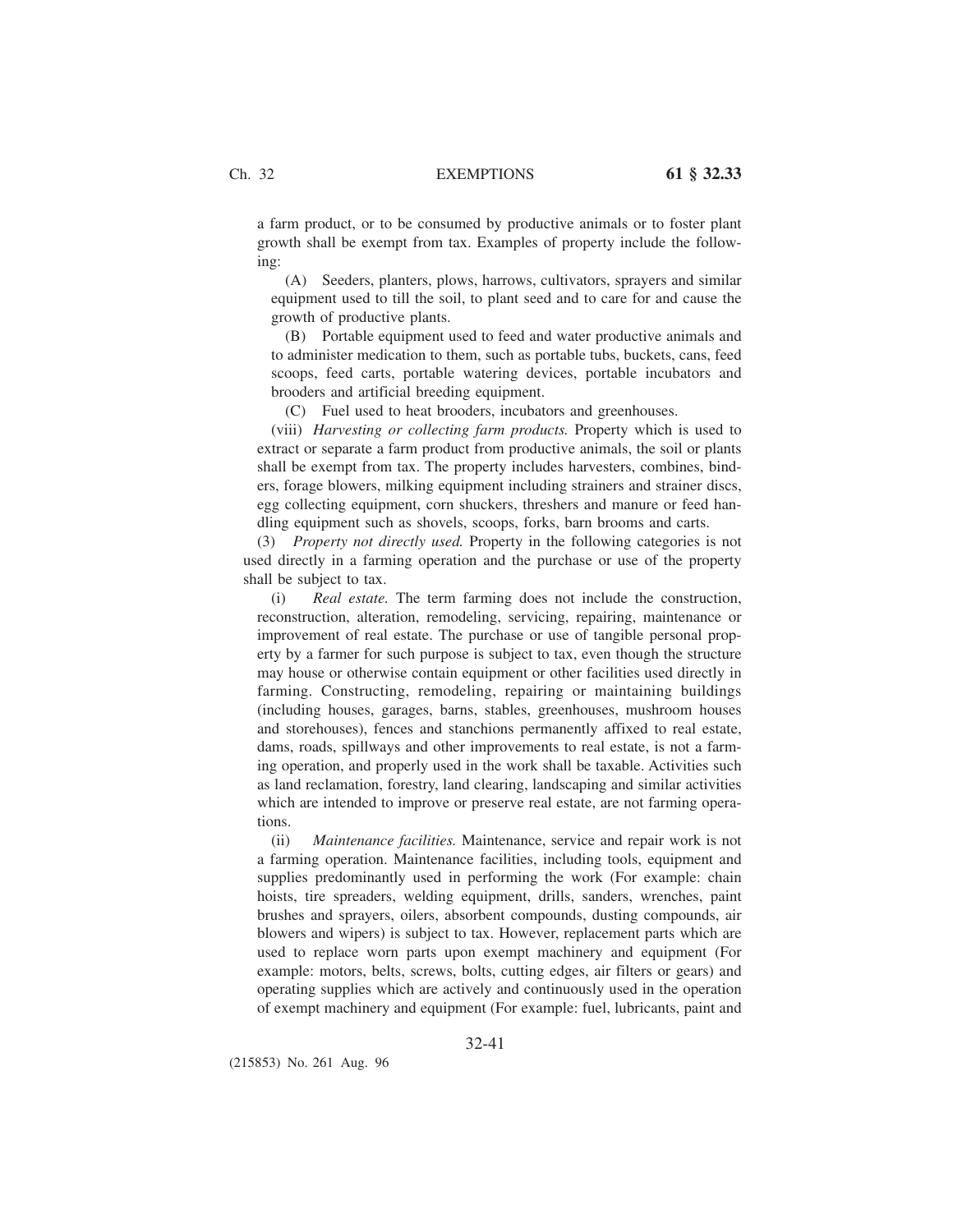compressed air) is exempt from tax. Equipment and supplies, including soaps and cleaning compounds, brushes, brooms, mops and similar items, used in general cleaning and maintenance of farm property shall be subject to tax.

(iii) *Managerial, sales or other nonoperational activities.* Property used in managerial, sales or other nonoperational activities is not directly used in farming and, therefore, is subject to tax. This category includes but is not limited to property used in any of the following activities:

(A) *Farming management and administration.* Office furniture, supplies and equipment, textbooks and other educational materials, books and records, and other property used in farming, recordkeeping and other administrative and managerial work is subject to tax. The property includes, but is not limited to, supplies used to record the quality and quantity of work in production or goods in storage, the flow of work, the results of inspection or to instruct workers in routing work or other production activities.

(B) *Selling and marketing.* Property used in advertising farm products for sale, or in marketing, transporting the products to a market or to customers, or selling the products, is not within the scope of the farming exemption.

(C) *Exhibition of farm products.* Property used in the exhibition of farm products or of farming operations is subject to tax. The property includes blankets, halters, prods, leads, harnesses, dressing, ribbons, clippers and similar show grooming and display equipment.

(D) *Safety and fire prevention.* Property used to prevent or fight fires and equipment and supplies used for programs as safety, accident prevention or fire prevention is subject to tax, even though such equipment or property is required by law, except for drugs, medicines and medical supplies exempted by section  $204(17)$  of the TRC (72 P.S. § 7204(17)).

(E) *Employe or personal use.* Property used for the personal comfort, convenience or use of the farmer, his family, his employes or persons associated with him is subject to tax. Examples of property include the following: beds, mattresses, blankets, tableware, stoves, refrigerators and other equipment used in conjunction with the operation of a migrant labor camp or facilities for farm employes. Protective equipment (such as face masks, helmets, gloves, coveralls, goggles, and the like), worn by farming personnel is exempt from tax.

(F) *Space heating, cooling, ventilation and illumination.* Property, including machinery, equipment, fuel or power used to ventilate buildings, lighting for general illumination or air conditioning and refrigeration, space heating and similar property, is subject to tax, unless its use is required in order to preserve the health of productive animals or to prevent spoilage of farm products, prior to package passing to the ultimate consumer.

32-42

(215854) No. 261 Aug. 96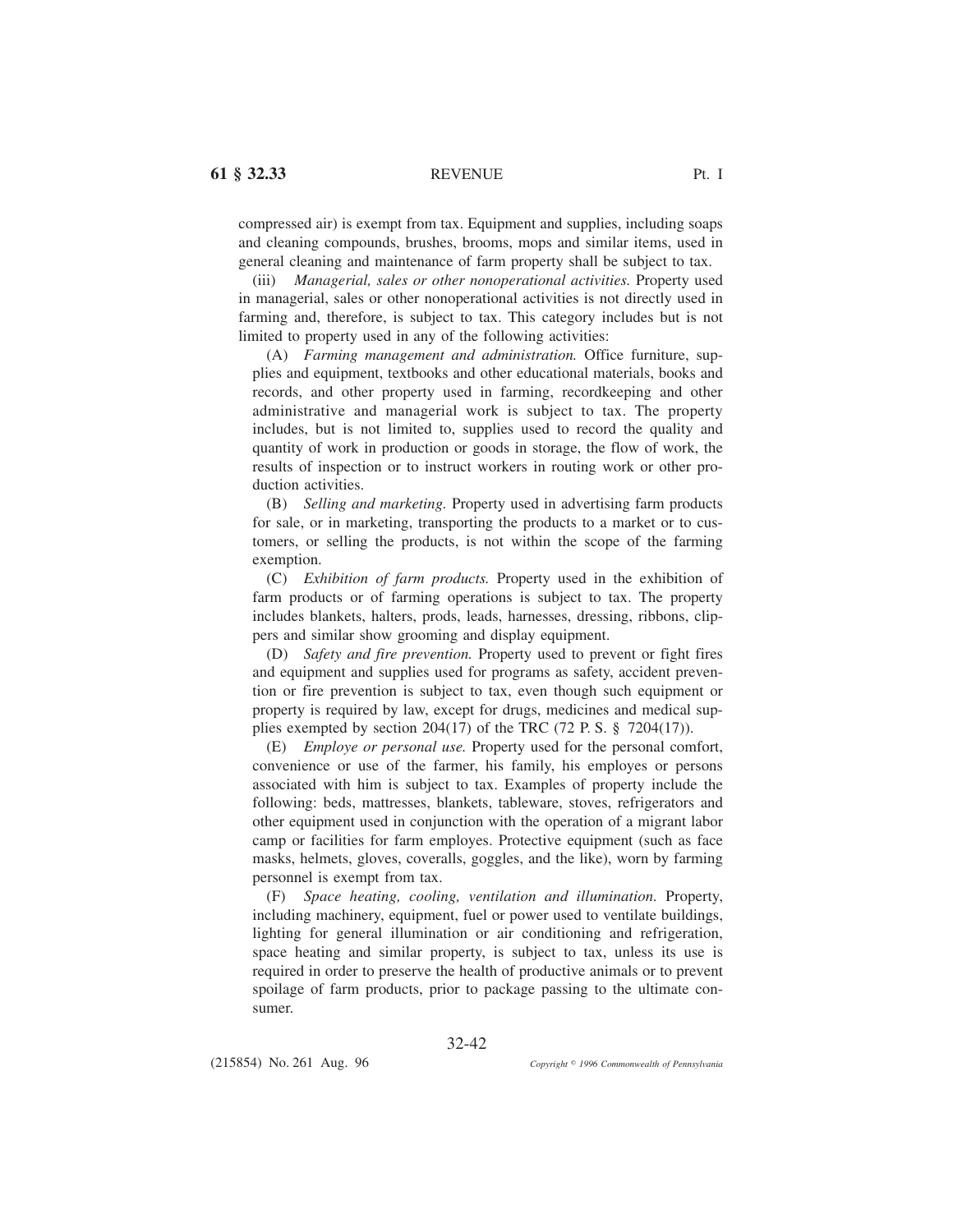(G) *Prefarming activities.* Property used to transport personnel or to collect, convey or transport property, and storage facilities or devices used to store property, prior to its use in the actual farming operation, is subject to tax.

(H) *Property used during farming operations.* Property used in managerial, sales or other nonfarming activities, is subject to tax even though it is used during farming operations. Illustrations of property include safety, heating and ventilation equipment, planking or grating for crosswalks or platforms, and maintenance equipment or facilities.

(I) *Postfarming activities.* Property used to transport or convey the farm product after the final farming operation which includes but does not extend beyond the operation of packaging for the ultimate consumer, and storage and refrigeration facilities or devices used to store the product, are not used directly in farming and shall be taxable. For example, equipment, which loads packaged products into cases or cartons for ease of handling in delivery shall be subject to tax. Machinery, equipment, supplies and other property used to convey, transport, handle or store the packaged product is also taxable.

(J) *Additional processing of farm products.* Property used in making butter, sausage, pasteurized milk, canned goods, jellies, flour, juices, cheeses, ice cream and other items which are not ''farm products,'' as defined in § 32.1 (relating to definitions), is not exempt from tax under the farming exemption.

(b) *Use of exemption certificate.* When a farmer purchases exempt property under this section, the farmer shall prepare and deliver to the vendor a properly executed exemption certificate.

#### **Source**

The provisions of this § 32.33 amended May 22, 1981, effective May 23, 1981, 11 Pa.B. 1806; amended July 1, 1983, effective July 2, 1983, 13 Pa.B. 2066; amended March 9, 1984, effective March 10, 1984, 14 Pa.B. 843. Immediately preceding text appears at serial pages (83011) to (83012), (61206) to (61207) and (83013) to (83016).

#### **Cross References**

This section cited in 61 Pa. Code § 32.1 (relating to definitions); 61 Pa. Code § 32.25 (relating to steam, gas, electricity, fuel oil and kerosene); 61 Pa. Code § 44.4 (relating to guns and ammunition); and 61 Pa. Code § 60.21 (relating to commercial racing activities).

## **§ 32.34. Public utilities.**

(a) *Equipment, machinery, parts and foundations therefor, and supplies used directly in rendering public utility service*. The purchase or use by a public utility of tangible personal property or services performed thereon to be predominantly used directly by it in producing, delivering or rendering of a public utility service or constructing, reconstructing, remodeling, repairing or maintaining facilities

32-43

(309109) No. 364 Mar. 05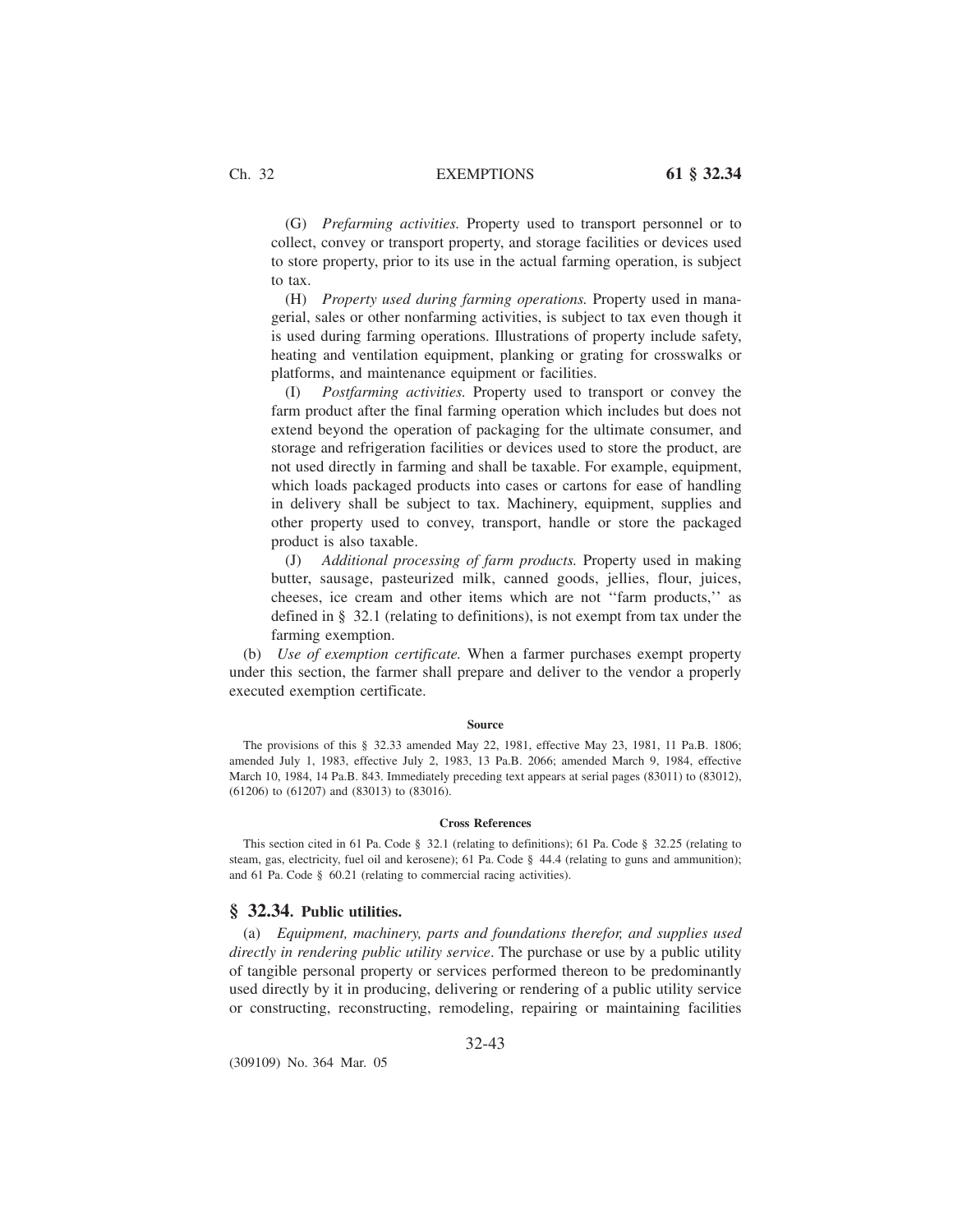directly used in the service is exempt from tax, whether or not the facilities constitute real estate. However, for purposes of this exemption, real estate does not include buildings, roads or similar facilities. Effective March 4, 1971, foundations for exempt machinery or equipment became subject to tax and remained taxable until February 9, 1981. Effective February 7, 1981, foundations used to support equipment, machinery and parts used directly in rendering a public utility service are exempt from tax. The term ''foundations'' includes sand, gravel, crushed rock, concrete or similar material used as bedding or surrounding pipe used directly in rendering a public utility sanitary sewer or water service. Purchases of any vehicles required to be registered under 75 Pa.C.S. §§ 101—9909 (relating to Vehicle Code), except those vehicles used directly by a public utility engaged in business as a common carrier as well as supplies and repair parts for the vehicles, is subject to tax.

(1) *Direct use.* In determining whether a particular structure or article is used directly in producing, delivering or rendering a public utility service, consideration shall be given to the following:

(i) The physical proximity of the items while in use and the proximity of time of their use to the production, rendition and delivery of the utility service.

(ii) The causal relationship between the use of the item and the production, delivery and rendition of the utility service.

(iii) The character of the item, as to whether it is in the nature of a general improvement to the premises that would serve various users or is particularly designed or constructed for public utility use. The fact that particular property may be considered essential to the rendering of a public utility service because its use is required either by law or practical necessity does not, of itself, mean that the property is used directly by a public utility.

(2) *Property directly used; predominant use.* The purchase or use by a public utility of property in the following categories, when predominantly used directly in rendering a public utility service, shall be exempt from tax. Where a single unit of the property is put to use in two different activities, one of which is a direct use and the other of which is not, the property shall not be exempt from tax unless the public utility makes use of the property more than 50% of the time directly in public utility operations.

(i) *General.* Machinery, equipment, parts and foundations therefor, and supplies which are used in the actual producing, delivering, or rendering of a public utility service shall be considered to be directly used in public utility operations. Repair parts which are installed and become an integral part of the property is also exempt from tax.

(ii) *Pollution control devices.* Equipment, machinery and supplies designed and used to control, abate or prevent air, water or noise pollution generated in the rendering of the public utility services shall be deemed to be directly used in the rendition of a public utility service and, therefore, is

32-44

(309110) No. 364 Mar. 05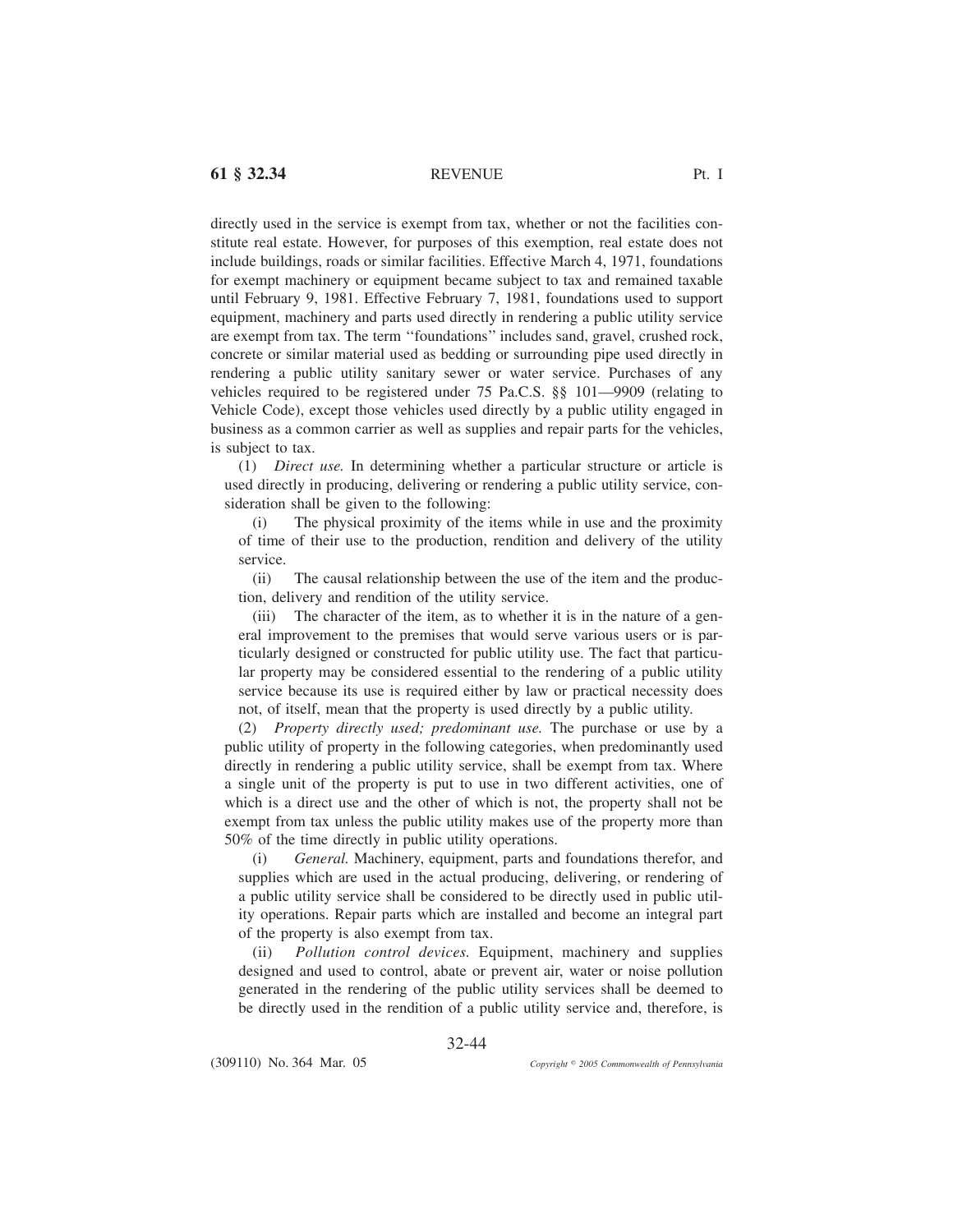not subject to tax. In order for property to qualify as exempt pollution control devices, it shall not be necessary that the pollutants be recycled or used in any manner.

(iii) *Realty construction; materials, tools and equipment.* Construction materials, tools and equipment used to construct, reconstruct, remodel, repair or maintain facilities which are used directly in the production, delivery or rendition of a public utility service shall be deemed to be directly used and therefore shall be exempt from tax. However, tools and equipment used to maintain the facilities shall be exempt only if installed as a part of the facility.

(iv) *Research.* Property which is used directly in research activities by a public utility shall be exempt from tax, provided that the object of the research is the production of a new or improved product or utility service or method of producing a product or utility service. The exemption does not apply to property used in market research or in other research which is conducted with the objective of improving administrative efficiency.

(3) *Property not directly used*. Property in the following categories is not directly used in public utility operations and the purchase or use of the property is subject to tax:

(i) *Real estate.* Construction materials, tools and equipment used to construct, reconstruct, remodel, repair or maintain facilities not used directly in the production, delivery or rendition of a public utility service is subject to tax. The purchase or use of property for use in construction, reconstructing, remodeling, repairing or maintaining a building, road or similar facility, regardless of its purpose, is subject to tax. The term building does not include machinery and equipment and parts therefor, whether the property is designated as real estate or not. Structures such as railroad watchmen's shacks, bus terminals, warehouses and toolsheds are considered buildings. However, the machinery and equipment as signal towers, water and fuel tanks, and railroad tracks are not considered buildings.

(ii) *Maintenance; tools and equipment.* Tools and equipment used but not installed in the maintenance of facilities directly used in the production, delivery or rendition of a public utility service shall be subject to tax. Tools and equipment used in the maintenance of nonexempt facilities shall be subject to tax whether or not they are installed so as to become a component thereof.

(iii) *Managerial, sales or other nonoperational activities*. Property used in managerial, sales or other nonoperational activities is not directly used in the production, delivery or rendition of a public utility service and is therefore subject to tax. This category includes, but is not limited to, property used in any of the following activities:

(A) *Management and administration.* Office furniture, supplies and equipment, textbooks and other educational materials, books and records,

32-45

(309111) No. 364 Mar. 05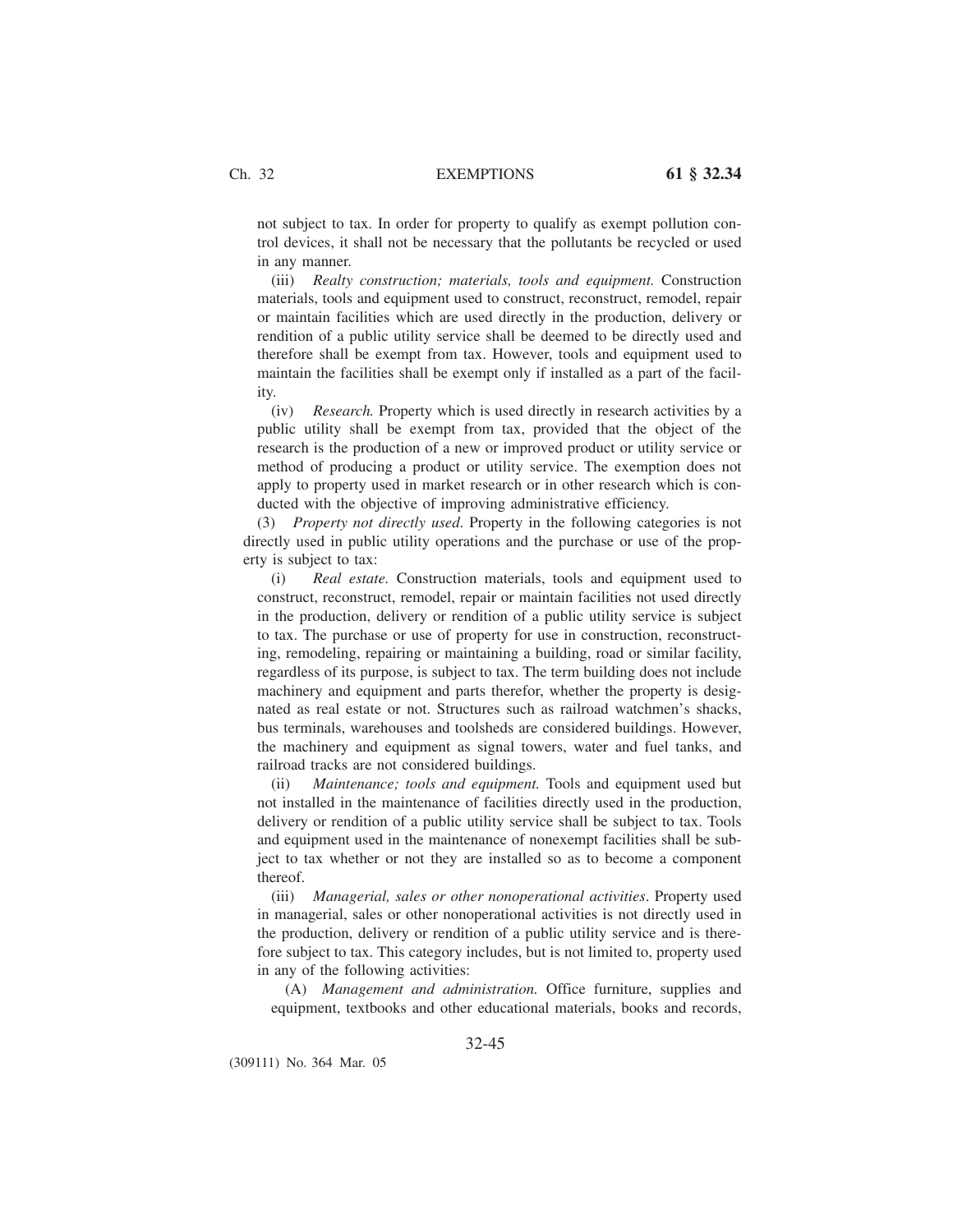and other property used by a public utility in recordkeeping and other administrative and managerial work, irrespective of the point of use, is subject to tax. The property includes, but is not limited to, supplies used to record the quality and quantity of work in production or goods in storage, the flow of work, the results of inspection or to instruct workers in routing work or other production activities.

(B) *Selling and marketing.* Property used in advertising, marketing or selling public utility services or products is not within the scope of the public utility exemption.

(C) *Public utility exhibitions.* Property used in the exhibition of public utility products or services is subject to tax.

(D) *Safety and fire prevention.* Property used to prevent or fight fires and equipment and supplies used for programs as safety, accident prevention or fire prevention is subject to tax, even though the equipment or property is required by law, except for drugs, medicines and medical supplies exempted by section  $204(17)$  of the TRC (72 P.S. § 7204(17)).

(E) *Employe use.* Property used for the personal comfort, convenience or use of employes, is subject to tax. Protective equipment, such as face masks, helmets, gloves, coveralls, goggles, and the like, worn by production personnel is exempt from tax.

(F) *Space heating, cooling, ventilation and illumination.* Property, including machinery and equipment, fuel or power used to ventilate buildings, lighting for general illumination, air conditioning and other space cooling, space heating and similar property, is subject to tax unless it is established that the use of the property bears an active causal relationship to the production, delivery or rendition of a public utility service.

(G) *Activities prior to production, delivery or rendition of services*. Property used to transport personnel or to collect, convey or transport other property, and storage facilities or devices used to store or hold property prior to its use in the production, delivery or rendition of a public utility service is subject to tax. Property used to transport, store or hold the actual product which is delivered as a public utility service is directly used and therefore is not subject to tax.

(H) *Property used during production, delivery or rendition of services.* Property used in managerial, sales or other nonoperational activities is subject to tax even though it is used during the production operation. Illustrations of the property include safety, heating and ventilation equipment, and planking or grating for crosswalks or platforms.

(I) *Activities subsequent to production, delivery or rendition of services.* Property used to transport or convey personnel or property following the production, delivery or rendition of a public utility service and storage facilities or devices used for that purpose, are not used directly by a public utility and is subject to tax.

32-46

(309112) No. 364 Mar. 05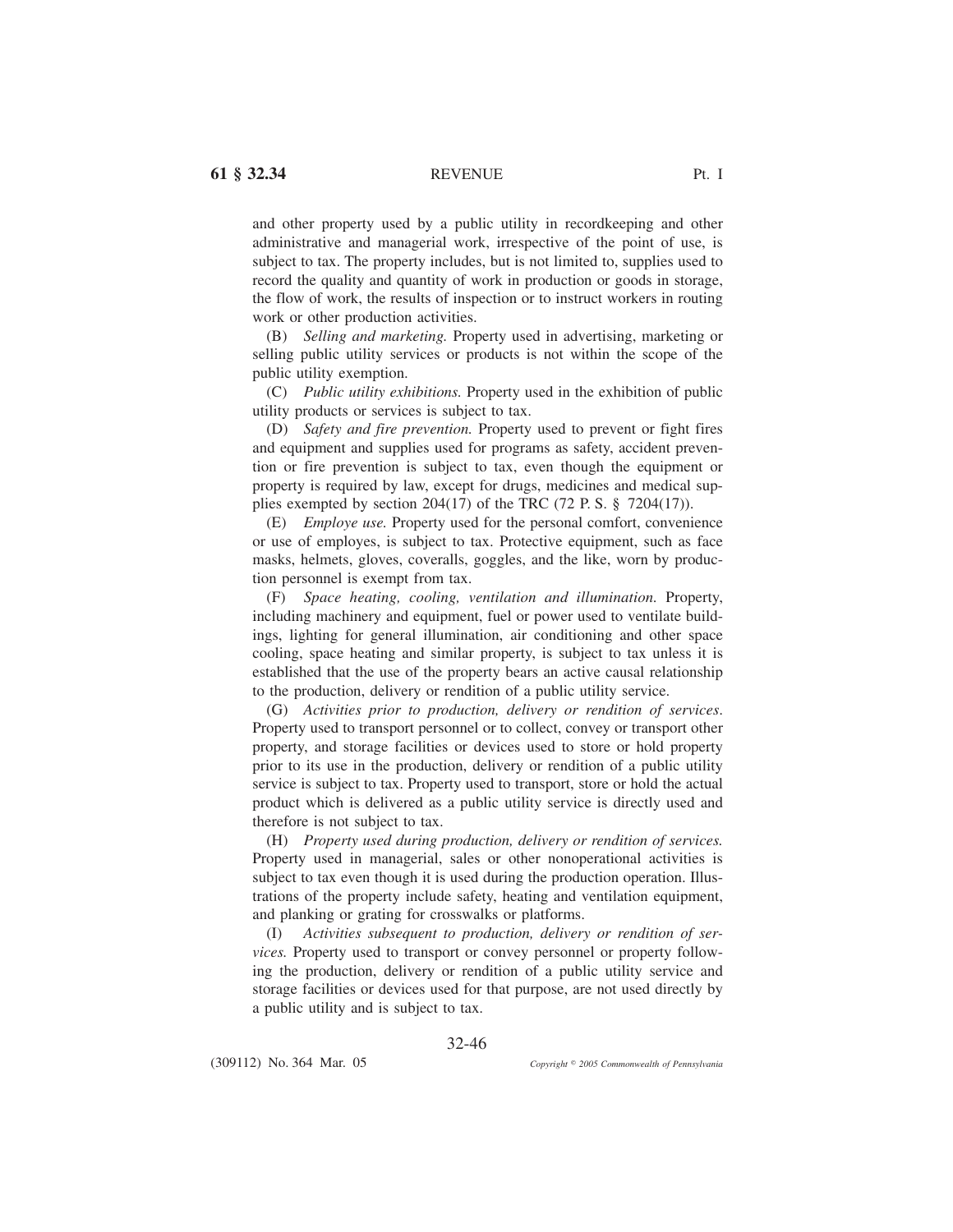(J) *Waste disposal.* Property used in waste handling and disposal of pollutants is not deemed to be directly used and is subject to tax unless the property qualifies for exemption under subsection  $(a)(2)(ii)$ . For purposes of this subsection, ash handling equipment used by a public utility electrical generation station is not considered as property used in waste disposal.

(b) *Use of exemption certificates.* When a public utility purchases exempt property under this section, the public utility shall prepare and deliver to the vendor a properly executed exemption certificate.

#### **Source**

The provisions of this § 32.34 amended April 15, 1977, effective April 16, 1977, 7 Pa.B. 1046; amended August 14, 1981, effective August 15, 1981, 11 Pa.B. 2855; amended March 9, 1984, effective March 10, 1984, 14 Pa.B. 843; corrected January 7, 2005, effective December 1, 1990, 35 Pa.B. 256. Immediately preceding text appears at serial pages (233339), to (233340), (215857) to (215858) and (234297).

### **Notes of Decisions**

### *Direct Use Not Established*

Food, nonalcoholic beverages and related nonfood supplies furnished by airliner to passengers and crew members during commercial flights are not ''directly used'' in the supply of a public utility service and do not qualify for an exclusion under the ''use tax'' provisions in accordance with 72 P. S. § 7201(o). *American Airlines v. Board of Finance and Revenue*, 665 A.2d 417 (Pa. 1995).

Food, nonalcoholic beverages and related nonfood supplies furnished to passengers and crew members during flight are directly used in the rendition of a public utility service and are, therefore, exempt from use tax. *USAir, Inc. v. Commonwealth*, 665 A.2d 417 (Pa. 1995).

## *Documentation*

Taxpayer insisted that the company leased its equipment to other Public Utility Commission entities for use in public utility service, and that such leases would be found in the boxes of documents. However, the taxpayer was unable to identify which boxes, among the many piled in the back of the courtroom, contained these leases and after allowing the taxpayer time to select several boxes as possible sites for these leases and marking these boxes for identification, no leases were identified in the subsequent inventory. Therefore, the taxpayer failed to prove that the assessed equipment was leased to a Commission licensed entity. *Fiore v. Commonwealth*, 668 A.2d 1210 (Pa. Cmwlth. 1995).

#### *Evidence Supporting Exemption*

In order for a taxpayer to prove an entitlement to an exemption from use tax, a taxpayer must establish that the entity using the assessed items of property has public utility authority, and that the assessed items of property were directly and predominantly used in the rendition of a public utility service, or in manufacturing. In the case of those vehicles required to be registered under the Vehicle Code, a taxpayer must prove an entitlement to an exemption by showing that the vehicles were directly used by a business with common carrier authority. *Fiore v. Commonwealth*, 668 A.2d 1210 (Pa. Cmwlth. 1995).

#### **Cross References**

This section cited in 61 Pa. Code § 32.25 (relating to steam, gas, electricity, fuel oil and kerosene); and 61 Pa. Code § 60.20 (relating to telecommunications service).

## 32-47

(337609) No. 408 Nov. 08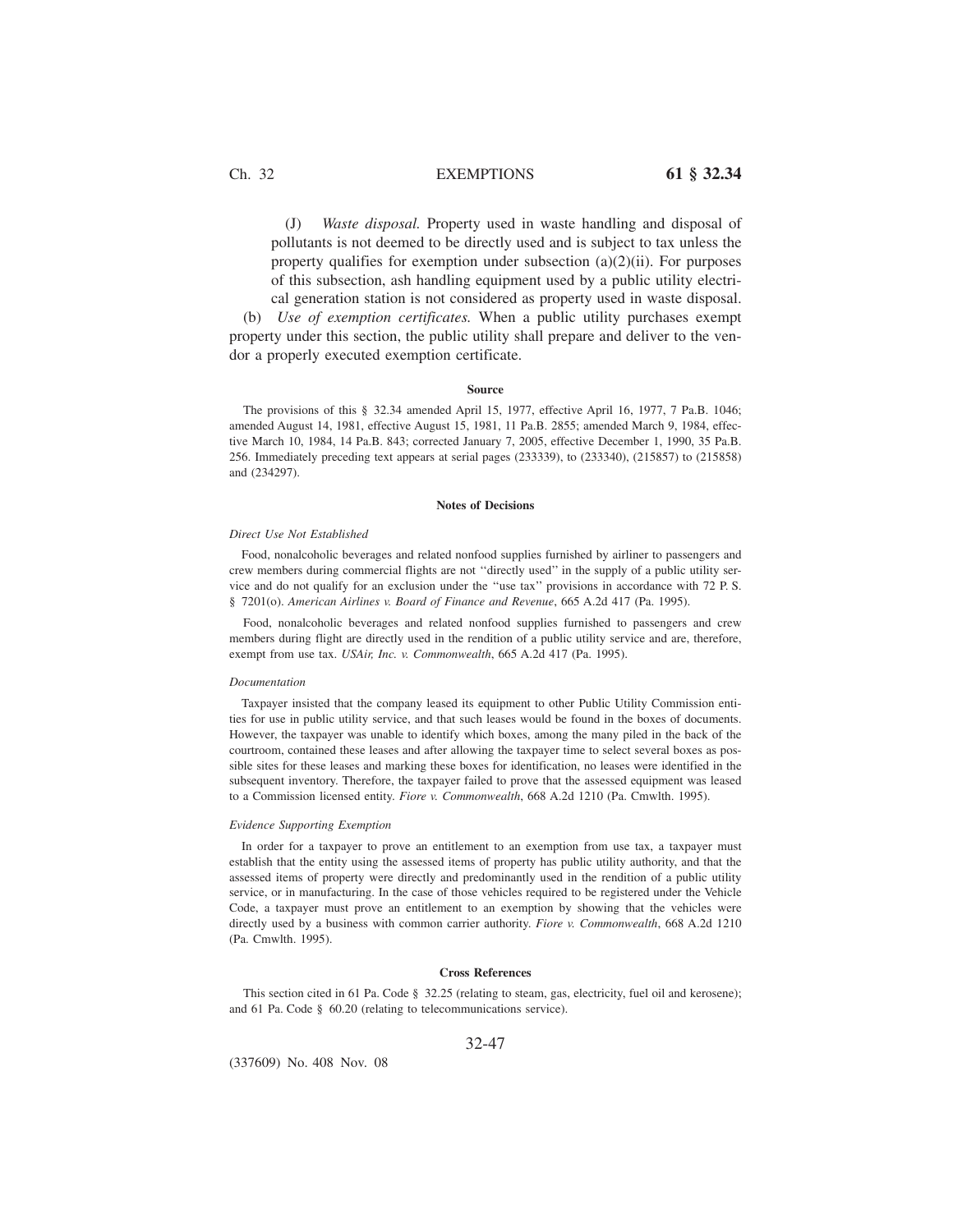## **§ 32.35. Mining.**

(a) *Equipment, machinery, parts and foundations therefor and supplies used directly in mining.* The purchase or use of tangible personal property or services performed thereon by a person engaged in the business of mining is exempt from tax if the property is predominantly used directly by the person in mining operations. Purchases of a vehicle required to be registered under 75 Pa.C. S. §§ 101—9909 (relating to Vehicle Code), as well as supplies and repair parts for the vehicles is subject to tax. There is no exemption for maintenance facilities or for materials or supplies to be used or consumed in construction, reconstruction or remodeling of real estate other than machinery, equipment and parts therefor that may be affixed to the real estate. Beginning March 4, 1971, foundations for equipment and machinery became subject to tax and remained taxable until February 9, 1981. Effective February 7, 1981, foundations used to support equipment, machinery and parts used directly in mining are exempt from tax.

(1) *Direct use.* In determining whether property is directly used, consideration shall be given to the following factors:

(i) The physical proximity of the property in question to the production process in which it is used.

(ii) The proximity of the time of use of the property in question to production processes which precede and follow its use.

(iii) The active causal relationship between the use of the property in question and the production of the mined product. The fact that particular property may be considered essential to the conduct of the business of mining because its use is required either by law or practical necessity does not, of itself, mean that the property is used directly in mining operations.

(2) *Property directly used; predominant use.* The purchase or use by a mine operator of property in the following categories, when predominantly used directly in mining, is exempt from tax. Where a single unit of the property is put to use in two different activities, one of which is a direct use and the other of which is not, the property is not exempt from tax unless the mine operator makes use of the property more than 50% of the time directly in mining operations.

(i) *General.* Machinery, equipment, parts and foundations therefor, and supplies which are used in the actual mining production, to transport or convey the product or production personnel, or to handle or store the product during the production are considered to be directly used in mining operations. Repair parts which are installed and become an integral part of the property are also exempt from tax. Exempt property includes:

(A) Digging and extracting equipment, machinery and tools, such as power coal cutting machines, picks, sledges and shovels, and earthmoving equipment and machinery used to remove the overburden in strip mining.

32-48

(337610) No. 408 Nov. 08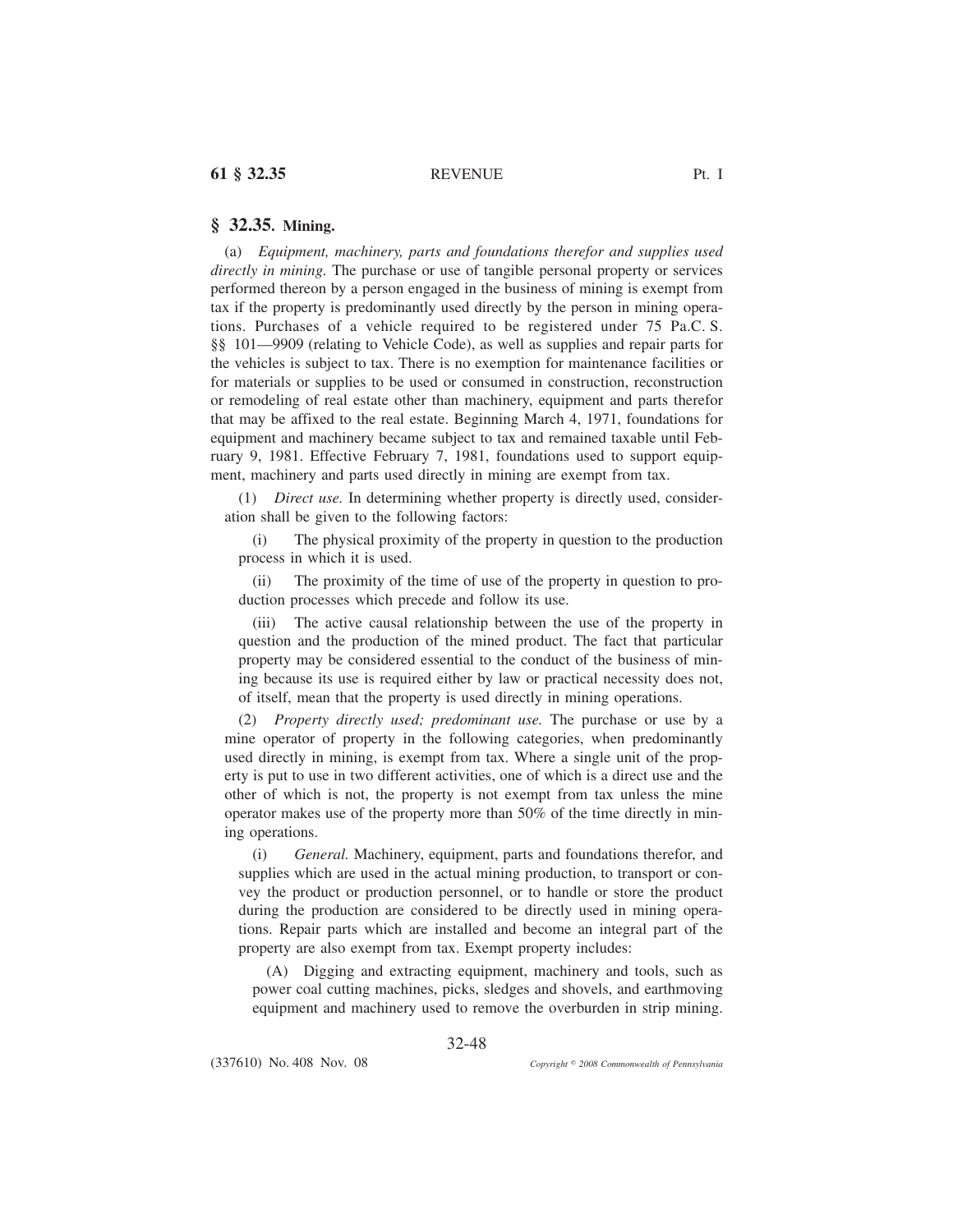## Ch. 32 EXEMPTIONS **61 § 32.35**

(B) Blasting and dislodging equipment and supplies, such as air compressors, compressed air tubes and dynamite or other explosives.

(C) Drainage pumps, pipes, valves, fittings and packing.

(D) Timber (props), roof-bolts and roof-bolting machines and their accessories, roof jacks, torque wrenches and impact tools used to test roof bolts and make them secure.

(E) Rock dust and rock-dusting equipment.

(F) Trolley and mine telephones used predominantly in mining activities, other than for managerial direction and supervision, such as for dispatching purposes on mine railways and work coordination among production employes of equal authority.

(G) Ventilation equipment used to extract impure air from the mine and extend production operations to the mine face.

(H) Transportation devices and equipment used to haul the ex-tracted product from the mine face or pit to the preparation plant, tipple or breaker, except vehicles required to be registered under the Vehicle Code.

(I) Lighting equipment and supplies used to light production activities.

(J) Protective devices worn by production personnel in their work, such as miners' lamps and respirators.

(K) Preparation plant machinery and equipment.

(L) Waste extraction and removal equipment and machinery used in the course of production operations.

(M) Water well drilling rigs, bits, drills, casings, casing covers and lubricants.

(N) Machinery and equipment—such as dozers and graders—and materials—such as fill, seedlings, grass seed, shrubs, stone, concrete and soil nutrients—used in backfilling and reclamation of underground shafts, stripping pits and other directly used mining facilities when required by law.

(ii) *Pollution control devices.* Equipment, machinery and supplies, designed and used to control, abate or prevent air, water or noise pollution generated in the mining operation are deemed to be directly used in mining and, therefore, is not subject to tax. In order for property to qualify as exempt pollution control devices, it is not necessary that the pollutants be recycled or used in any manner.

(iii) *Testing and inspection.* Property used to test and inspect the product during actual mine production is considered to be directly used in the mining operation.

(iv) *Cleaning of returnable containers.* Property used to wash, sterilize or inspect returnable containers prior to their being filled shall be exempt when used in packaging the product if the container will be delivered to the ultimate consumer.

(215861) No. 261 Aug. 96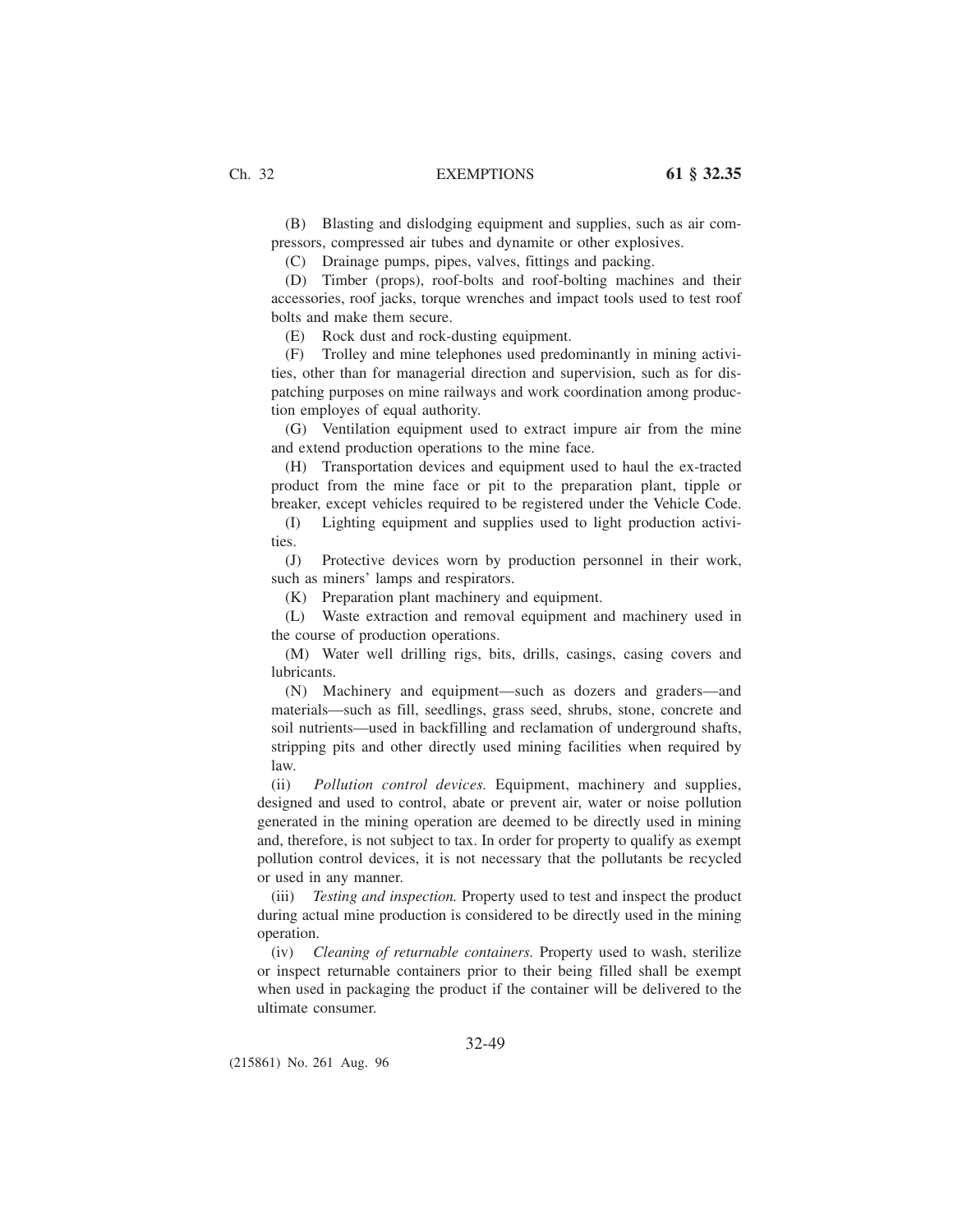(v) *Packaging.* Wrapping equipment and supplies, including internal packing materials and returnable containers, used in packaging which passes to the ultimate consumer are directly used and therefore shall be exempt.

(vi) *Research.* Property which is used directly in research activities is exempt from tax, provided that the object of the research is the production of a new or improved product or method of producing a product. The exemption does not apply to property used in market research or in other research which is conducted with the objective of improving administrative efficiency.

(3) *Property not directly used.* Property in the following categories is not used directly in mining operation, and the purchase or use of the property is subject to tax.

(i) *Real estate.* The term mining does not include the construction, reconstruction, alteration, remodeling, servicing, repairing, maintenance or improvement of real estate. The purchase or use of tangible personal property by a miner for such purpose shall be subject to tax, even though the structure may house or otherwise contain equipment or other facilities used directly in mining. Equipment, machinery, tools and other property used in logging and timbering activities including property used to remove trees and clear ground preparatory to extraction activities is not deemed to be directly used.

(ii) *Maintenance facilities.* Maintenance, service and repair work is not a mining operation. Maintenance facilities either underground or surface, including tools, equipment and supplies predominantly used in performing the work (For example: chain hoists, tire spreaders, welding equipment, welding oxygen and acetylene, drills, sanders, wrenches, paint brushes and sprayers, oilers, absorbent compounds, dusting compounds, air blowers and wipers) is subject to tax. However, replacement parts which are used to replace worn parts upon exempt machinery and equipment (For example: motors, belts, screws, bolts, cutting edges, air filters or gears) and operation supplies which are actively and continuously used in the operation of exempt machinery and equipment (For example: fuel, lubricants, paint and compressed air) is exempt from tax. Equipment and supplies, including soaps and cleaning compounds, brushes, brooms, mops and similar items, used in general cleaning and maintenance of mining property is subject to tax.

(iii) *Managerial, sales or other nonoperational activities.* Property used in managerial, sales or other nonoperational activities is not directly used in mining and therefore shall be subject to tax. This category includes but is not limited to property used in any of the following activities:

(A) *Mine management and administration.* Office furniture, supplies and equipment, textbooks and other educational materials, books and records, and other property used in mining recordkeeping and other administrative and managerial work shall be subject to tax. The property includes, but is not limited to supplies used to record the quality and quan-

32-50

(215862) No. 261 Aug. 96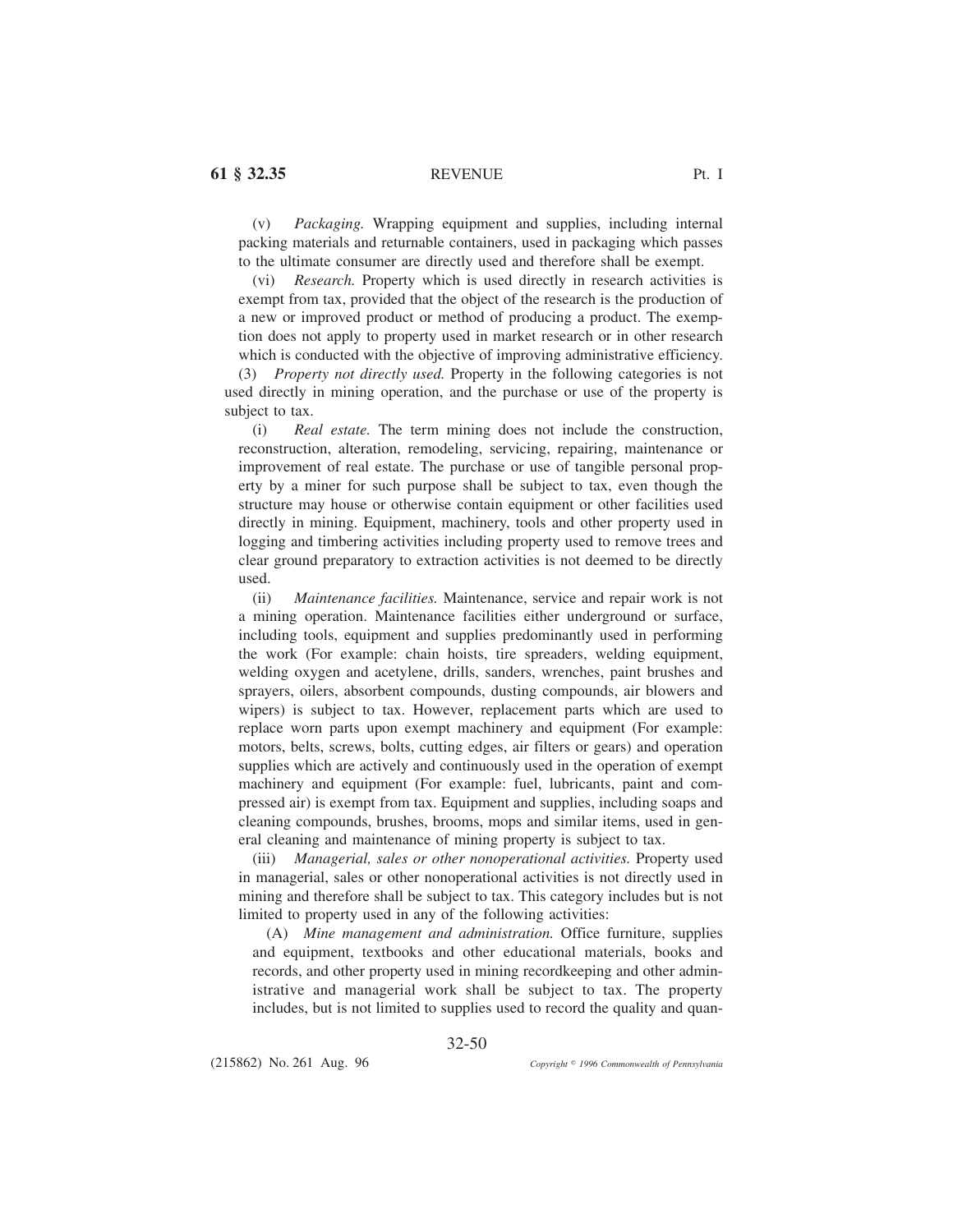tity of work in production or goods in storage, the flow of work, the results of inspection, or to instruct workers in routing work, or other production activities.

(B) *Selling and marketing.* Property used in advertising mining products for sale, or in marketing, transporting the products to a market or to customers or selling the products, is not within the scope of the mining exemption.

(C) *Exhibition of mine products.* Property used in the exhibition of mining products or of mining operations is subject to tax.

(D) *Safety and fire prevention.* Property used to prevent or fight fires and equipment and supplies used for the programs as safety, accident prevention or fire prevention shall be subject to tax, even though the equipment or property is required by law.

(E) *Employe use.* Property used for the personal comfort, convenience or use of employes shall be subject to tax. Property used in bath houses and lamphouses is included in this category. However, protective equipment, such as face masks, helmets, gloves, coveralls, goggles and the like, worn by production personnel is exempt from tax.

(F) *Space heating, cooling, ventilation and illumination*. Property, including machinery, equipment, fuel or power used to ventilate buildings, lighting for general illumination or air conditioning and other space cooling, space heating and similar property, is subject to tax, unless it is established that the use of the property bears an active causal relationship to the mining operation.

(G) *Premining activities*. Property used to transport personnel or to collect, convey or transport other property, and storage facilities or devices used to store the property, prior to the actual mining operation is subject to tax.

(H) *Property used during mining operation*. Property used in managerial, sales or other nonmining activities, is subject to tax even though it is used during mining operations. Illustrations of the property include safety, heating and ventilation equipment; planking or grating for crosswalks or platforms; and maintenance equipment or facilities.

(I) *Post-mining activities*. Property used to transport or convey the mined product after the final mining operation, which includes but does not extend beyond the operation of packaging for the ultimate consumer, and storage facilities or devices used to store the product, are not used directly in mining and is taxable. For example, equipment which loads packaged products into cases or cartons for ease of handling in delivery is subject to tax. Machinery, equipment, supplies and other property used to convey, transport, handle or store the packaged product are also taxable.

(J) *Waste disposal*. Property used for waste handling and disposal of pollutants other than in the course of production operations is not deemed to be directly used and is subject to tax unless the property qualifies for an exemption under subsection (a)(2)(ii).

32-51

(337611) No. 408 Nov. 08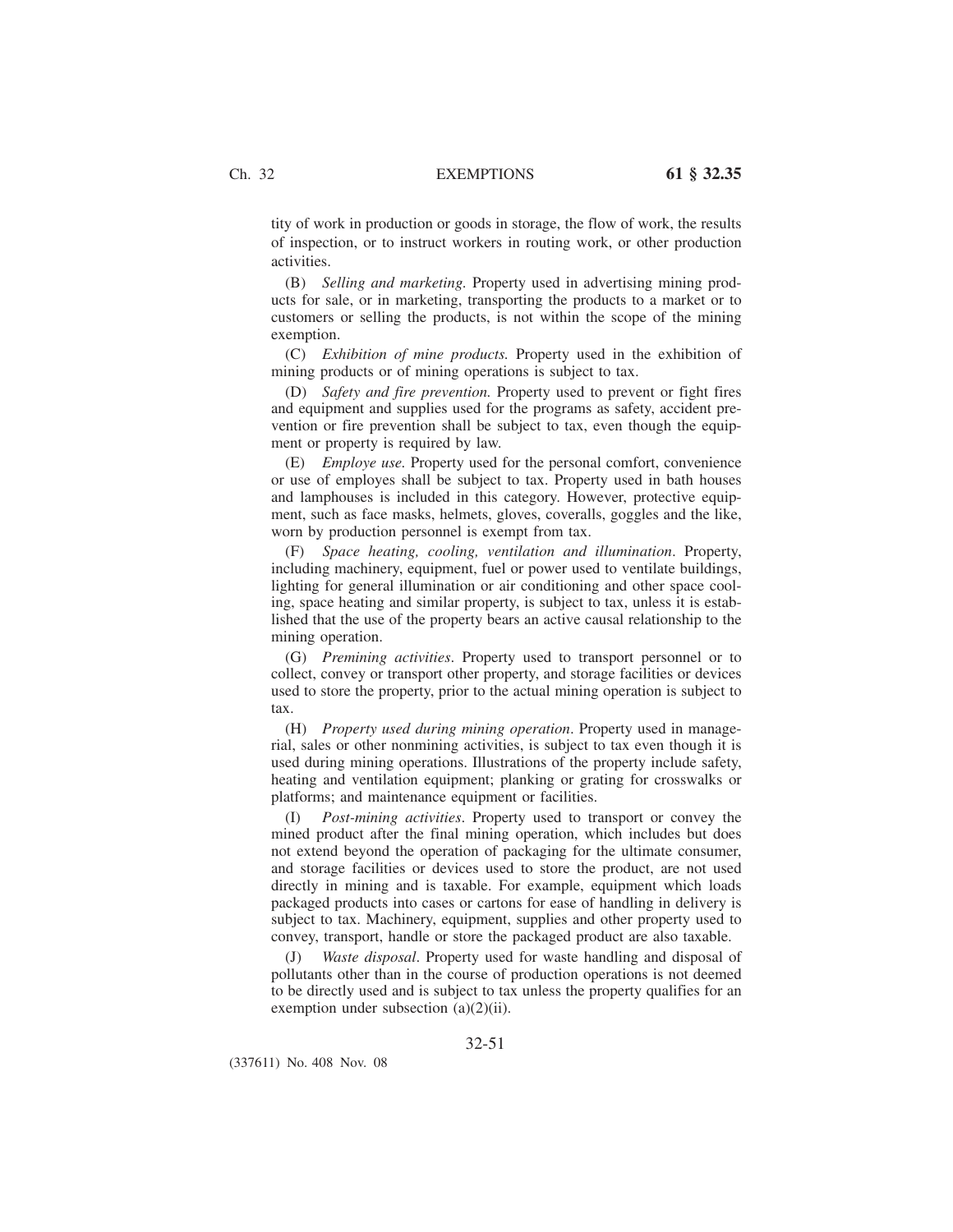(b) *Use of exemption certificate*. When a miner purchases exempt property under this section, the miner shall prepare and deliver to the vendor a properly executed exemption certificate.

## **Source**

The provisions of this § 32.35 amended April 15, 1977, effective April 16, 1977, 7 Pa.B. 1047; amended August 21, 1981, effective August 22, 1981, 11 Pa.B. 2912; amended July 1, 1983, effective July 2, 1983, 13 Pa.B. 2066; amended March 9, 1984, effective March 10, 1984, 14 Pa.B. 843. Immediately preceding text appears at serial pages (83018), (63094) to (63095) and (83019) to (83020).

## **Notes of Decisions**

## *Mining*

The equipment used by a hard rock extractor in making possible the access to and extraction of bituminous coal is involved in mining for purposes of the sales and use tax exclusion. *Commonwealth v. R. G. Johnson Company*, 433 A.2d 465 (Pa. 1981).

#### *Residential Use*

Purchase of utilities on behalf of tenants and included in the tenants' monthly rental fee does not constitute a ''residential use,'' and landlords are not entitled to a refund for taxes paid. *Adelphia House Partnership v. Commonwealth*, 709 A.2d 967 (Pa. Cmwlth. 1998); exceptions overruled, decision adhered by 719 A.2d 833 (Pa. Cmwlth. 1998).

#### **Cross References**

This section cited in 61 Pa. Code § 32.25 (relating to steam, gas, electricity, fuel oil and kerosene).

## **§ 32.36. Printing and related businesses.**

(a) *The printing exemption.* Printing and related businesses are exempt from sales and use taxes in accordance with the following:

(1) *Machinery, equipment, parts and supplies used directly in printing.* Printing, when engaged in as a business, is included in manufacturing under the TRC and regulations applicable to manufacturers are also applicable to printers. Equipment, machinery—including components of a computer system, accessories, parts and supplies therefor which are used predominantly and directly in the business of printing, regardless of the technology involved, is exempt from tax. Where equipment is used for both exempt and nonexempt purposes, the predominant use test shall determine its tax status. Effective February 7, 1981, foundations used to support equipment, machinery and parts used directly in printing are exempt from tax. See § 32.32 (relating to manufacturing; processing). With the exception of purchases involving improvements to real estate, directly used property may be purchased free of tax upon the presentation to a vendor of a properly executed exemption certificate certifying that the purchase will be directly used in printing—manufacturing. For example, company X has a computer printer and photocopy machine which predominantly supports administrative operations. Neither device qualifies for the printing exemption. Company Y has a print shop operated as a separate profit-center reproducing multiple copies of substantially identical printed matter. The tangible personal property in this print shop which is predominantly used in printing qualifies for the sales tax exemption.

32-52

(337612) No. 408 Nov. 08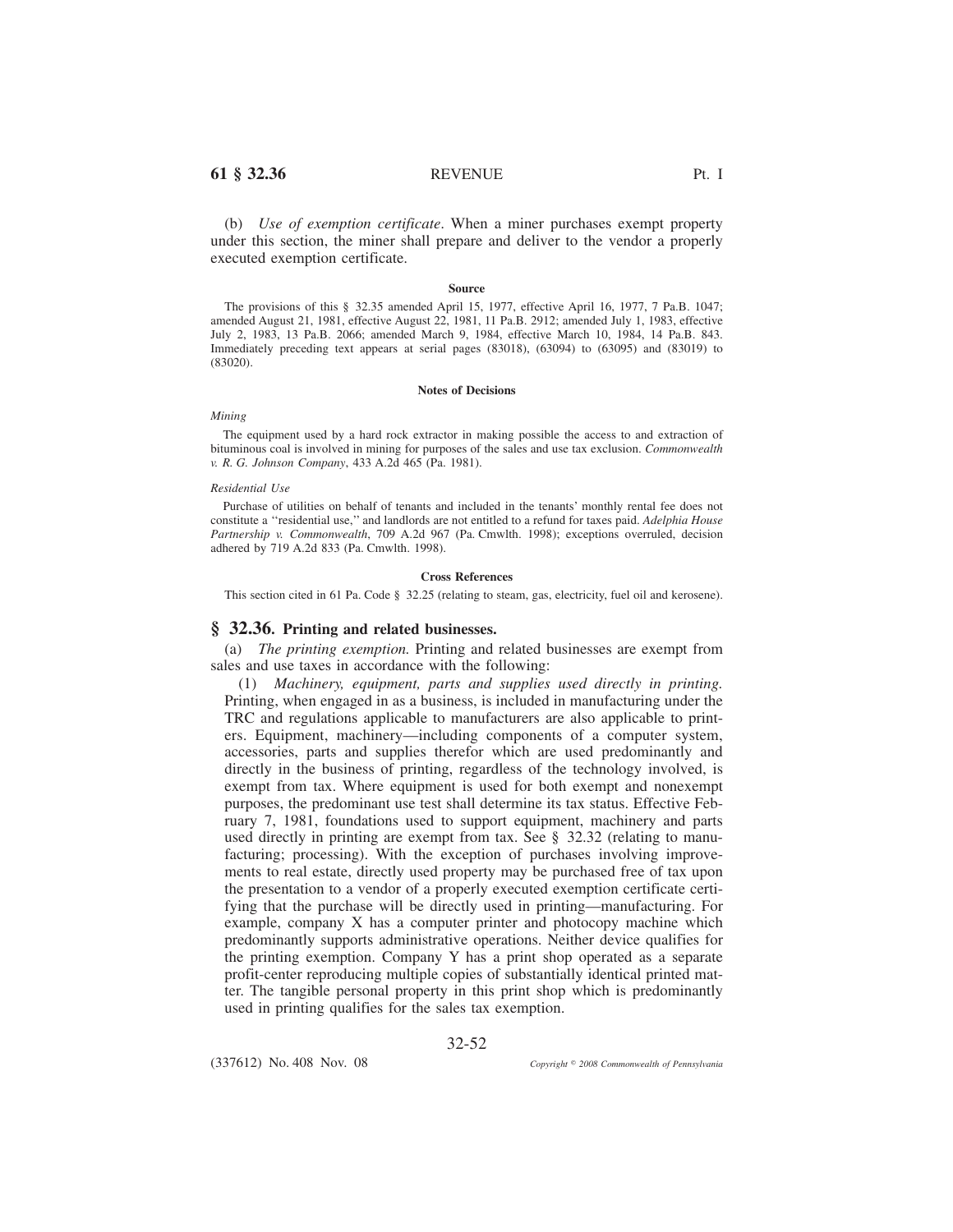(2) *Related businesses.* The exemption also applies to businesses related to the printing industry which, although they themselves are not printing, are ''manufacturing'' within the meaning of section 201(c) of the TRC (72 P. S. § 7201(c)) and thus are not subject to the multiple copy requirement. Businesses include trade binding, engraving, silk screening, typography, including advertising typographers, plate making, color separating, stereotyping, electrotyping, gravure cylinder making, photographic processing and the business of manufacturing page mechanicals, camera ready copy, image carriers or related or component items for sale to printers for use in their printing operations.

(3) *Materials incorporated as components into printed matter.* The purchase of personal property which will be physically incorporated by the printer as an ingredient or constituent of printed matter and which will be sold in the regular course of business is a purchase for resale. These materials may be purchased by the printer free of tax upon presentation to the vendor of a properly executed exemption certificate certifying that the purchase is for resale.

(4) *Inhouse printing.* Where the normal business of an entity is other than the business of printing, but the entity also provides its own full service printing requirements, an inhouse printing operation will qualify for the manufacturing exemption if the following apply:

(i) Inhouse printing is to be conducted in a separate and distinct location, utilizing separate and distinct machinery and supplies, devoted predominantly to printing activities.

(ii) Inhouse printing is the responsibility of employes assigned to the job of inhouse printing and whose duties are predominately related to printing activities.

(iii) Separate accounting or interdepartmental billing is provided to reflect the cost of operating inhouse printing activities and to charge these costs against other business activities conducted by the taxpayer.

(iv) Inhouse printing activities are separate and distinct from other business activities and are not an integrated part of general data processing, word processing, copying or other business activity of the taxpayer.

(v) Inhouse printing activities are of sufficient size, scope and character that they could be conducted on a commercially viable basis separate and distinct from other business activities of the taxpayer.

(b) *Sales by printer.* Sales by printers shall conform with the following:

(1) *Generally.* Tax shall be collected by a printer upon the sale at retail of taxable printed matter. See § 31.29 (relating to books, printed matter and advertising materials). The tax applies to the charge for printing services.

(2) *Printed matter not qualifying as direct mail advertising literature or materials or mail order catalogs.* Generally, printers include as an element of the purchase price to customers' charges for service or labor pertaining to the printing or preparing of the printed matter. Charges for printing, imprinting, engraving, mimeographing, multigraphing, typesetting, addressing, folding,

(215865) No. 261 Aug. 96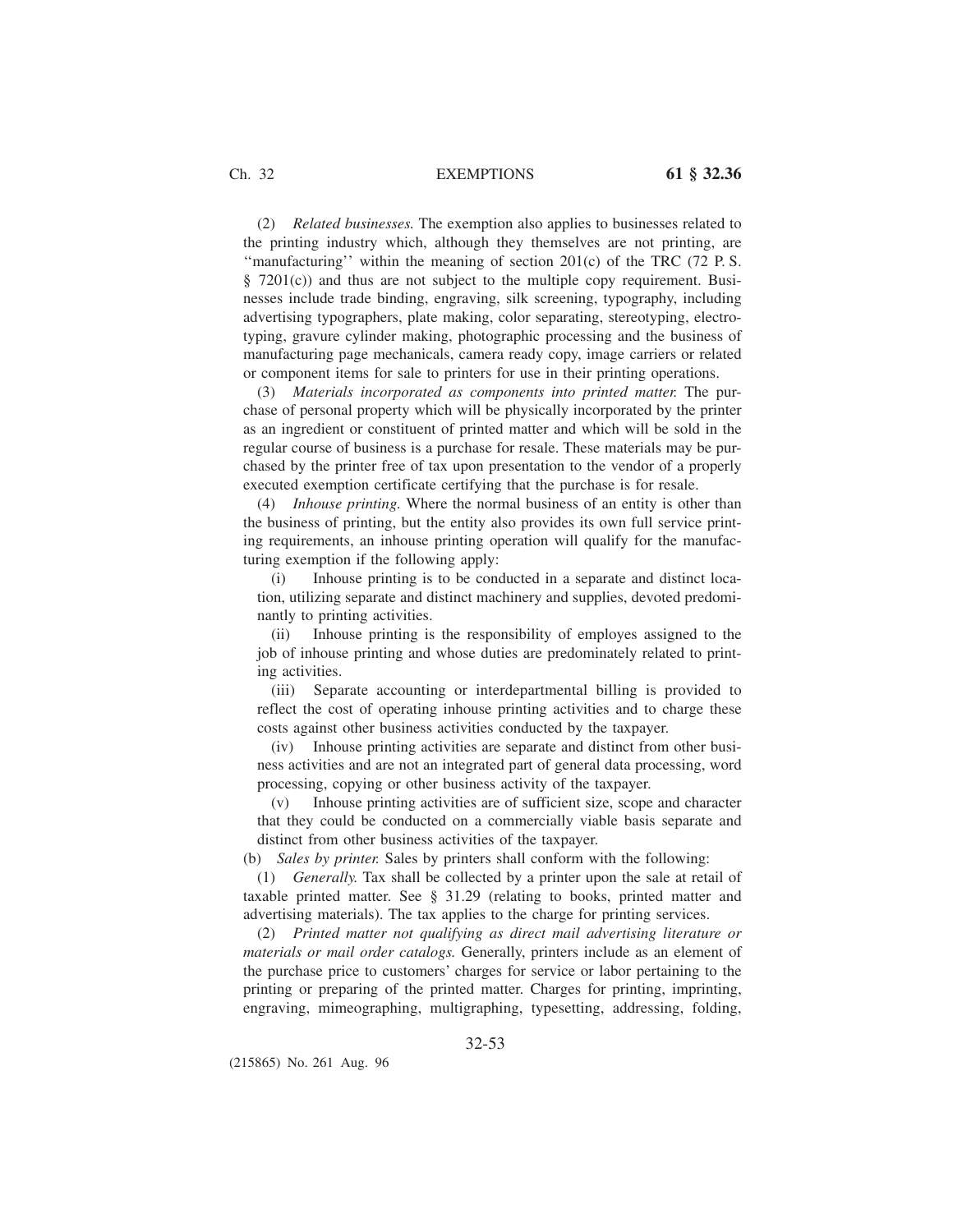enclosing, packaging and selling are included in the purchase price, and tax shall be collected with respect to charges. Charges, even though separately stated, made by the printer for the mailing or delivering of the finished product to the customer, or a designee, are included as an element of the purchase price. When the finished product involves the use of the United States postal cards or stamped envelopes purchased by the printer, the tax does not apply to the amount of the United States postage imprinted upon the postal card or envelopes if the printer is not required to mail the printed matter to the customer's designee. If the printer is required to mail the printed matter to the customer's designee, the value of the postage is taxable upon the basis that it constitutes a charge for the delivery of the postal cards or stamped envelopes. A charge for tear sheets, clippings, reprints and extra proofs is subject to tax.

*Example 1*: Printer "A" imprints stamped envelopes and brochures not qualifying as direct mail advertising literature or material for his customer "B." "A" furnishes stamped envelopes and paper for the brochures. The contract requires ''A'' to return the completed envelopes and brochures to ''B'' who in turn will mail them to his customers. "A" is required to collect sales tax upon his services for the envelopes, paper, printing charges and cost of delivering the envelopes and brochures to "B." "A" may separately state the costs of the postage stamps which are not subject to tax.

*Example 2*: Printer ''A'' imprints stamped envelopes and brochures not qualifying as direct mail advertising materials or literature for customer ''B.'' "A" furnishes the stamped envelopes and paper for the brochures. The contract requires "A" to mail the envelopes and brochures to "B's" customers. "A" is required to collect sales tax upon charges for the envelopes, paper, printing charges and stamps. The value of the stamps represents the delivery charges in conjunction with the sale.

(3) *Printed matter qualifying as direct mail advertising materials or mail order catalogs.* A charge for the sale of mail order catalogs and direct mail advertising literature or materials is exempt from tax. A charge incidental to the sale of mail order catalogs and direct mail advertising is also exempt from tax. A charge for the delivery postage or mailing of the items to the customer or the customer's designee is also exempt from tax.

(4) *Printing services.*

(i) The exemption relating to the purchase of direct mail advertising literature or materials and mail order catalogs is confined to transactions in which the printer provides both the printing service and the material to be imprinted. If the printer performs printing services upon paper, cardboard or other material furnished by the purchaser of the services or a third party, the charges are subject to tax even though the finished product qualifies as direct mail advertising literature or material or mail order catalog.

*Example*: Printer "A" imprints paper for customer "X." "X" supplies the paper. The letters are advertisements which will be mailed directly to "X's"

32-54

(215866) No. 261 Aug. 96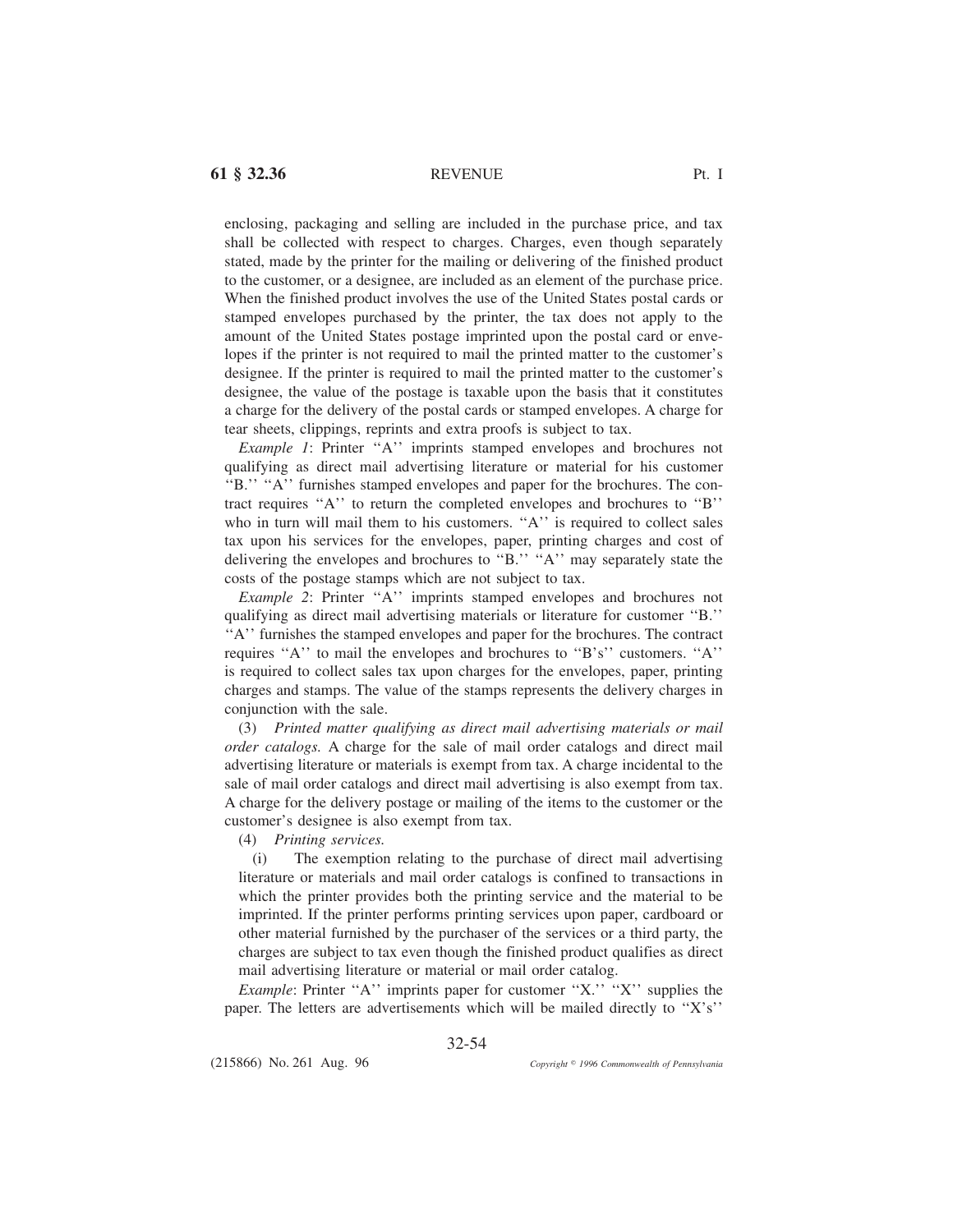customers. This printing service does not qualify for the direct mail advertising exemption. Accordingly, "A" shall collect and "X" pay sales tax on the total purchase price of the printing service.

(ii) Copy, artwork, photographs, plates, separations and other preparations and image carriers are items which, if provided by the customer, will not cause a charge for printing to be taxable, if the customer does not also supply the material receiving the printing image.

*Example*: Printer "A" imprints paper for customer "Y." "A" supplies the paper. ''Y'' supplies the plates and artwork. The letters are intended to promote business and will be mailed directly to "Y's" customers. This material does qualify for the direct mail advertising exemption. ''Y'' is exempt from tax on the charges by ''A.''

#### **Source**

The provisions of this § 32.36 amended through June 28, 1985, effective June 29, 1985, 15 Pa.B. 2389; amended March 19, 1993, effective March 20, 1993, 23 Pa.B. 1322. Immediately preceding text appears at serial pages (149607) to (149608), (152595) to (152596) and (149611).

#### **Notes of Decisions**

Charges for independent vendor printing taxpayer's publications were exempt from the use tax under the "direct mail advertising" exemption; the court construed the term "direct" in the direct mail advertising exemption to apply not only to advertising materials mailed by the taxpayer directly to prospective purchasers, but also to materials mailed by the vendor that reaches recipients directly following deposit in the mail. *Merion Publications, Inc. v Commonwealth*, 890 A.2d 436, 443 (Pa. Cmwlth. 2006).

Where outside printer was contracted to perform printing on taxpayer's premises using printer's own equipment and employees to perform the printing, taxpayer could not claim sales tax exemption for in-house printing. *SEI Investments v. Commonwealth*, 890 A.2d 1130, 1137 (Pa. Cmwlth. 2006).

Engineering supplies used by corporation did not qualify for printing exemption to use tax since corporation limited preparation of prints and drawings was solely in connection with manufacture of dies. *Oberg Manufacturing Co., Inc. v. Commonwealth,* 486 A.2d 1047 (Pa. Cmwlth. 1985).

A manufacturer of electrical products whose inhouse printing operation produces sales brochures, manuals, and reports for use by its own sales personnel, as well as stationery, books, pricing information, buying data, business forms and meter paper for its own electrical products, is engaged in printing as a business with respect to all materials used or consumed by its inhouse printing operation, but not with respect to items printed by outside independent printers. *Westinghouse Electric Corporation v. Board of Finance and Revenue*, 417 A.2d 800 (Pa. Cmwlth. 1980).

### **Cross References**

This section cited in 61 Pa. Code § 32.25 (relating to steam, gas, electricity, fuel oil and kerosene); and 61 Pa. Code § 60.8 (relating to secretarial and editing services).

## **§ 32.37. Photographers and photofinishers.**

(a) *Scope*. Photographers, photofinishers and photo-refinishers are vendors of photographs, materials and services purchased by their customers, whether or not produced to the special order of the customer. The photographer or photofinisher shall collect and remit tax upon the total purchase price charged for the photographs or services, even though the customer may furnish some of the materials. Photo-refinishers shall collect and remit tax upon the total purchase price charged for the rendering of the photo-refinishing service. In determining total purchase

32-55

(319277) No. 381 Aug. 06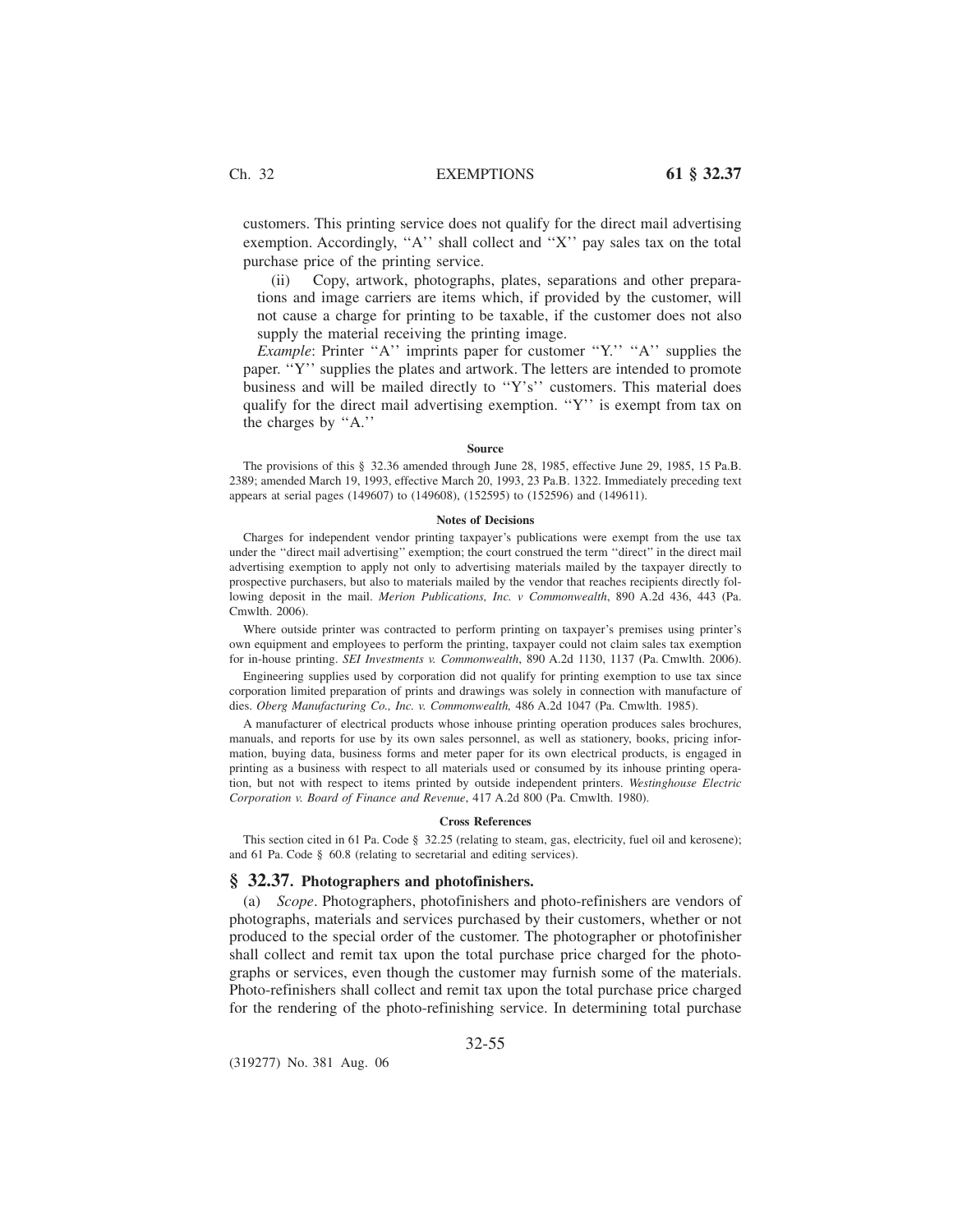price, there may be no deduction for ancillary expenses, including travel time and expenses, telephone calls, salaries or wages paid to assistants, models or narrators, whether or not the expenses are separately stated in billings to purchasers.

(b) *Manufacturing exemption.* The purchase or use of materials, equipment and supplies by a photographer or photofinisher is exempt from tax if the property is predominantly used directly by him in the photography or photofinishing operation. This exemption is restricted to photographers and photo-finishers and is not available to photo-refinishers.

(1) *Property directly used.* The following are examples of equipment, parts and accessories, and materials and supplies which when predominantly used directly by a photographer or photofinisher in the operation of photography shall be exempt from tax: cameras, film, camera or flash batteries, processing chemicals, special lighting, tripods, filters, cable release mechanisms, light measuring devices, screens, props, proofing machines, enlargers, developing trays, fixing trays, film and print washing machines, brushes and color crayons, densitometers, enlarging meters and automatic rocker trays.

(2) *Property not directly used.* The following are examples of equipment, materials and supplies which do not qualify for the manufacturing exemption: camera cases, gadget bags, lens cases, projectors, screens, projection lamps, projection tables, stands, slide files, motion picture reels and cans, viewers, viewing tables, negative files, negative envelopes, bulk film loaders, film cassettes, paper safes and cleaners for film and lenses.

(3) *Repairs.* The repair of equipment predominantly used directly by the photographer or photofinisher in his photography or photofinishing operation shall be exempt from tax. This exemption also applies to the purchase of replacement parts for the equipment.

(4) *Utilities.* That portion of the photographers or photofinishers utilities which are directly used in his manufacturing operations shall also be exempt from tax. Fuel or power used to ventilate buildings, for general illumination lighting, air conditioning and other space cooling, and space heating shall be subject to tax unless it is established that the use of these utilities bears an active causal relationship to the photographers or photofinishers manufacturing operations.

(c) *Resale exemption.* Photographers, photofinishers and photo-refinishers may claim the resale exemption on purchases of tangible personal property which they directly resell or incorporate into products which they resell.

## **Source**

The provisions of this § 32.37 adopted April 26, 1974, effective April 27, 1974, 4 Pa.B. 828; amended June 29, 1990, effective June 30, 1990, 20 Pa.B. 3600. Immediately preceding text appears at serial pages (99666) and (105779).

#### **Cross References**

This section cited in 61 Pa. Code § 32.25 (relating to steam, gas, electricity, fuel oil and kerosene).

## 32-56

(319278) No. 381 Aug. 06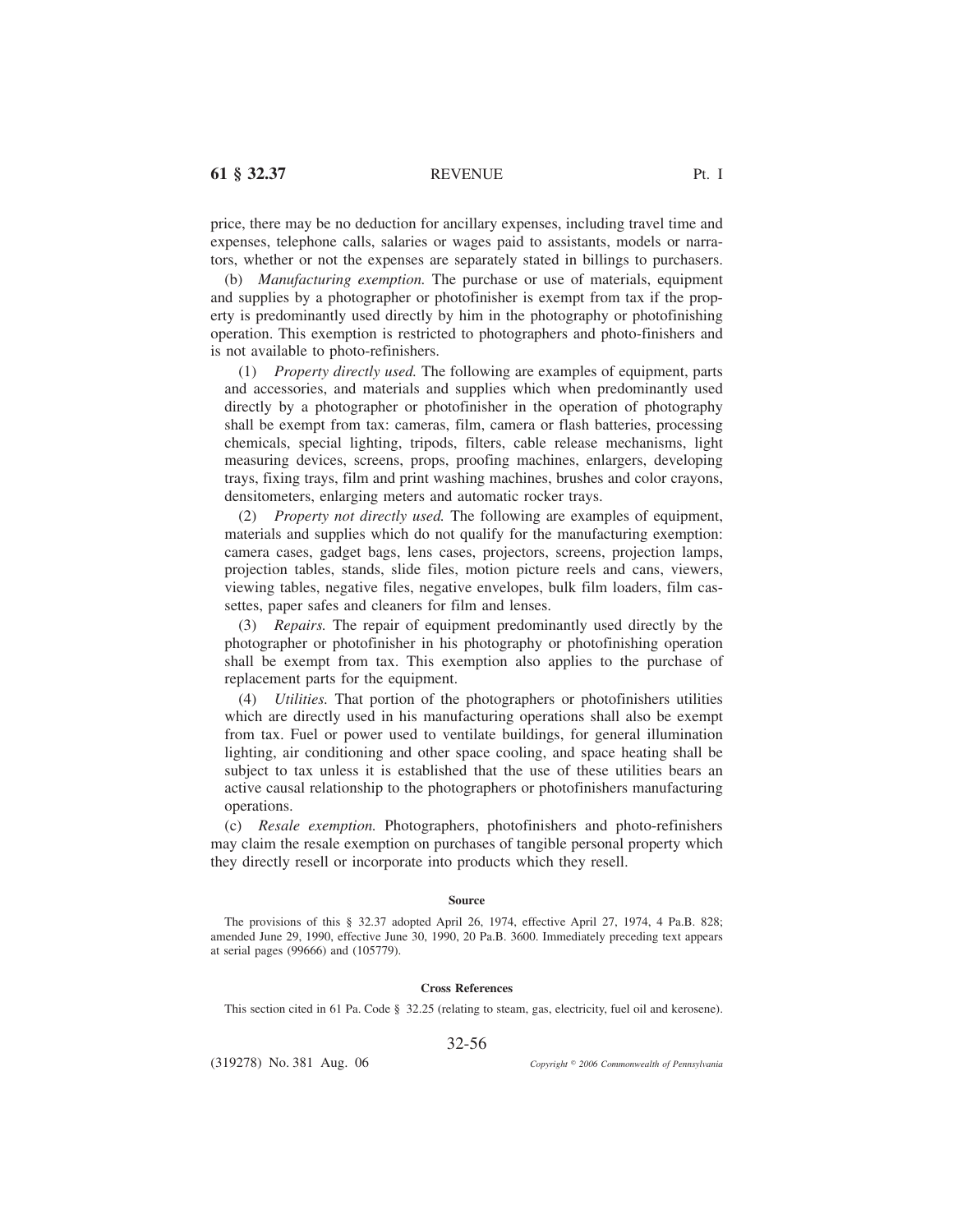Ch. 32 EXEMPTIONS **61 § 32.38**

# **§ 32.38. [Reserved].**

## **Source**

The provisions of this § 32.38 adopted July 7, 2000, effective July 8, 2000, 30 Pa.B. 3459; reserved March 7, 2008, effective March 8, 2008, 38 Pa.B. 1148. Immediately preceding text appears at serial pages (267695) to (267697).

(332695) No. 402 May 08

32-57